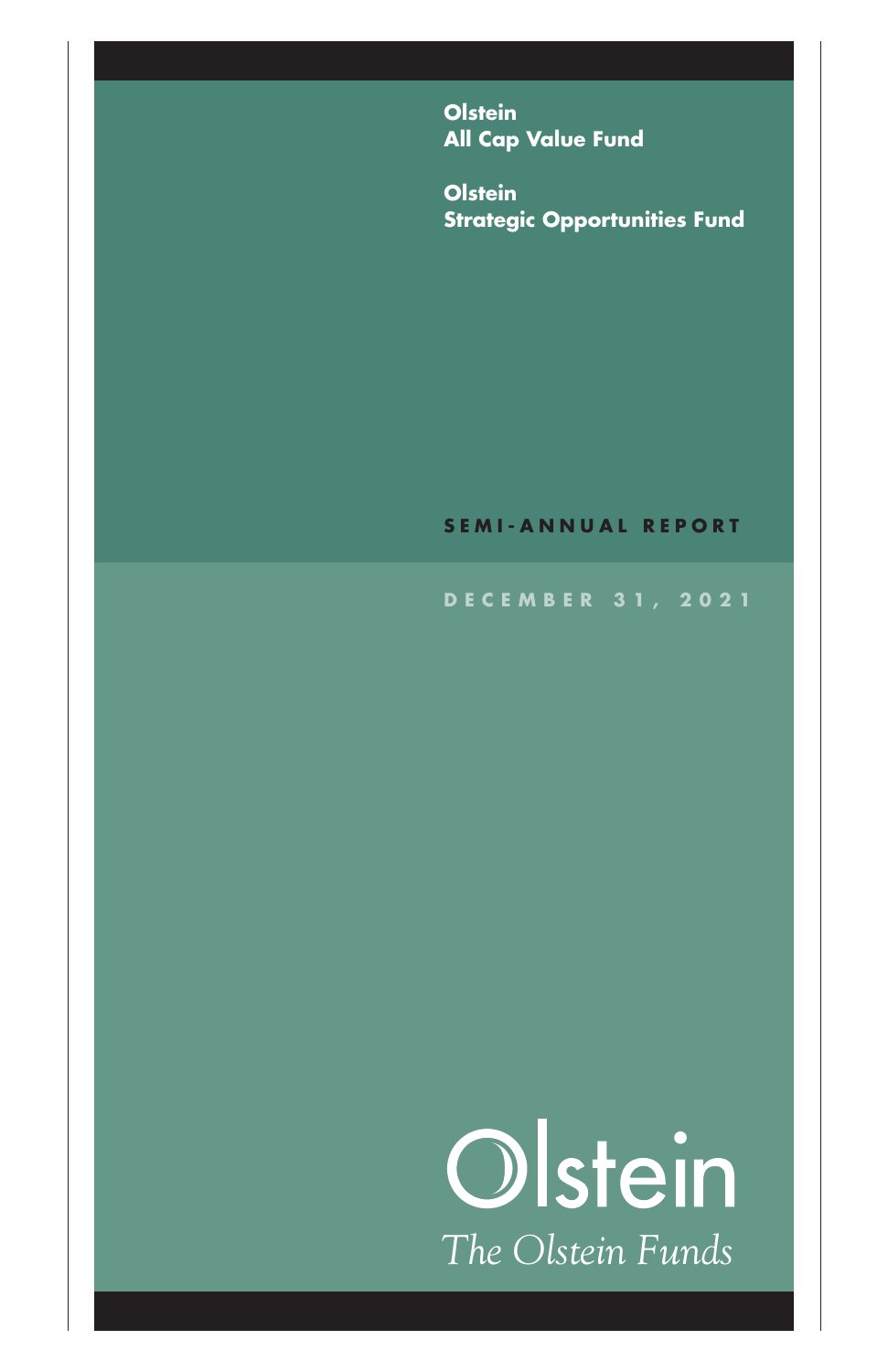# **C O N T E N T S**

 $\mathbf{2}^{\circ}$ 

|  | <b>3</b> Letters to Shareholders |
|--|----------------------------------|
|--|----------------------------------|

- **Value of \$10,000 Investment**
- **Expense Examples**
- **Schedules of Investments**
- **Statements of Assets and Liabilities**
- **Statements of Operations**
- **Statements of Changes in Net Assets**
- **Financial Highlights**
- **Notes to Financial Statements**
- **Additional Information**
- **Privacy Policy**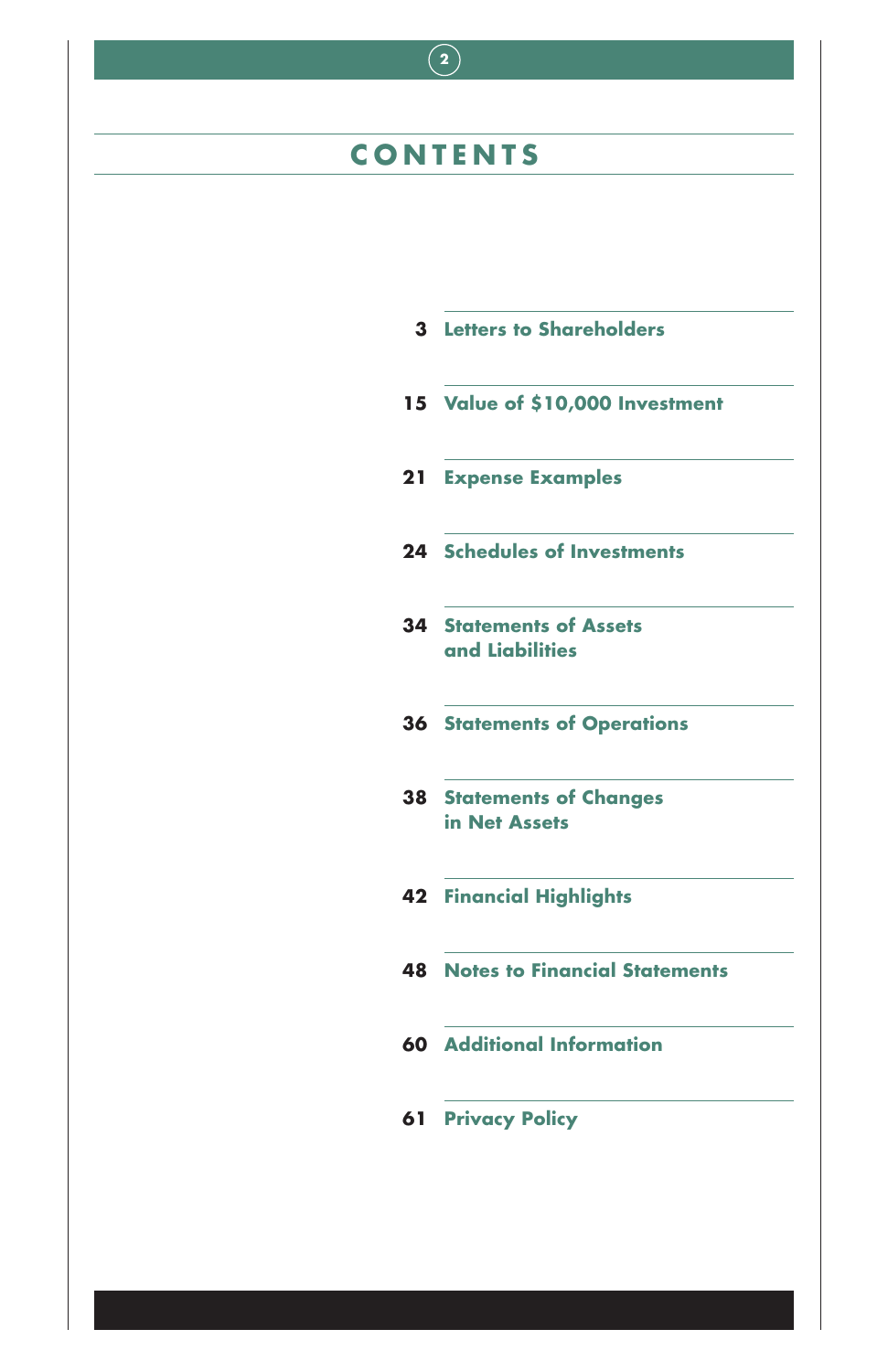# **O L S T E I N F U N D S** *Letter to Shareholders*

**3**

For the calendar year 2021, U.S. equity markets performed extremely well. During the latter part of the fourth quarter, however, investors anticipating a correction of recent equity gains in combination with the emergence of the coronavirus omicron variant unsettled markets, triggering sharp selloffs and periods of intense volatility. At the start of the new year, fears regarding the highly transmissible variant, combined with continued supply-chain constraints, rising inflation and a hawkish shift regarding U.S. monetary policy have, once again, made many investors nervous about the prospect of slower economic growth restraining future equity returns. We expect investor nervousness and questions about the strength and pace of economic recovery are likely to continue causing periods of increased market volatility. Despite these challenges, as the somewhat uneven economic recovery continues, we believe the market should continue focusing primarily on company fundamentals, favoring high-quality companies with unique business models, competitive advantages, dependable cash flow, above average returns and sound balance sheets selling at prices which are not correctly valuing the company's future ability to generate excess free cash flow. These valuation inefficiencies are often caused by temporary problems which investors feel will never end, negative market psychology or just plain misperceptions. The market leadership for the last three years has emphasized fundamentals and valuation. The recent market correction has resulted in many more free cash flow companies falling into the fundamentally undervalued category. For example, the All Cap Value Fund had an approximately 18% cash position at the top of the recent pandemic rally is now down to approximately 5%, as we have restocked the portfolio with what we believe are high quality free cash flow fundamental value plays that moved into our price range during the recent correction.

# *Our Strategies*

Since the inception of the All Cap Value Fund (year end 1995), we have remained focused on analyzing individual companies, their operations and more importantly their prospects for generating and or growing free cash flow. Our stock selection process is an accounting driven approach that emphasizes looking behind the numbers of financial statements, footnotes, management disclosures, and S.E.C filings to identify companies selling below intrinsic value. We focus on the generation and growth of future free cash flow to determine intrinsic value. The word "future" is the key word. We are market neutral and long-term value investors. We read financial statements for heat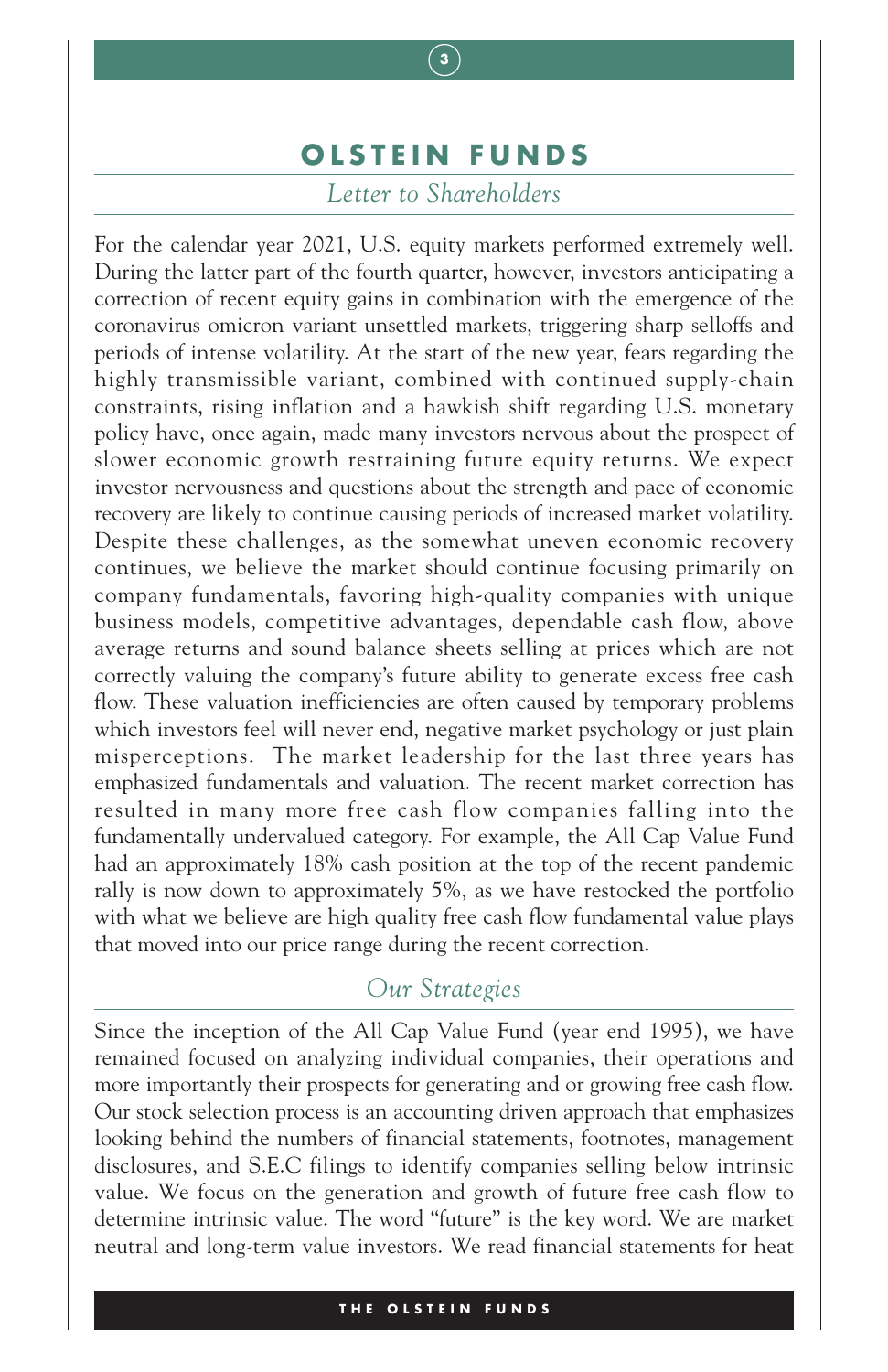# $\mathbf{A}$

looking for clues that a company's ability to generate future free cash flow may be over or undervalued by the investing public when compared to the company's current market price. Market prices and values can be drastically different, and we will continue to utilize fundamental analysis to alert us to potential discounts. We fundamentally value high growth companies according to the same metrics and inferential financial statement analysis that we apply to low growth and cyclical companies looking for undervaluation. Our selection process is limited to whether or not the market prices of the high growth companies are undervaluing the high P/E companies' future free cash flow not P/E ratios. It is significant to note, for example, that companies such as Apple, Google, etc., have been key contributors to the All Cap Value Fund's long-term appreciation. We search for value and believe growth is a component of value, not a separate asset class. We are market neutral whereas many investors utilize market timing in their investment process and are heavily influenced by short-term market calls, temporary problems, or just plain misinformation. Our Funds' portfolios consist of companies that we believe are priced at a material discount to their future ability to generate and or grow long-term future free cash flow.

In addition, we believe these companies have discernable balance sheet strength and competitive advantages. As long-term value investors, since our inception we have been market neutral and will continue to focus on the analysis of individual companies with our own staff of seven professionals having cumulative experience of over 100 years. We believe since the bottom of the pandemic the market is paying more attention to company fundamentals when valuing companies. We believe our expertise in accounting and looking behind the numbers of financial statements (a lost art) should give our Funds an advantage in finding value opportunities. To repeat, we define value opportunities as companies with material differences between a company's market price and a company's intrinsic value (defined by a company's ability to generate and or grow future free cash flow). As longterm value investors, we have the patience to wait for the catalyst that we identified via a forensic analysis of financial statements that should eventually close the discount between private market value and public market prices. We have a strict sell discipline when our predictions are incorrect. We believe the number and severity of our losses are key determinants of our long-term performance and spend a lot of time discussing the probability of permanent loss. We do not define volatility as risk. Volatility provides the opportunities to find undervaluation and sell overvaluation.

The ability to predict the overall market consisting of thousands of stocks all with different fundamentals, balance sheets, management philosophies, and industry issues with enough precision and regularity to profit therefrom, in our opinion, would be the only thing you would need to know to be the most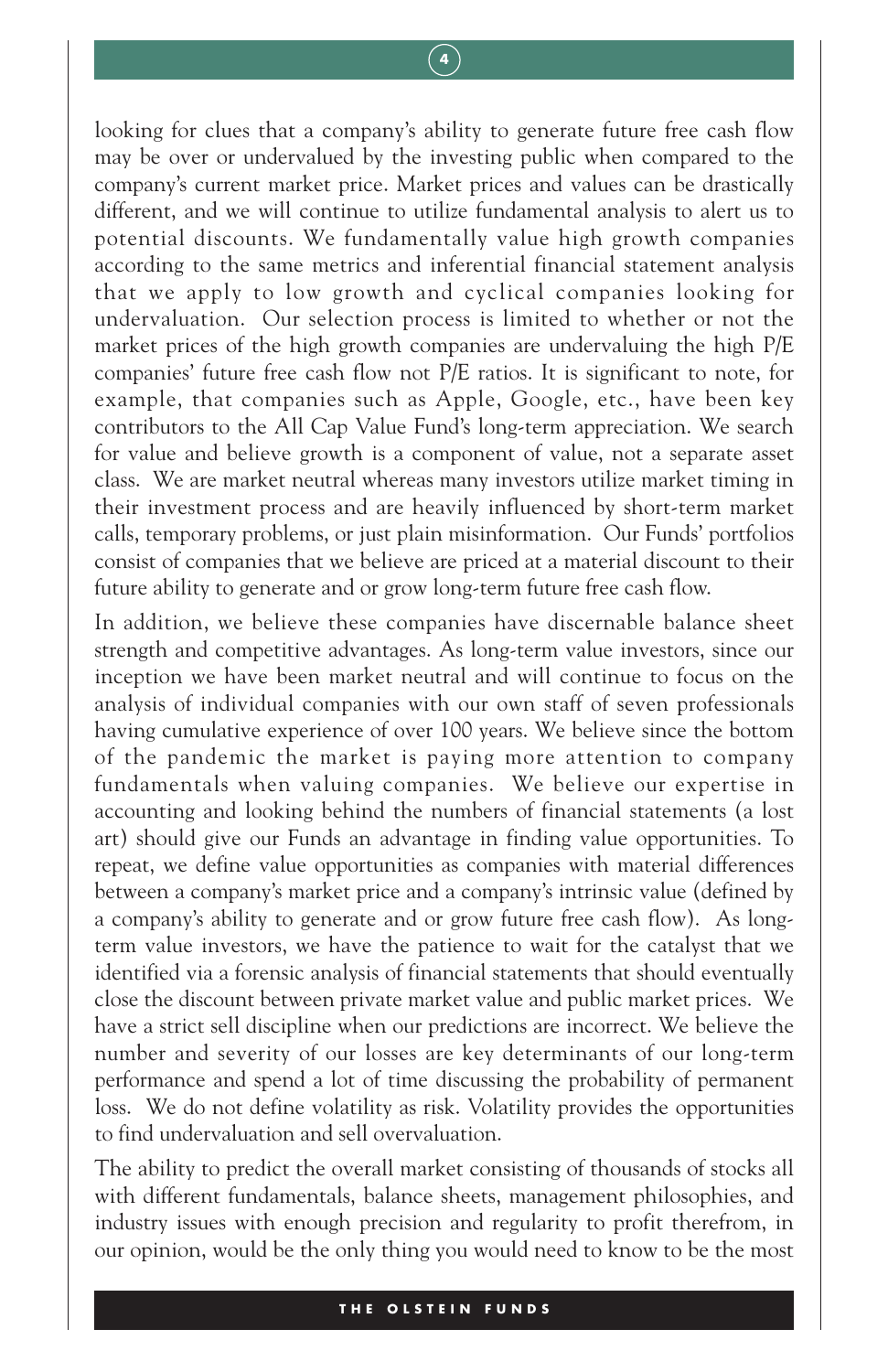

successful and wealthiest money manager in the world. We believe attempts to accomplish this feat is similar to Ponce De Leon's attempt to discover the Fountain of Youth, yet every day the media, market strategists, and hedge funds present their short and long-term predictions. The professional who has made the latest correct market call is anointed as an expert capable of moving markets until they are given money to manage utilizing their newfound powers. Although we are market neutral investors, our strategy reacts to the volatility created by these calls, looking for material price movements that have little to do with long-term fundamental intrinsic values. The next bad call by the recently anointed market geniuses' usually results in a new guru soon thereafter.

We do not believe in conventional timing of markets or stocks. Our timing comes from paying the right price and is also our attempt to control downside risk. We believe playing against the volatility of extreme market moves creates the most and best opportunities to find discounted high-quality securities for the portfolio and to liquidate fully valued securities. In our opinion, volatility is a value investor's best friend. We never know exactly when discounts will begin to close.. We believe attempts to time purchases and sales of our Fund based on conventional market timing techniques increases the chances of underperforming the Funds' results. Our Funds have often underperformed as we were accumulating bargains during periods of negative market psychology, temporary problems affecting an industry or company, or just plain misperception.

We believe our unique inferential analysis of financial statements and investment discipline to identify undervalued companies in combination with assessing risk gives our Funds an advantage in the volatile environment we foresee going forward. Volatility is not a definition of risk and cannot be controlled. Paying the right price is not only our attempt to increase the probability of achieving our capital gains objectives but to limit risk and often involves buying the downside volatility and selling the upside volatility.

In 2022, we will continue to focus on those companies that demonstrate a commitment to maintaining a strong financial position and have the potential to deliver long-term free cash flow that is not being properly valued by the market. We will seek to capitalize on periods of market volatility to buy such companies at advantageous prices and sell companies that become fully valued or overvalued. Our cash position has generally gone down in down markets and up in good markets. The direction of our cash balances goes against common sense. Free cash flow companies tend to compete profitability during both favorable and challenging economic environments. Our cash levels are determined by the size of the discounts on companies we own or are interested in buying and not by market timing. In fact, our cash balances have generally gone in the opposite direction of market timers.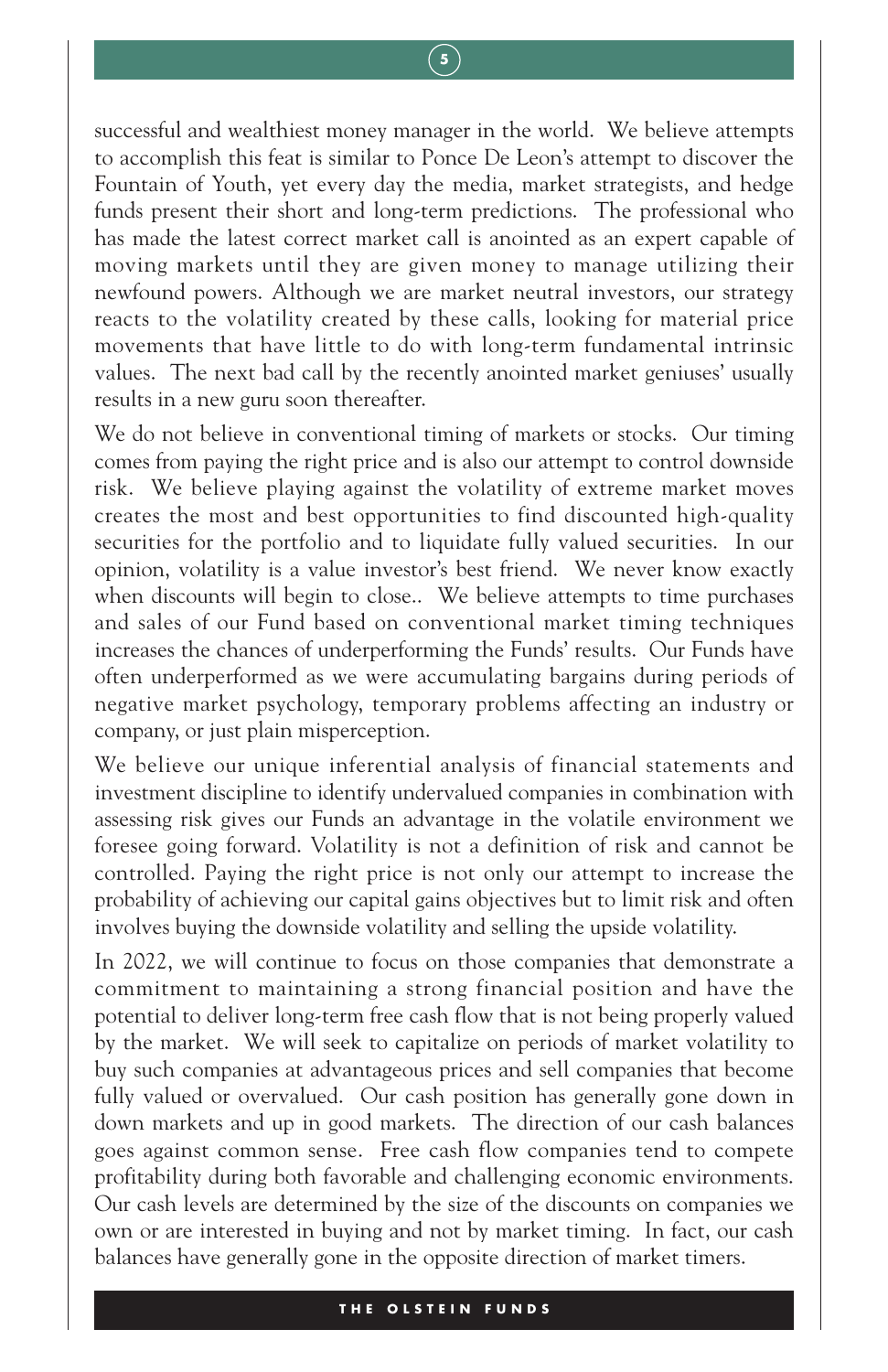

Many investors are heavily influenced and react to stock market prognostications via the media and Wall Street strategists making definitive stock market calls. Understandably, the negative market psychology creates the pressure to liquidate during periods of market weakness and/or underperformance (precisely at the time we often found bargains). We believe super imposing market timing on the Funds' long-term value-based investment discipline increases the odds of a shareholder not achieving the Fund's longterm capital gains results. Of course, patience is required by the Funds to wait for the market psychology to change in order to achieve the gains that resulted from the eventual elimination of these undervaluation discounts. For example, see the chart on page 12 that reflects how a patient investor who invested in the All Cap Value Fund at its inception through December 31, 2021 faired.

## **T H E O L S T E I N A L L C A P V A L U E F U N D**

For the full calendar year ended December 31, 2021, Adviser Class shares of the Fund appreciated 26.32%; load-waived Class C shares appreciated 25.08% and load-waived Class A shares appreciated 26.00%.<sup>1</sup> The Fund's primary benchmark, the Russell 3000® Value Index, appreciated 25.37% during calendar year 2021, and its secondary benchmark, the Russell 3000® Index, appreciated 25.66%. For the six-month reporting period ended December 31, 2021, Adviser Class shares of the Olstein All Cap Value Fund appreciated 3.50%, load-waived Class C shares appreciated 2.98% and load-waived Class A shares appreciated 3.35%. During the same six-month period, the Russell 3000® Value Index appreciated 6.54% and the Russell 3000® Index appreciated 9.17%.

#### **P O R T F O L I O R E V I E W**

As of December 31, 2021, the Olstein All Cap Value Fund portfolio consisted of 83 holdings with an average weighted market capitalization of \$163.91 billion. During the six-month reporting period, the Fund initiated a

*1 The performance data quoted represents past performance and does not guarantee future results. The Olstein All Cap Value Fund's Class C average annual return for the one-year, five-year, and ten-year periods ended 12/31/21, assuming reinvestment of dividends and capital gain distributions and deduction of the Olstein All Cap Value Fund's maximum CDSC of 1% during the one-year period, was 24.08%, 12.22%, and 12.51%, respectively. Per the Fund's prospectus dated 10/28/21, the expense ratio for the Olstein All Cap Value Fund Class C was 2.14%. Performance and expense ratios for other share classes will vary due to differences in sales charge structure and class expenses. The investment return and principal value of an investment will fluctuate so that an investor's shares, when redeemed, may be worth more or less than their original cost. Current performance may be lower or higher than performance quoted. To obtain performance data current to the most recent month end, please go to our website at www.olsteinfunds.com.*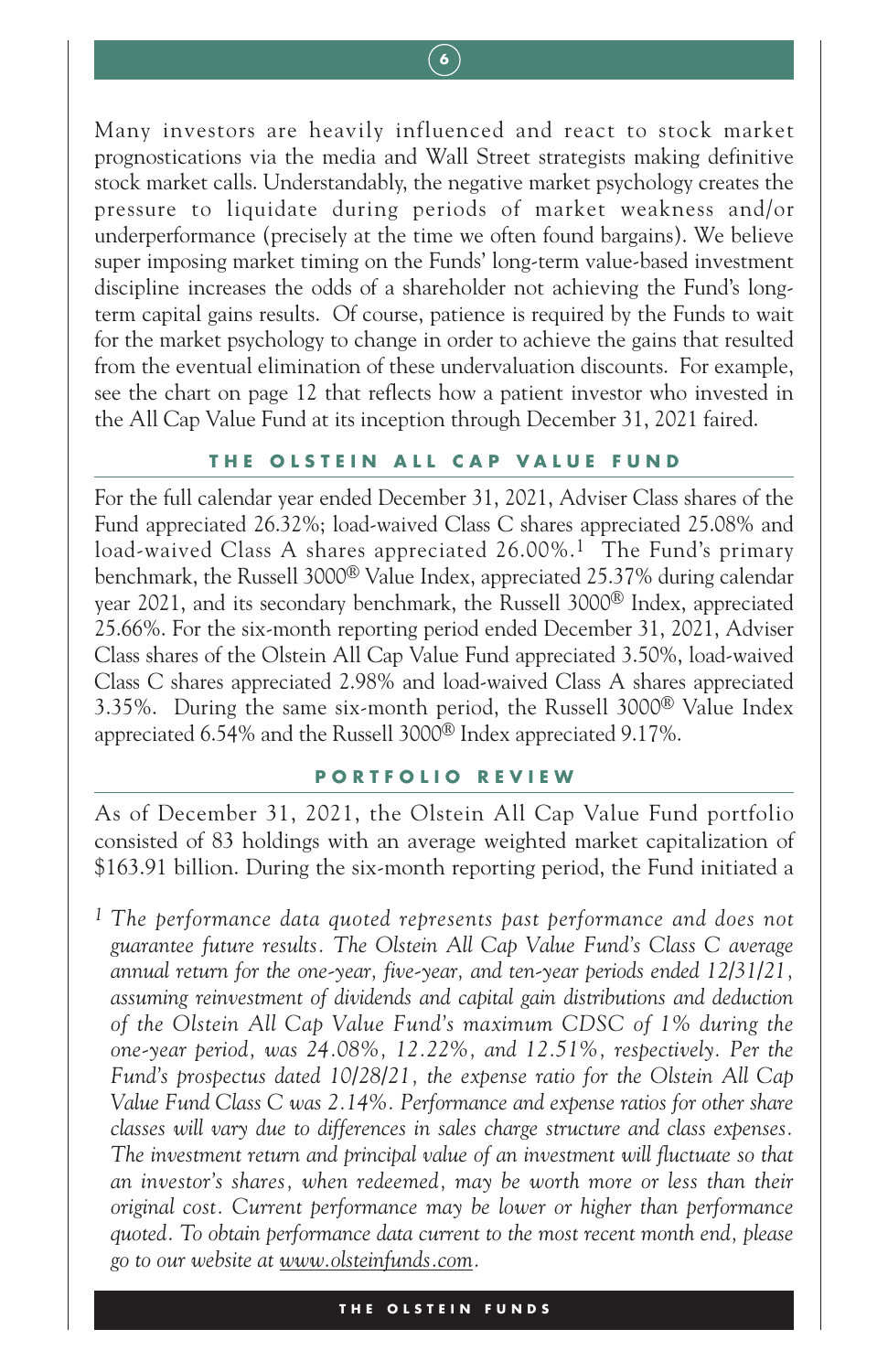position in Hormel Foods Corporation and eliminated its holdings in four companies. During the reporting period, the All Cap Value Fund sold its holdings in Accenture plc, Aon plc, Keysight Technologies and Lowes Companies. The Fund eliminated these holdings from the portfolio as the price of each company's stock reached its valuation level.

**7**

## *Our Leaders*

The Olstein All Cap Value Fund's leading performers for the six-month reporting period ended December 31, 2021, include: Dollar Tree, Inc., Jones Lang LaSalle Inc., Aon plc, Quest Diagnostics and Apple Inc. At the close of the calendar year the Fund continued to maintain positions in Dollar Tree, Inc., Jones Lang LaSalle Inc., Quest Diagnostics and Apple Inc. The Fund liquidated its position in Aon as the price of the company's stock reached our valuation level.

# *Our Laggards*

Laggards during the six-month reporting period include: ViacomCBS, Discovery Inc., Zimmer Biomet Holdings, Southwest Airlines, and WestRock Company. At the close of the reporting period the All Cap Value Fund maintained positions in all five of these companies.

## THE OLSTEIN STRATEGIC OPPORTUNITIES FUND

For the full calendar year ended December 31, 2021, Adviser Class shares of the Fund appreciated 21.99%, load-waived Class A shares appreciated 21.62% and load-waived Class C shares appreciated 20.73%. 2 During the same twelve-month period, the Fund's primary benchmark, the Russell 2500® Value Index appreciated 27.78%, and its secondary benchmark, the Russell 2500® Index appreciated 18.18%.

*2 The performance data quoted represents past performance and does not guarantee future results. The Olstein Strategic Opportunities Fund Class C return as of 12/31/21 for the one-year, five-year, and ten-year periods, assuming deduction of the maximum Class C contingent deferred sales charge of 1% during the one-year period, was 19.73%, 9.69% and 11.92%, respectively. Per the Fund's 10/28/21 prospectus, the gross expense ratio for the Class C share was 2.46% and the net expense ratio was 2.35%. The Adviser has contractually agreed to waive certain fees/expenses until at least October 28, 2022. Performance would have been lower without waivers in effect. Expense ratios for other share classes will vary. Performance for other share classes will vary due to differences in sales charge structure and class expenses. The investment return and principal value of an investment will fluctuate so that an investor's shares, when redeemed, may be worth more or less than their original cost. Current performance may be lower or higher than performance quoted. To obtain performance data current to the most recent month end, please visit our website at www.olsteinfunds.com.*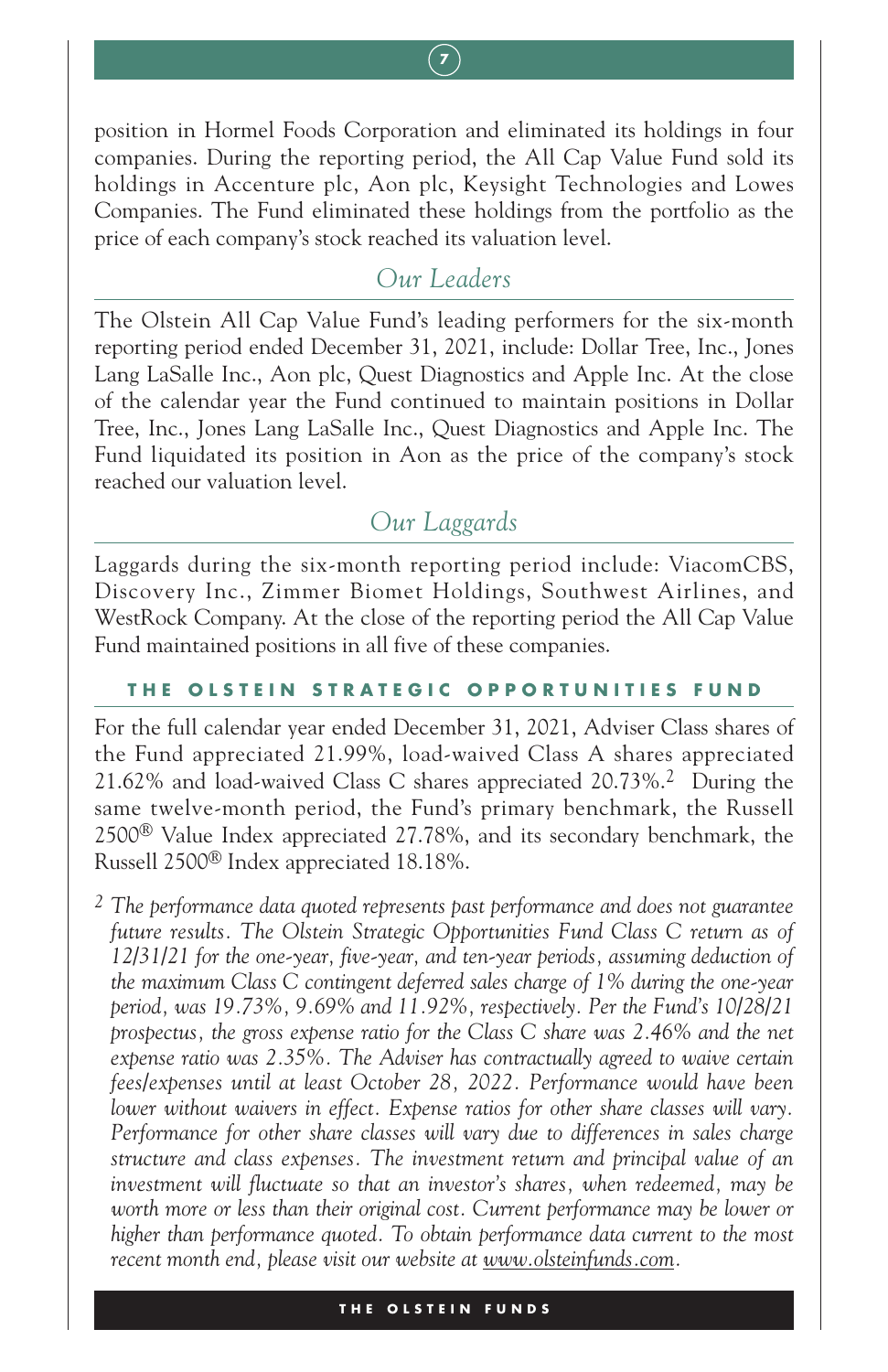

For the six-month reporting period ended December 31, 2021, Adviser Class shares of the Strategic Opportunities Fund depreciated 1.63%, load-waived Class A shares depreciated 1.80% and load-waived Class C shares depreciated 2.17%. The Fund's primary benchmark, the Russell 2500® Value Index, appreciated 4.16% and the Fund's secondary benchmark, Russell 2500® Index appreciated 1.04%, during the same time period.

#### **P O R T F O L I O R E V I E W**

As of December 31, 2021, the Olstein Strategic Opportunities Fund portfolio consisted of 40 holdings with an average weighted market capitalization of \$6.40 billion. During the reporting period the Fund eliminated its holdings in Keysight Technologies, Korn/Ferry and UFP Technologies as the price of each company's stock reach our valuation level. During the reporting period, the Fund initiated and eliminated its position in multi-brand fitness company, Nautilus Inc. The Fund sold its position in Nautilus as supply chain constraints and inflationary pressures in a highly competitive environment changed our near- and medium-term cash flow projections for the company, undercutting our original investment thesis and valuation.

# *Our Leaders*

Leading performers for the six-month reporting period include: Jones Lang LaSalle, The Shyft Group, WESCO International, CoreCard Corporation, and Wabash National Corporation. At the close of the calendar year the Fund continued to maintain positions in all five of these companies.

## *Our Laggards*

Laggards during the six-month reporting period include: Blue Bird Corp, Nautilus Inc., Big Lots, Inc., Johnson Outdoors Inc, and Discovery Inc. At the close of the year the Strategic Opportunities Fund maintained positions in Blue Bird Corp, Big Lots, Inc., Johnson Outdoors Inc, and Discovery Inc. As previously discussed, the Fund liquidated its holding in Nautilus Inc.

### **D E A L I N G W I T H U N C E R T A I N T Y**

With the highly transmissible COVID omicron variant, continued supplychain constraints, rising inflation and a hawkish shift regarding U.S. monetary policy, fueling fears of slower economic growth and an equity market correction, we believe it is important to weather such negative news and events by focusing on the equities of financially strong companies with stable or growing free cash flow.

In the face of increased volatility, how should equity investors respond? Messages such as "stick to your long-term investment plan" or "stay in the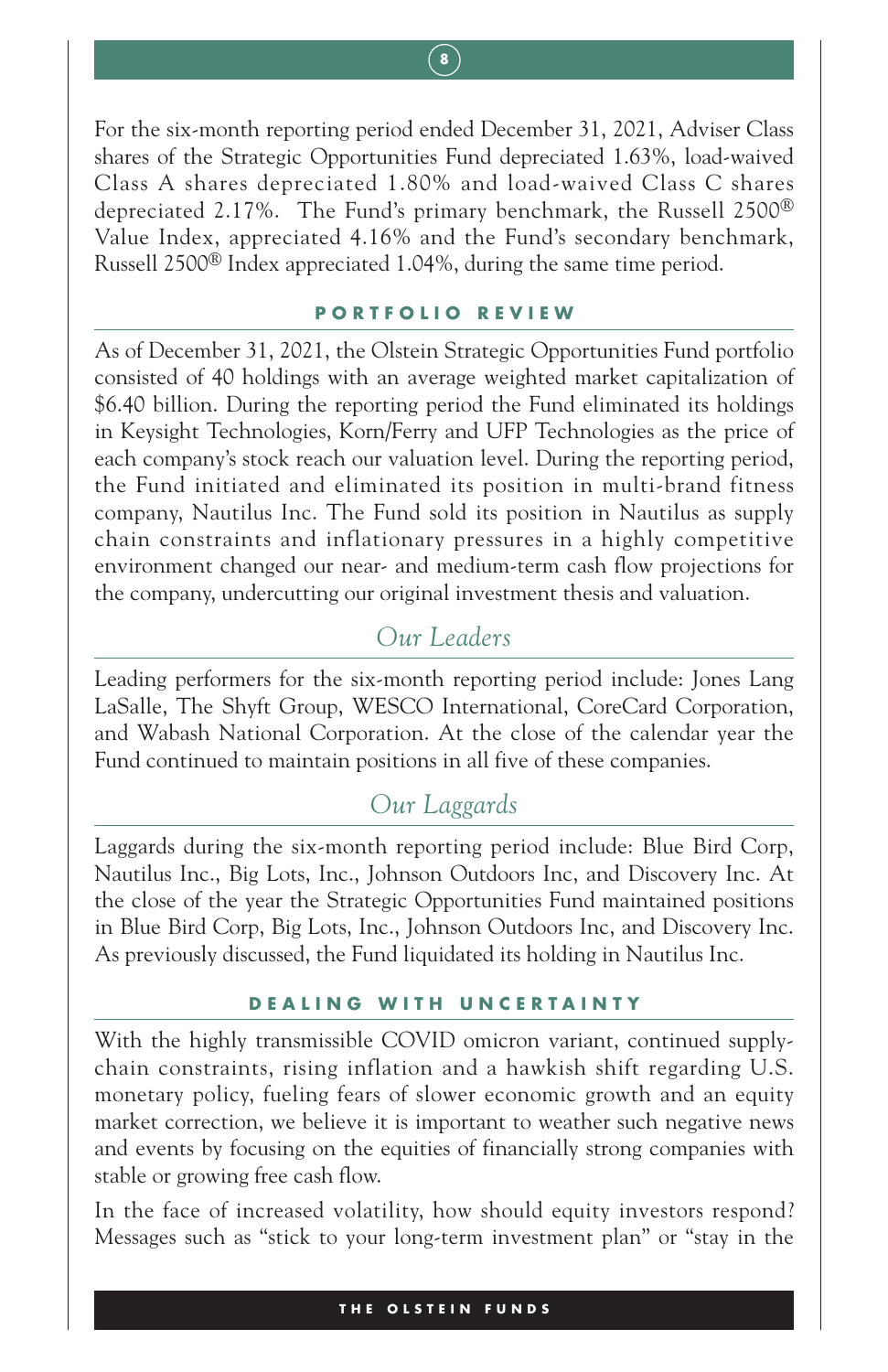

market for the long haul" may sound like worn clichés and fall on deaf ears, especially when markets stagnate or decline. This is especially true for investors in the types of companies that we favor – undervalued companies that are either overlooked, misunderstood, face unique strategic challenges and choices, or whose stock prices suffer disproportionately from an overreaction to short-term results or overall negative market sentiment. Such companies tend to get hit hard in the face of market uncertainty as investors seek what they believe are safer options or better or more exciting opportunities.

# *Dealing with Uncertainty by Focusing on Fundamentals*

Our method of dealing with the uncertainty of equity markets is to remain focused on company fundamentals, the quality of a company's earnings and its ability to generate free cash flow as market volatility increases and doomsayers predict the next downturn. Since we value companies based on their ability to generate free cash flow, our approach focuses on company fundamentals and operations in all market and economic environments. We not only develop a thorough understanding of how each company's operations generate sustainable free cash flow under good or bad economic conditions; we also seek to answer a series of questions about the company's business model, its strategy, its future prospects and its management when faced with uncertain economic conditions.

We develop a thorough understanding of each company through two important analytical approaches: a bottoms-up fundamental analysis of a company's financial statements (balance sheet, income statement and cash flow statement), and an ongoing forensic analysis of regulatory filings and other disclosures (10K, 10Q, proxy filings, annual reports, public announcements, and other regulatory filings). The objective of our fundamental analysis is to understand the company's business model and how the company's operations generate free cash flow under all economic scenarios. We also want to understand the level of ongoing investment that is required to maintain or grow the company's free cash flow and ultimately how much of the cash generated by a company's operations likely will be returned to us as investors. The objective of our forensic analysis is to determine if a company's accounting policies and practices reflect economic reality, to identify and make accounting adjustments that eliminate management's reporting bias, and to identify positive or negative factors that may affect future free cash flow.

We believe our ongoing forensic analysis of a company's public filings and communications serves us well during periods of increased market volatility or economic trouble and is, in our opinion, more useful than short-term economic or market forecasts. When markets become more irrational and volatile, we believe our forensic analysis provides us with the necessary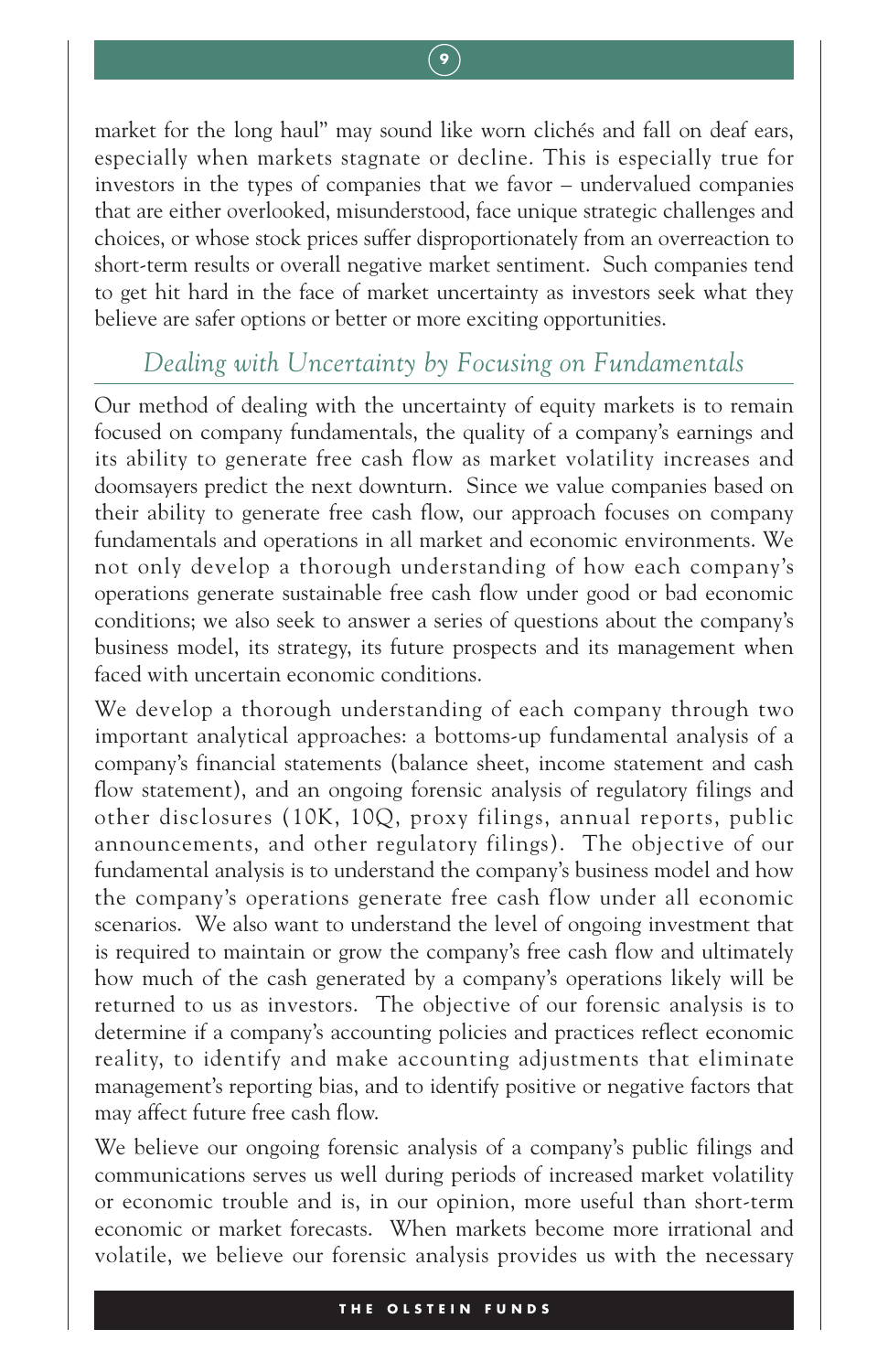

knowledge to judge the likely success of a company's strategy and the sustainability of its performance. We also believe that such ongoing analysis is vital when evaluating and monitoring investments in companies facing unique strategic choices for two reasons: (1) it allows us to assess the nature and likely duration of strategic challenges and/or problems; and (2) it allows us to judge the quality, effectiveness and skill set of the management team in the face of adverse circumstances and provides us with the patience to stay the course. In our opinion, patience is a value investor's best attribute and is encouraged by the balance created from knowing what you own.

# *Dealing with Uncertainty by Taking Advantage of Market Volatility*

Another way we deal with market uncertainty is to focus on the compelling investment opportunities that rocky market conditions create. Short-term market volatility usually presents significant buying opportunities that enables us to strategically position our portfolios for potentially greater longterm gain. As emotion and negative sentiment contribute to falling stock prices, we are in a better position to identify quality companies trading at a significant discount to their intrinsic value by focusing on company fundamentals — particularly the quality of earnings and a company's ability to generate sustainable future free cash flow.

From our perspective, Wall Street's obsessive focus on short-term concerns has increased deviations between a company's stock price and our estimate of its intrinsic value. Investors reacting to the daily noise and news create favorable opportunities for the Olstein Funds to buy companies with solid balance sheets and business models that generate excess cash flow at bargain prices. We believe that our investment approach, which attempts to avoid long-term impairment of capital while providing shareholders with the potential to realize long-term capital appreciation, is suited to all economic environments. Although unfavorable economic or market conditions may cause short-term downward price movements, we believe that by focusing on understanding a business, its potential to generate sustainable free cash flow and ultimately its value we can achieve our Funds' investment objectives of long-term capital appreciation. After identifying companies that meet welldefined investment criteria, we seek to take advantage of market volatility and downward price movements to buy such companies at advantageous prices that we believe will increase the probability of a successful investment.

#### **F I N A L T H O U G H T S**

While we are concerned with the overall economic environment and outlook and recognize that macro-economic factors and other newsworthy events can exert extreme short-term influence over equity prices from time to time, we are more concerned with how individual companies operate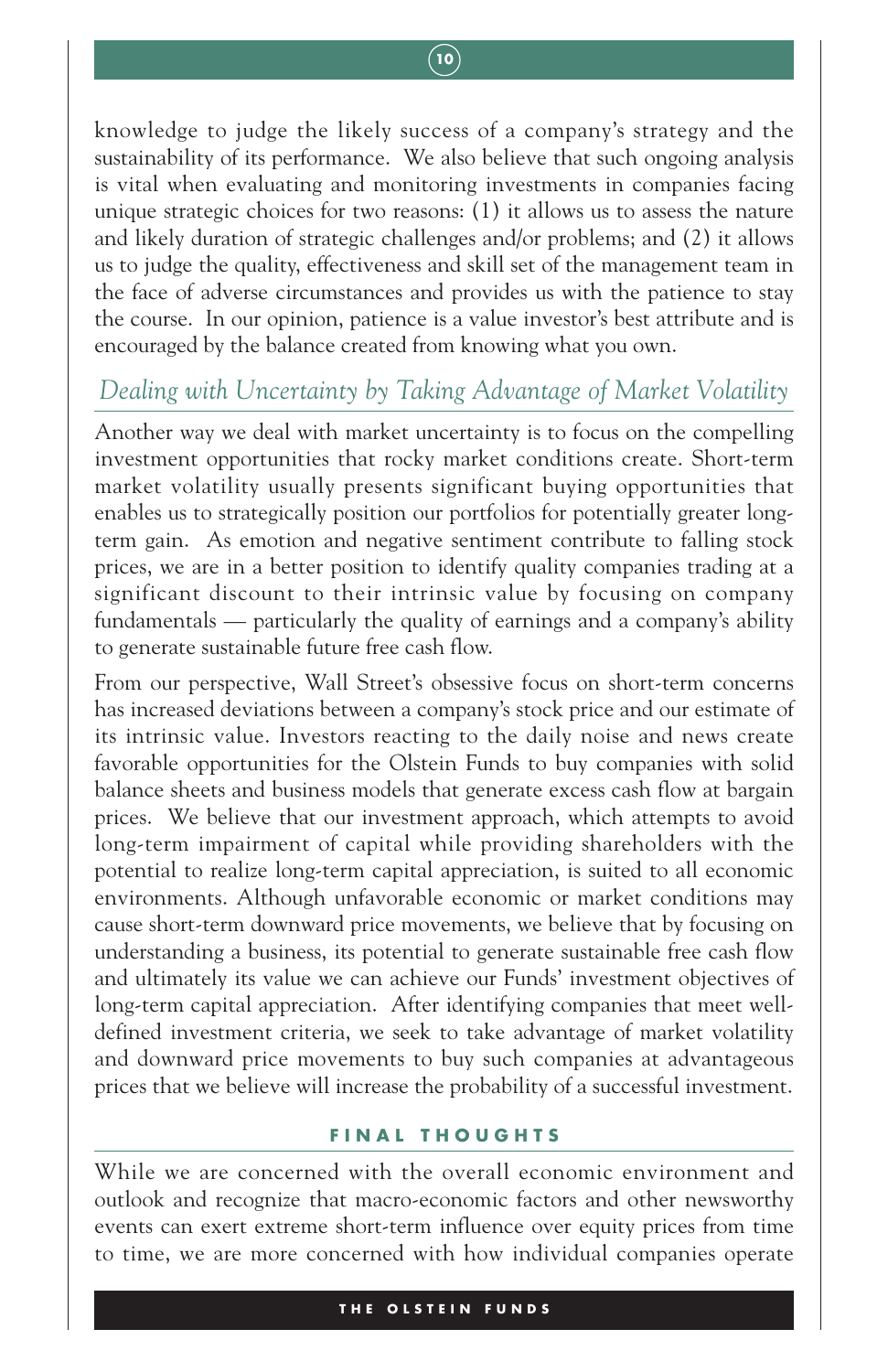

under all types of economic conditions and cycles. We believe it is an important job of company management to adequately anticipate and plan for the impact of economic shifts on their business and their ability to generate sustainable free cash flow. From our focused analysis, we judge a company's resiliency in the face of macro-economic shocks and shifts and incorporate that judgment into our normalized cash flow projections.

Over the past twenty-five years we have identified many companies that have successfully navigated turbulent economic times to adapt, invest, grow, and restructure for the future. As short-term economic news and events overwhelm equity markets from time to time, it is important to remain balanced and focused as we take advantage of the short-term noise affecting individual stock prices which we believe have little to do with long-term values. As value investors, we require patience to take on a balanced perspective of the equity markets. Both of our Funds utilized the extreme market volatility caused by the pandemic to take advantage of high-quality free cash flow companies being offered at what we believe were material discounts. Throughout our 27-year history we have experienced other investment panics which resulted in significant short-term declines, and we have weathered the storms by following our investment discipline and being patient. Despite some current bearish sentiment, we intend to stay the course since we are invested in companies that, in our opinion, have the financial strength to ride out current market jitters while offering favorable long-term business prospects and thus the potential for long-term capital gains.

We value your trust and remind you that our money is invested alongside yours as we work hard to accomplish the Funds' objective of long-term capital appreciation.

Sincerely,

Robert a Olstein

Robert A. Olstein Eric R. Heyman Chairman and Chief Investment Officer Co-Portfolio Manager

Jui K. Sp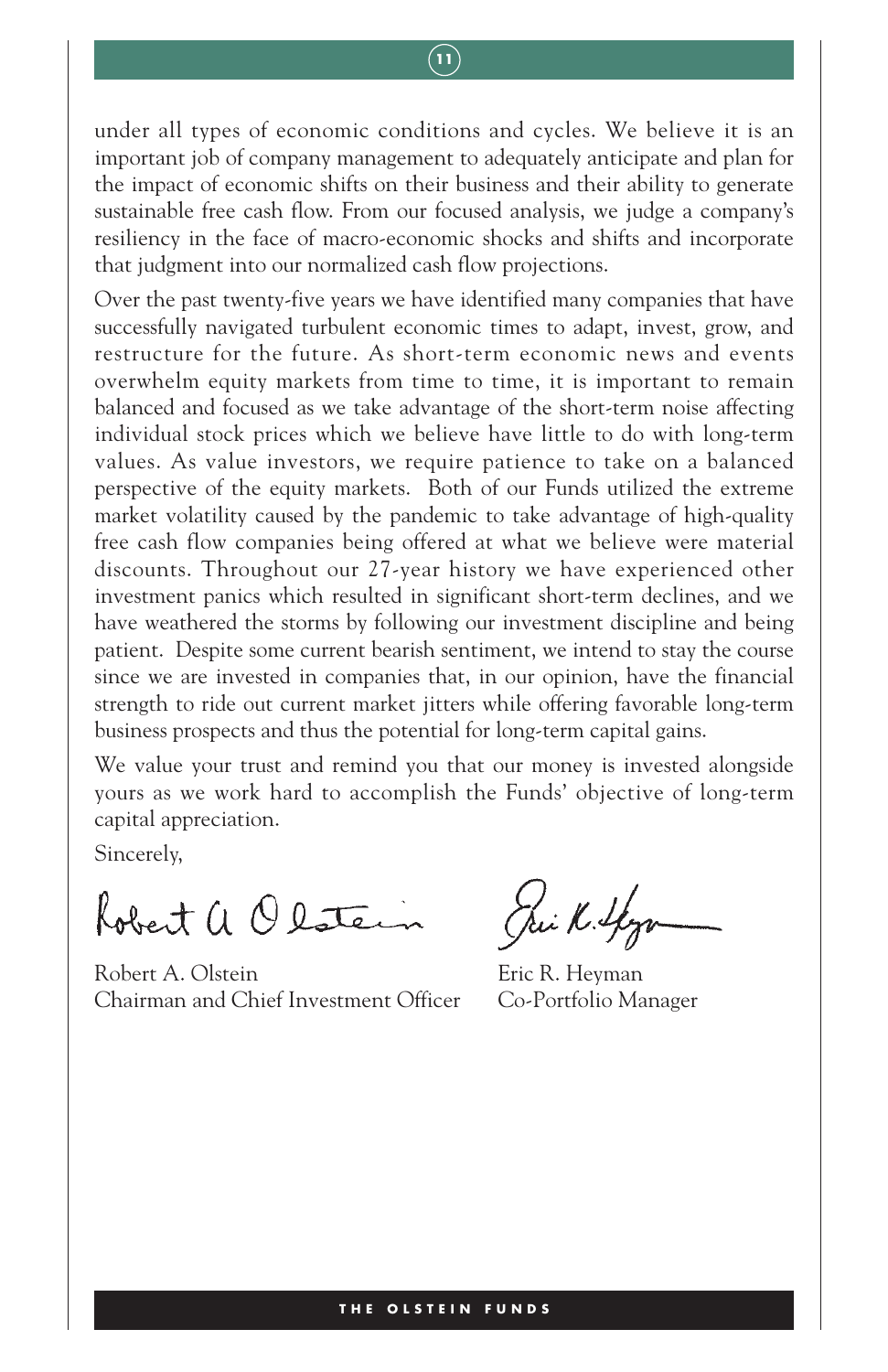The following chart illustrates the growth, on a quarterly basis, of a hypothetical \$10,000 investment made in the Olstein All Cap Value Fund's Class C share at the Olstein All Cap Value Fund's inception date of September 21, 1995 (with dividends and capital gain distributions reinvested but no deduction of taxes on reinvested distributions—see important disclosures below):

| <b>Date</b> | <b>Value of Shares</b><br><b>Owned, If Initial</b><br><b>Investment</b><br>was \$10,000 | <b>Date</b> | <b>Value of Shares</b><br><b>Owned, If Initial</b><br><b>Investment</b><br>was \$10,000 | <b>Date</b> | <b>Value of Shares</b><br><b>Owned, If Initial</b><br><b>Investment</b><br>was \$10,000 |
|-------------|-----------------------------------------------------------------------------------------|-------------|-----------------------------------------------------------------------------------------|-------------|-----------------------------------------------------------------------------------------|
| 9/21/95     | \$10,000                                                                                | 6/30/04     | \$41,297                                                                                | 6/30/13     | \$5, 56, 786                                                                            |
| 9/30/95     | 10,010                                                                                  | 9/30/04     | 39,043                                                                                  | 9/30/13     | 60,379                                                                                  |
| 12/31/95    | 10,261                                                                                  | 12/31/04    | 43,146                                                                                  | 12/31/13    | 65,995                                                                                  |
| 3/31/96     | 10,882                                                                                  | 3/31/05     | 42,640                                                                                  | 3/31/14     | 66,867                                                                                  |
| 6/30/96     | 11,462                                                                                  | 6/30/05     | 42.302                                                                                  | 6/30/14     | 69.134                                                                                  |
| 9/30/96     | 11.713                                                                                  | 9/30/05     | 43,749                                                                                  | 9/30/14     | 69,413                                                                                  |
| 12/31/96    | 12.760                                                                                  | 12/31/05    | 44,350                                                                                  | 12/31/14    | 75,913                                                                                  |
| 3/31/97     | 13,327                                                                                  | 3/31/06     | 46,566                                                                                  | 3/31/15     | 77,290                                                                                  |
| 6/30/97     | 14,602                                                                                  | 6/30/06     | 44,241                                                                                  | 6/30/15     | 75,525                                                                                  |
| 9/30/97     | 17,250                                                                                  | 9/30/06     | 46,836                                                                                  | 9/30/15     | 66,631                                                                                  |
| 12/31/97    | 17,205                                                                                  | 12/31/06    | 50,755                                                                                  | 12/31/15    | 68,694                                                                                  |
| 3/31/98     | 19,851                                                                                  | 3/31/07     | 51,863                                                                                  | 3/31/16     | 70,220                                                                                  |
| 6/30/98     | 18,468                                                                                  | 6/30/07     | 55,536                                                                                  | 6/30/16     | 68,859                                                                                  |
| 9/30/98     | 15,499                                                                                  | 9/30/07     | 53,029                                                                                  | 9/30/16     | 73,312                                                                                  |
| 12/31/98    | 19,788                                                                                  | 12/31/07    | 49,012                                                                                  | 12/31/16    | 76,612                                                                                  |
| 3/31/99     | 20.717                                                                                  | 3/31/08     | 42.447                                                                                  | 3/31/17     | 80.372                                                                                  |
| 6/30/99     | 25.365                                                                                  | 6/30/08     | 40,189                                                                                  | 6/30/17     | 82,232                                                                                  |
| 9/30/99     | 23,675                                                                                  | 9/30/08     | 38,452                                                                                  | 9/30/17     | 82,438                                                                                  |
| 12/31/99    | 26.692                                                                                  | 12/31/08    | 27,545                                                                                  | 12/31/17    | 87,561                                                                                  |
| 3/31/00     | 28,170                                                                                  | 3/31/09     | 24.767                                                                                  | 3/31/18     | 86,683                                                                                  |
| 6/30/00     | 28,899                                                                                  | 6/30/09     | 30,102                                                                                  | 6/30/18     | 86,815                                                                                  |
| 9/30/00     | 30.596                                                                                  | 9/30/09     | 35,648                                                                                  | 9/30/18     | 91,553                                                                                  |
| 12/31/00    | 30,142                                                                                  | 12/31/09    | 37,741                                                                                  | 12/31/18    | 77,934                                                                                  |
| 3/31/01     | 30,207                                                                                  | 3/31/10     | 40,392                                                                                  | 3/31/19     | 87,094                                                                                  |
| 6/30/01     | 36,192                                                                                  | 6/30/10     | 35,788                                                                                  | 6/30/19     | 91,214                                                                                  |
| 9/30/01     | 28,213                                                                                  | 9/30/10     | 39,695                                                                                  | 9/30/19     | 91.699                                                                                  |
| 12/31/01    | 35,340                                                                                  | 12/31/10    | 43,845                                                                                  | 12/31/19    | 99,092                                                                                  |
| 3/31/02     | 38,259                                                                                  | 3/31/11     | 45,276                                                                                  | 3/31/20     | 67,832                                                                                  |
| 6/30/02     | 33,797                                                                                  | 6/30/11     | 45,310                                                                                  | 6/30/20     | 82,811                                                                                  |
| 9/30/02     | 25,870                                                                                  | 9/30/11     | 37,497                                                                                  | 9/30/20     | 89,674                                                                                  |
| 12/31/02    | 28,528                                                                                  | 12/31/11    | 41,962                                                                                  | 12/31/20    | 109,015                                                                                 |
| 3/31/03     | 26,226                                                                                  | 3/31/12     | 48,519                                                                                  | 3/31/21     | 126,682                                                                                 |
| 6/30/03     | 31,448                                                                                  | 6/30/12     | 45,555                                                                                  | 6/30/21     | 132,404                                                                                 |
| 9/30/03     | 33,797                                                                                  | 9/30/12     | 47,159                                                                                  | 9/30/21     | 130,095                                                                                 |
| 12/31/03    | 38,853                                                                                  | 12/31/12    | 48,380                                                                                  | 12/31/21    | 136,354                                                                                 |
| 3/31/04     | 40,870                                                                                  | 3/31/13     | 54,275                                                                                  |             |                                                                                         |

#### **( U N A U D I T E D )**

#### **Details:**

*The performance data quoted represents past performance and does not guarantee future results. The Olstein All Cap Value Fund's Class C average annual return for the one-year, five-year, and ten-year periods ended 12/31/21, assuming reinvestment of dividends and capital gain distributions and deduction of the Olstein All Cap Value*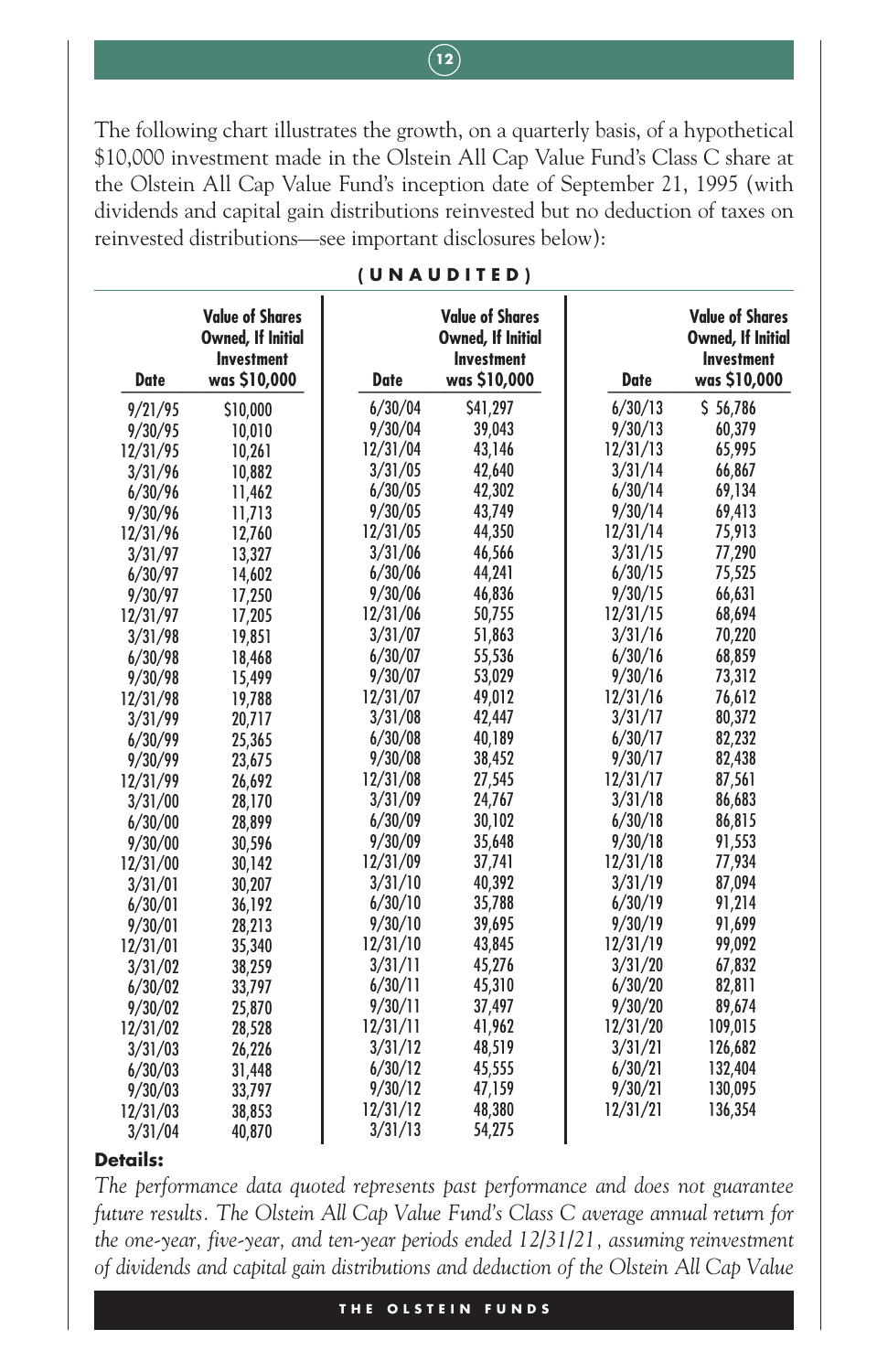

*Fund's maximum CDSC of 1% during the one-year period, was 24.08%, 12.22%, and 12.51%, respectively. Per the Fund's prospectus dated 10/28/21, the expense ratio for the Olstein All Cap Value Fund Class C was 2.14%. Performance and expense ratios for other share classes will vary due to differences in sales charge structure and class expenses. The investment return and principal value of an investment will fluctuate so that an investor's shares, when redeemed, may be worth more or less than their original cost. Current performance may be lower or higher than performance quoted. To obtain performance data current to the most recent month end, please go to our website at www.olsteinfunds.com.*

*The above represents the opinion of the Manager and is not intended to be a forecast of future events, a guarantee of future results, or investment advice. The references to securities are not buy or sell recommendations but are intended to be descriptive examples of the Funds' investment philosophy and are subject to change. Do not make investments based on the securities referenced. A full schedule of Fund holdings as of 12/31/21 is contained in this report and is subject to change. This information should be preceded or accompanied by a current prospectus, which contains more complete information, including investment objectives, risks, charges, and expenses of the Olstein Funds and should be read carefully before investing. A current prospectus may be obtained by calling (800) 799-2113 or visiting the Olstein Funds' website at www.olsteinfunds.com.*

*The Olstein Funds follow a value-oriented investment approach. However, a particular value stock may not increase in price as the Investment Manager anticipates and may actually decline in price if other investors fail to recognize the stock's value or if a catalyst that the Investment Manager believes will increase the price of the stock does not occur or does not affect the price of the stock in the manner or to the degree that the Investment Manager anticipated. Also, the Investment Manager's calculation of a stock's private market value involves estimates of future cash flow which may prove to be incorrect and, therefore, could result in sales of the stock at prices lower than the Fund's original purchase price. The investment return and principal value of an investment will fluctuate so that an investor's shares, when redeemed, may be worth more or less than their original cost. There is no assurance that the Fund will achieve its investment objective.*

*Regarding the Olstein Strategic Opportunities Fund, an investment in a portfolio containing small- and mid-cap companies is subject to additional risks, as the share prices of small- and mid-cap companies are often more volatile than those of larger companies due to several factors, including limited trading volumes, products, financial resources, management inexperience and less publicly available information. The activist strategy invests in stocks of underperforming companies and any shareholder activism might not result in a change in performance or corporate governance. These stocks could also experience less liquidity and higher share price and trading volume volatility than stocks of other companies.*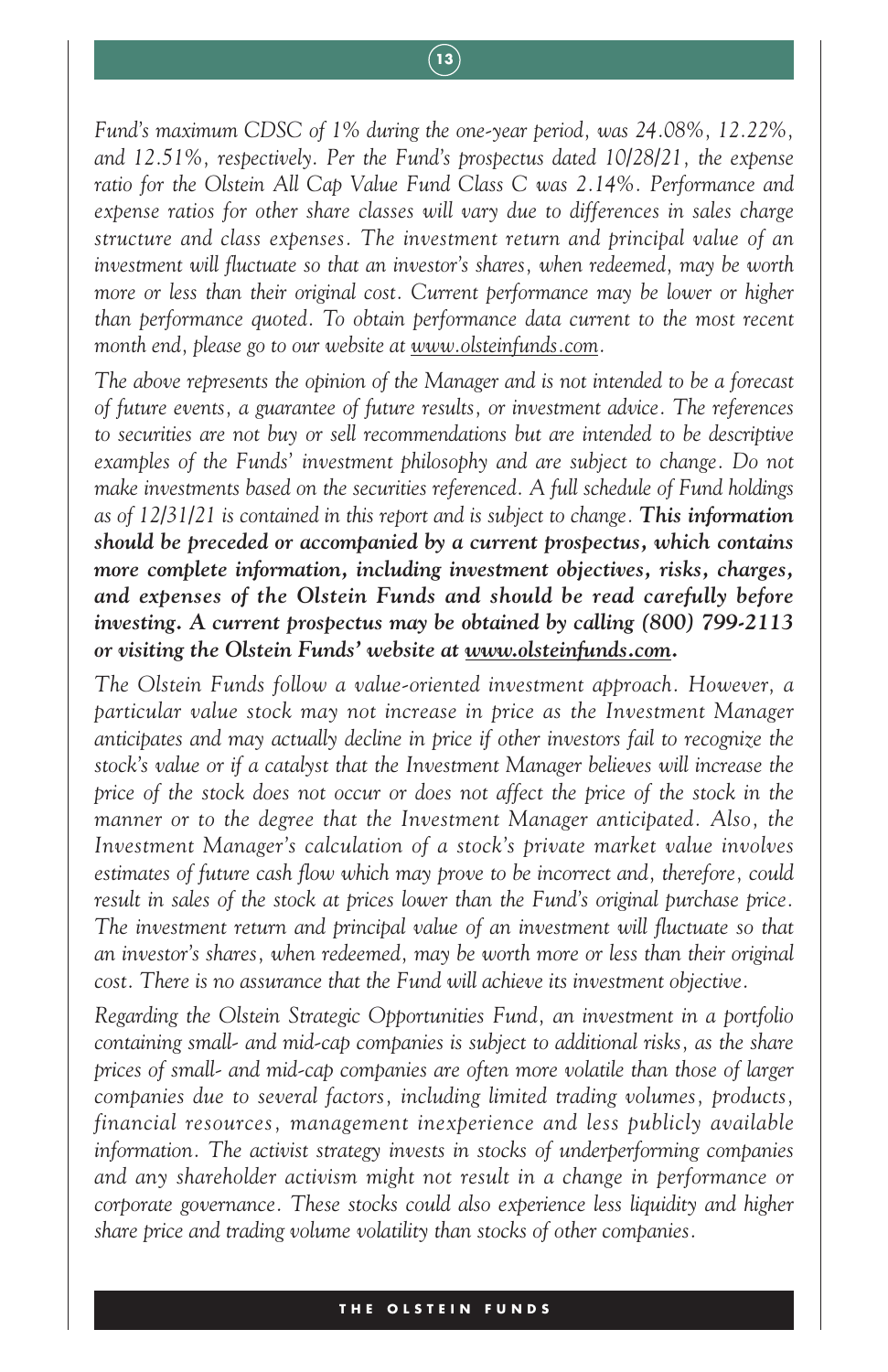# $(14)$

*The Russell 3000® Index is an unmanaged index that seeks to represent the broad U.S. equity universe accounting for approximately 98% of the U.S. market capitalization. The Russell 3000® Value Index measures the performance of the broad value segment of U.S. equity value universe. It includes those Russell 3000® companies with lower price-to-book ratios and lower forecasted growth values. The Russell 3000® Value Index is constructed to provide a comprehensive and unbiased barometer of the broad value market. The S&P 500® Index is an unmanaged index created by Standard & Poor's Corporation that includes a representative sample of 500 leading companies in leading industries of the U.S. economy and is considered to be a broad-based indicator representing the U.S. stock market performance in general. The Russell 2500® Index measures the performance of the small to mid-cap segment of the U.S. equity universe, commonly referred to as "SMID" cap. The Russell 2500® Index is a subset of the Russell 3000® Index. It includes approximately 2,500 of the smallest securities based on a combination of their market cap and current index membership. The Russell 2500® Value Index measures the performance of the small to mid-cap value segment of the U.S. equity universe. It includes those Russell 2500® companies that are considered more value oriented relative to the overall market as defined by Russell's leading style methodology. The Russell 2500® Value Index is constructed to provide a comprehensive and unbiased barometer of the small to mid-cap value market. Past performance does not guarantee future results. Index returns do not reflect payment of any expenses, fees or sales charges an investor would pay to purchase the securities the Index represents. Such costs would lower performance. One cannot invest directly in an index.* **Cash flow** *is the net amount of cash and cashequivalents being transferred into and out of a business. At the most fundamental level, a company's ability to create value for shareholders is determined by its ability to generate positive cash flows, or more specifically, maximize long-term free cash flow.* **Free cash flow** *represents the cash a company generates after accounting for cash outflows to support operations and maintain its capital assets. Unlike earnings or net income, free cash flow is a measure of profitability that excludes the noncash expenses of the income statement and includes spending on equipment and assets as well as changes in working capital from the balance sheet. The priceearnings ratio (P/E ratio) is the ratio for valuing a company that measures its current share price relative to its per-share earnings.*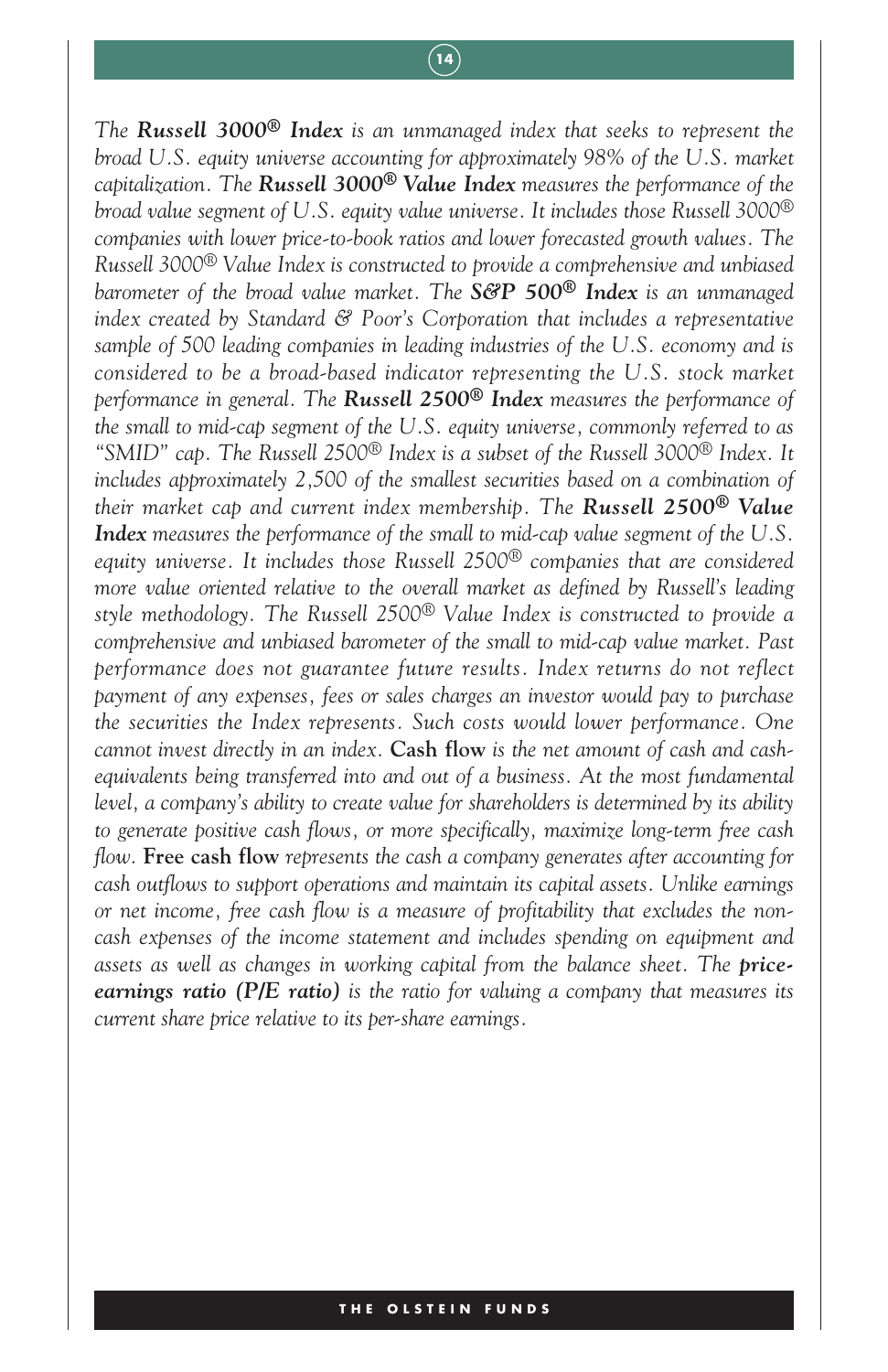### **Value of \$10,000 Investment** (Unaudited)

 $\sqrt{15}$ 

Comparison of the Change in Value of a Hypothetical \$10,000 Investment from the Fund's Class A Inception through the Period Ended of December 31, 2021. The returns listed in the table do not reflect the deduction of taxes on reinvested dividends.



- (1) Assumes reinvestment of dividends and capital gains. Reflects the effect of the maximum sale load charge of 5.50% in load adjusted return. Past performance is not necessarily indicative of future results. Investment returns and principal values may fluctuate, so that, when redeemed, shares may be worth more or less than their original cost.
- (2) The Russell 3000® Value Index return is adjusted upward to reflect reinvested dividends, but does not reflect the deduction of any fees or expenses associated with investments in the index, and thus represents a "gross return". One cannot invest directly in an index.
- (3) The Russell 3000® Index reflects the broad U.S. equity universe and represents approximately 98% of the U.S. market. The Russell 3000® Index return is adjusted upward to reflect reinvested dividends, but does not reflect the deduction of any fees or expenses associated with investments in the index, and thus represents a "gross return". One cannot invest directly in an index.
- (4) The S&P 500® Index return is adjusted upward to reflect reinvested dividends, but does not reflect the deduction of any fees or expenses associated with investment in the index, and thus represents a "gross return". One cannot invest directly in an index.
- (5) Commenced operations on September 17, 2018.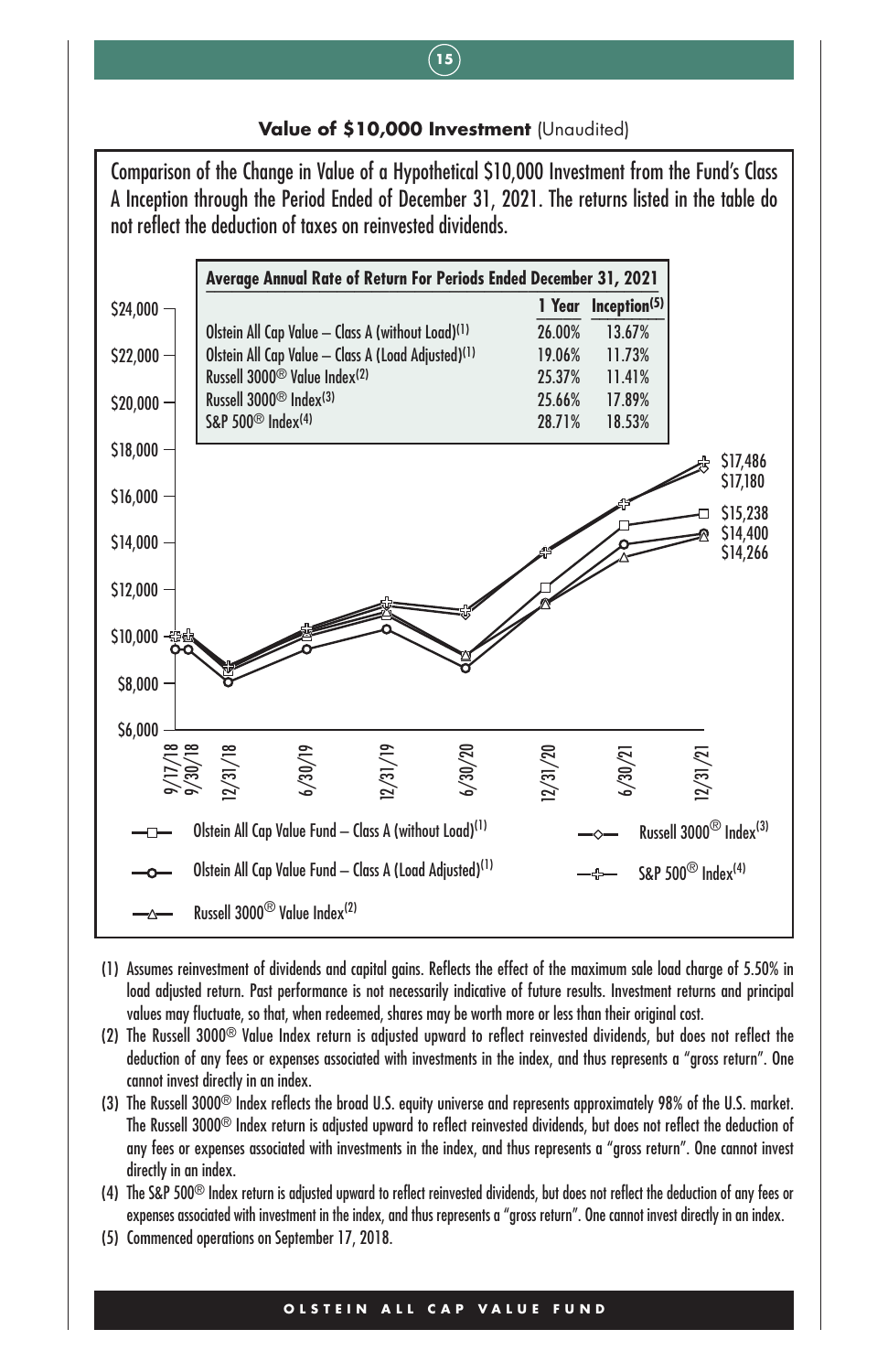

 $(16)$ 

Comparison of the Change in Value of a Hypothetical \$10,000 Investment from the Fund's Class C for the past 10 years through the Period Ended of December 31, 2021. The line chart does not reflect any applicable Contingent Deferred Sales Charge. The returns listed in the table do not reflect the deduction of taxes on reinvested dividends.



- (1) Assumes reinvestment of dividends and capital gains. Also includes all expenses at the end of each period and assumes the deduction of the appropriate CDSC as if an investor had redeemed at the end of the one year period, and thus represents a "net return". The CDSC is based on the lesser of the original purchase price and the value of such shares at the time of redemption. Past performance is not necessarily indicative of future results. Investment returns and principal values may fluctuate, so that, when redeemed, shares may be worth more or less than their original cost.
- (2) The Russell 3000® Value Index return is adjusted upward to reflect reinvested dividends, but does not reflect the deduction of any fees or expense associated with investments in the index, and thus represents a "gross return". One cannot invest directly in an index.
- (3) The Russell 3000® Index reflects the broad U.S. equity universe and represents approximately 98% of the U.S. market. The Russell 3000® Index return is adjusted upward to reflect reinvested dividends, but does not reflect the deduction of any fees or expenses associated with investments in the index, and thus represents a "gross return". One cannot invest directly in an index.
- (4) The S&P 500® Index return is adjusted upward to reflect reinvested dividends, but does not reflect the deduction of any fees or expenses associated with investment in the index, and thus represents a "gross return". One cannot invest directly in an index.
- (5) Commenced operations on September 21, 1995.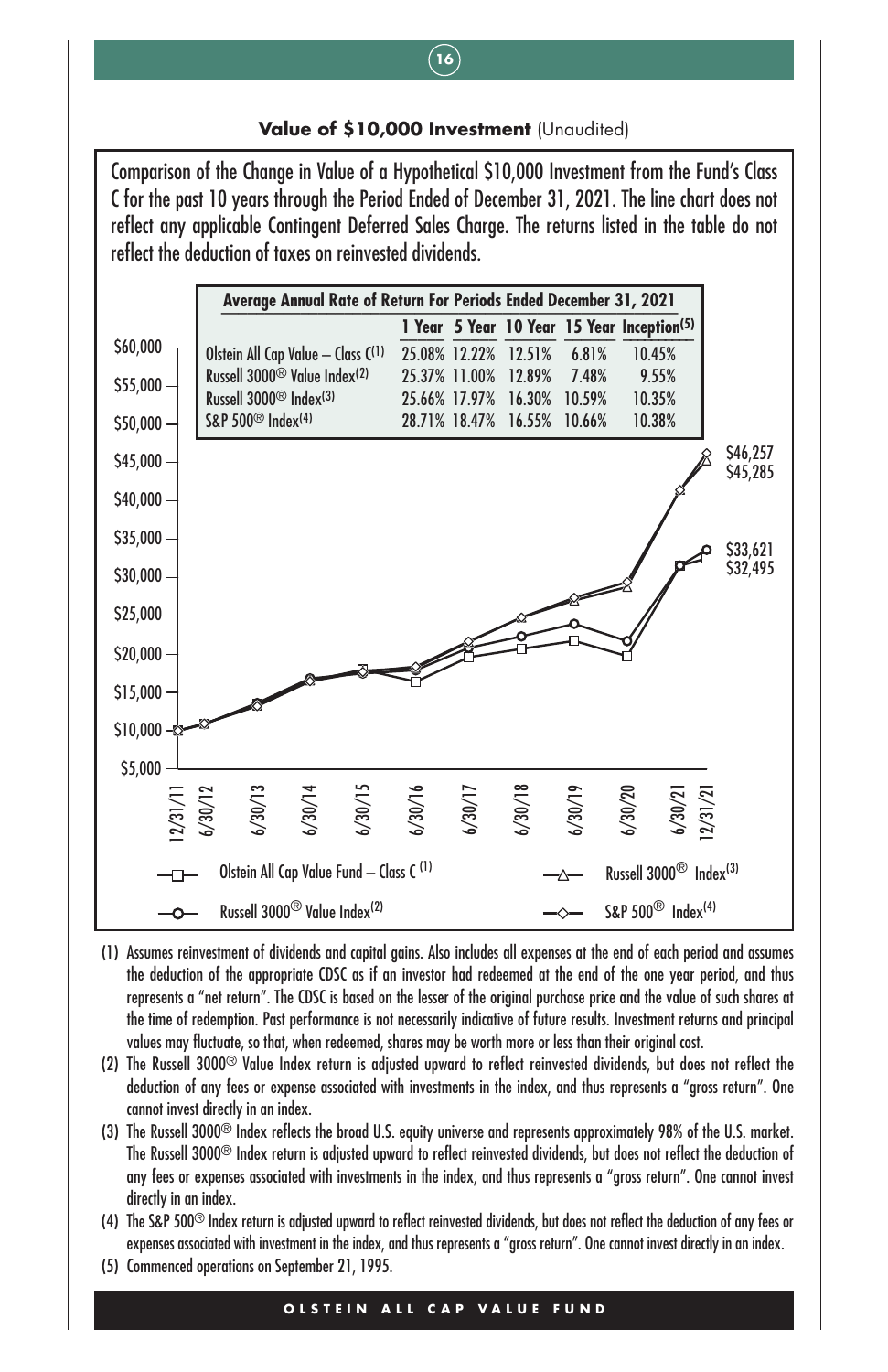

#### (1) Assumes reinvestment of dividends and capital gains. Also includes all expenses at the end of each period and thus represents a "net return". Past performance is not necessarily indicative of future results. Investment returns and principal values may fluctuate, so that, when redeemed, shares may be worth more or less than their original cost.

- (2) The Russell 3000® Value Index return is adjusted upward to reflect reinvested dividends, but does not reflect the deduction of any fees or expense associated with investments in the index, and thus represents a "gross return". One cannot invest directly in an index.
- (3) The Russell 3000® Index reflects the broad U.S. equity universe and represents approximately 98% of the U.S. market. The Russell 3000® Index return is adjusted upward to reflect reinvested dividends, but does not reflect the deduction of any fees or expenses associated with investments in the index, and thus represents a "gross return". One cannot invest directly in an index.
- (4) The S&P 500® Index return is adjusted upward to reflect reinvested dividends, but does not reflect the deduction of any fees or expenses associated with investment in the index, and thus represents a "gross return". One cannot invest directly in an index.
- (5) Commenced operations on September 21, 1999.

# **Value of \$10,000 Investment** (Unaudited)

 $\overrightarrow{17}$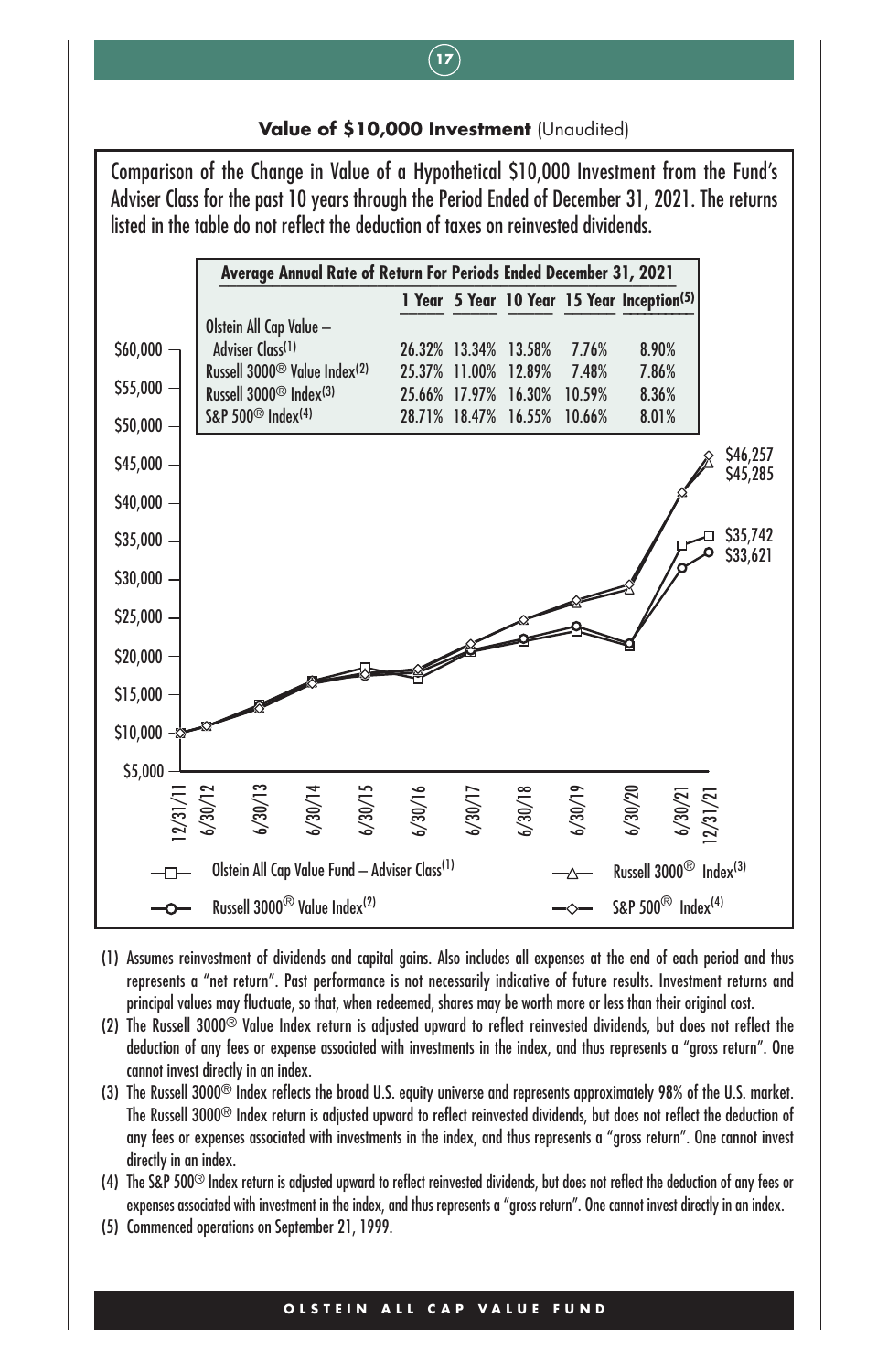

Comparison of the Change in Value of a Hypothetical \$10,000 Investment from the Fund's Class A for the past 10 years through the Period Ended of December 31, 2021. The returns listed in the table do not reflect the deduction of taxes on reinvested dividends.



- (1) Assumes reinvestment of dividends and capital gains. Reflects the effect of the maximum sale load charge of 5.50% in load adjusted return. Past performance is not necessarily indicative of future results. Investment returns and principal values may fluctuate, so that, when redeemed, shares may be worth more or less than their original cost.
- (2) The Russell 2500® Value Index return is adjusted upward to reflect reinvested dividends, but does not reflect the deduction of any fees or expenses associated with investments in the index, and thus represents a "gross return". One cannot invest directly in an index.
- (3) The Russell 2500® Index measures the performance of the 2,500 smallest companies in the Russell 3000® Index. The Russell 2500® Index return is adjusted upward to reflect reinvested dividends, but does not reflect the deduction of any fees or expenses associated with investments in the index, and thus represents a "gross return". One cannot invest directly in an index.
- (4) The S&P 500® Index return is adjusted upward to reflect reinvested dividends, but does not reflect the deduction of any fees or expenses associated with investment in the index, and thus represents a "gross return". One cannot invest directly in an index.
- (5) Commencement of operation was November 1, 2006.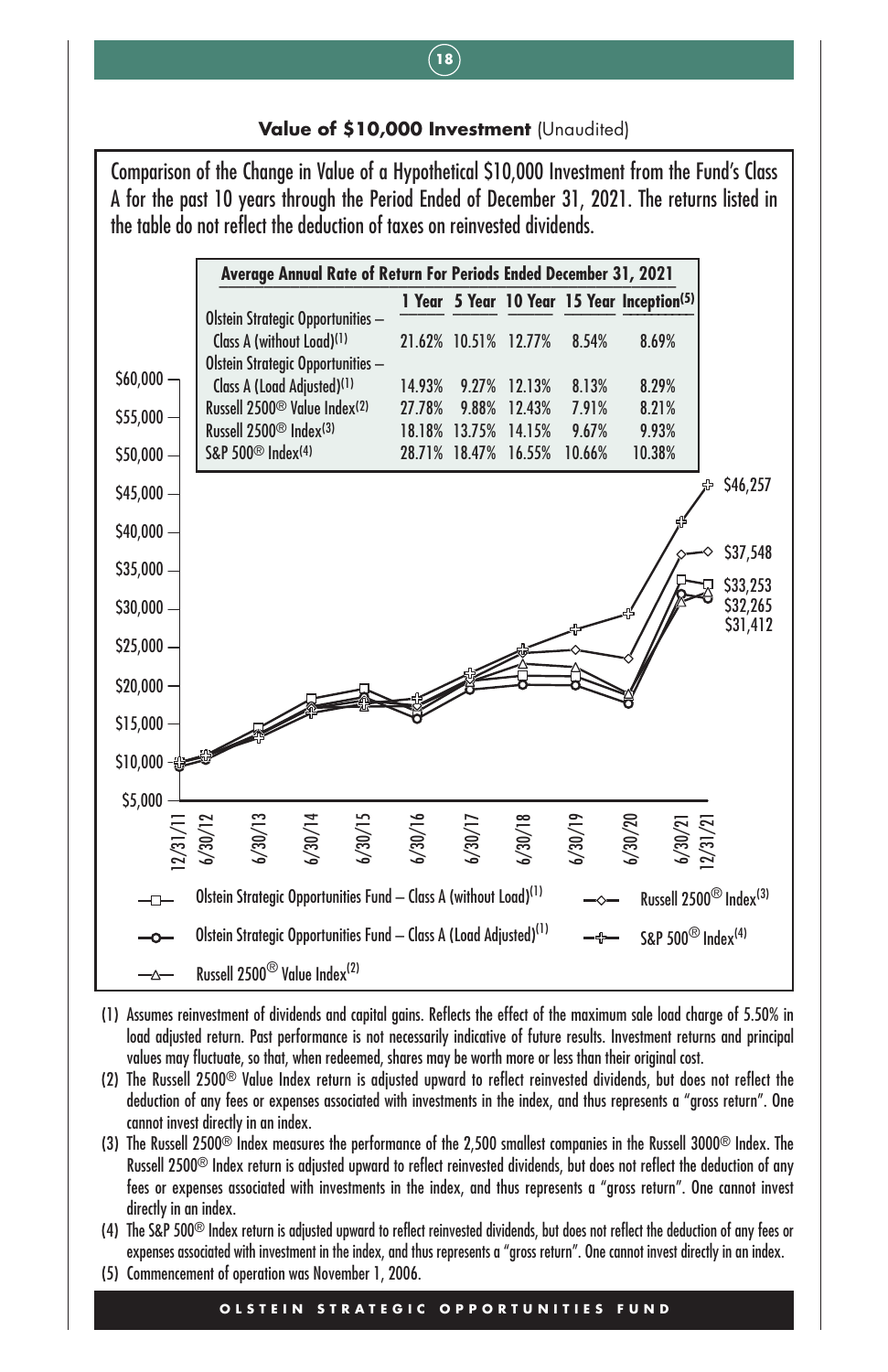#### **Value of \$10,000 Investment** (Unaudited)

**19**

Comparison of the Change in Value of a Hypothetical \$10,000 Investment from the Fund's Class C for the past 10 years through the Period Ended of December 31, 2021. The line chart does not reflect any applicable Contingent Deferred Sales Charge. The returns listed in the table do not reflect the deduction of taxes on reinvested dividends.



- (1) Assumes reinvestment of dividends and capital gains. Also includes all expenses at the end of each period and assumes the deduction of the appropriate CDSC as if an investor had redeemed at the end of the one year period, and thus represents a "net return". The CDSC is based on the lesser of the original purchase price and the value of such shares at the time of redemption. Past performance is not necessarily indicative of future results. Investment returns and principal values may fluctuate, so that, when redeemed, shares may be worth more or less than their original cost.
- (2) The Russell 2500® Value Index return is adjusted upward to reflect reinvested dividends, but does not reflect the deduction of any fees or expenses associated with investments in the index, and thus represents a "gross return". One cannot invest directly in an index.
- (3) The Russell 2500® Index measures the performance of the 2,500 smallest companies in the Russell 3000® Index. The Russell 2500® Index return is adjusted upward to reflect reinvested dividends, but does not reflect the deduction of any fees or expenses associated with investments in the index, and thus represents a "gross return". One cannot invest directly in an index.
- (4) The S&P 500® Index return is adjusted upward to reflect reinvested dividends, but does not reflect the deduction of any fees or expenses associated with investment in the index, and thus represents a "gross return". One cannot invest directly in an index.
- (5) Commencement of operation was November 1, 2006.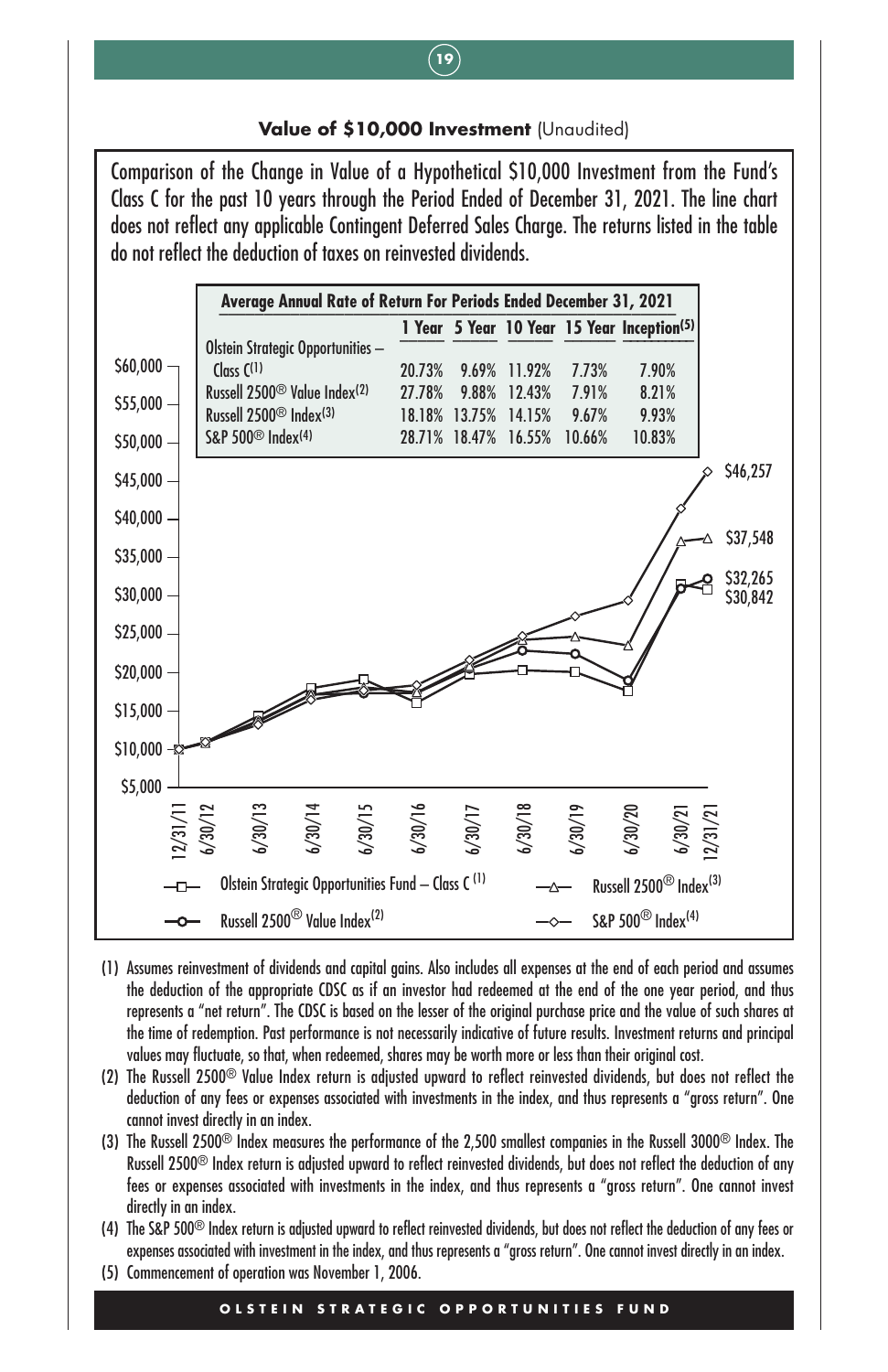

- (1) Assumes reinvestment of dividends and capital gains. Also include all expense at the end of the period and thus represents a "net return". Past performance is not necessarily indicative of future results. Investment returns and principal values may fluctuate, so that, when redeemed, shares may be worth more or less than their original cost.
- (2) The Russell 2500® Value Index return is adjusted upward to reflect reinvested dividends, but does not reflect the deduction of any fees or expenses associated with investments in the index, and thus represents a "gross return". One cannot invest directly in an index.
- (3) The Russell 2500® Index measures the performance of the 2,500 smallest companies in the Russell 3000® Index. The Russell 2500® Index return is adjusted upward to reflect reinvested dividends, but does not reflect the deduction of any fees or expenses associated with investments in the index, and thus represents a "gross return". One cannot invest directly in an index.
- (4) The S&P 500® Index return is adjusted upward to reflect reinvested dividends, but does not reflect the deduction of any fees or expenses associated with investment in the index, and thus represents a "gross return". One cannot invest directly in an index.
- (5) Commencement of operation was May 11, 2015.

## **Value of \$10,000 Investment** (Unaudited)

**20**

Comparison of the Change in Value of a Hypothetical \$10,000 Investment from the Fund's Adviser Class Inception through the Period Ended of December 31, 2021. The returns listed in the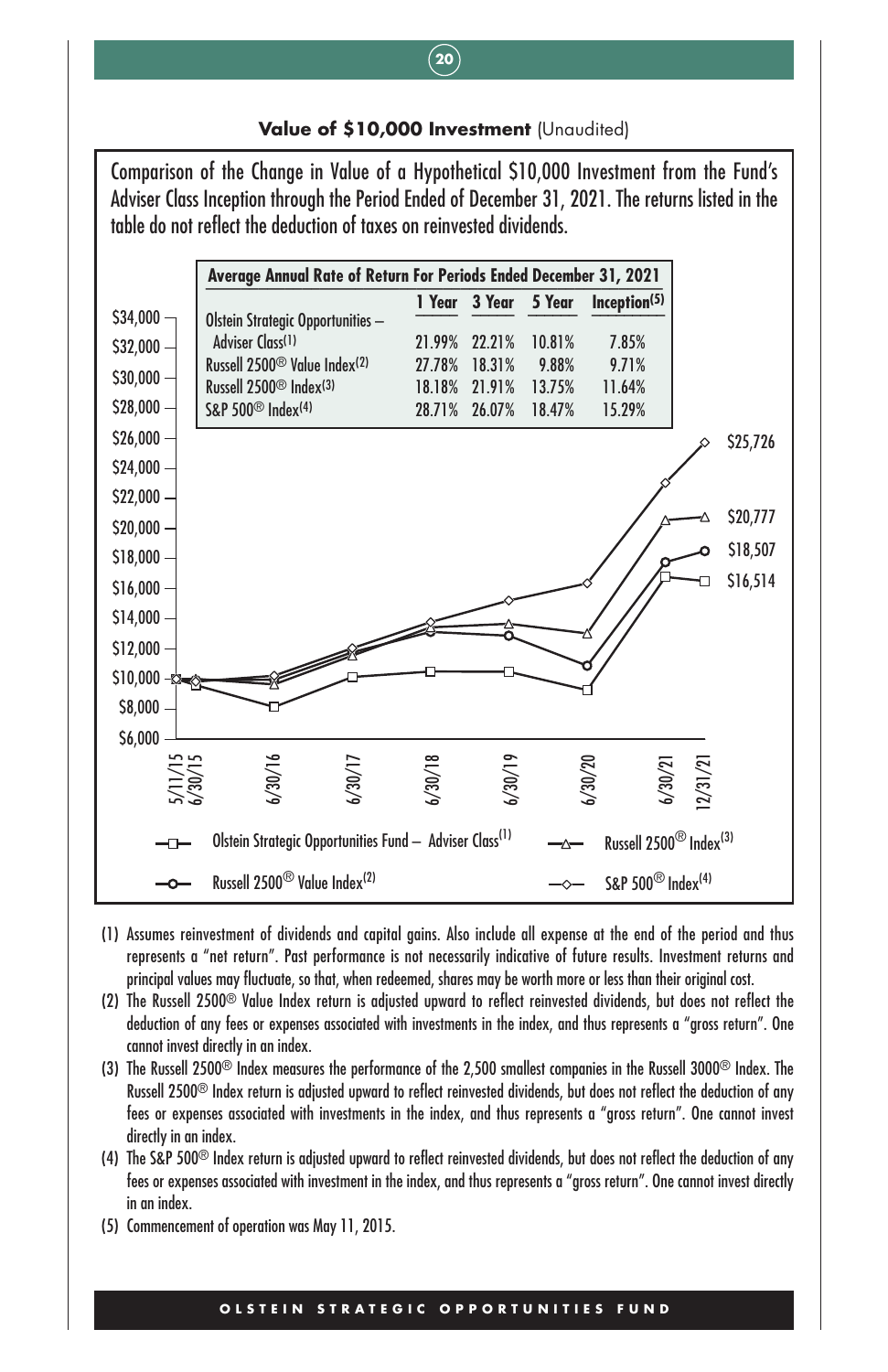#### **The Olstein Funds Expense Examples as of December 31, 2021** (Unaudited)

As a shareholder of a Fund, you incur two types of costs: (1) transaction costs, including brokerage commissions on purchases and sales of Fund shares, sales loads on purchase payments or contingent deferred sales charges on redemptions, if any, and (2) ongoing costs, including management fees, distribution and/or service (12b-1) fees, interest expense and other Fund expenses. This Example is intended to help you understand your ongoing costs (in dollars) of investing in the Fund and to compare these costs with the ongoing costs of investing in other mutual funds. The Example is based on an investment of \$1,000 invested at the beginning of the period and held for the entire period, July 1, 2021 – December 31, 2021.

**Actual Expenses** For each class, the first line of the table provides information about actual account values and actual expenses. You may use the information in this table, together with the amount you invested, to estimate the expenses that you paid over the period. Simply divide your account value by \$1,000 (for example, an \$8,600 account value divided by  $$1,000 = 8.6$ , then multiply the result by the number in the table under the heading entitled "Expenses Paid During Period'' to estimate the expenses you paid on your account during this period.

**Hypothetical Example for Comparison Purposes** For each class, the second line of the following table provides information about hypothetical account values and hypothetical expenses based on the Fund's actual expense ratio and an assumed rate of return of 5% per year before expenses, which is not the Fund's actual return. The hypothetical account values and expenses may not be used to estimate the actual ending account balance or expenses you paid for the period. You may use this information to compare the ongoing costs of investing in the Fund and other funds. To do so, compare this 5% hypothetical example with the 5% hypothetical examples that appear in the shareholder reports of the other funds.

*Please note that the expenses shown in the tables are meant to highlight your ongoing costs only and do not reflect any transactional costs. Therefore, hypothetical information is useful in comparing ongoing costs only, and will not help you determine the relative total costs of owning different funds. In addition, if these transactional costs were included, your costs may have been higher.*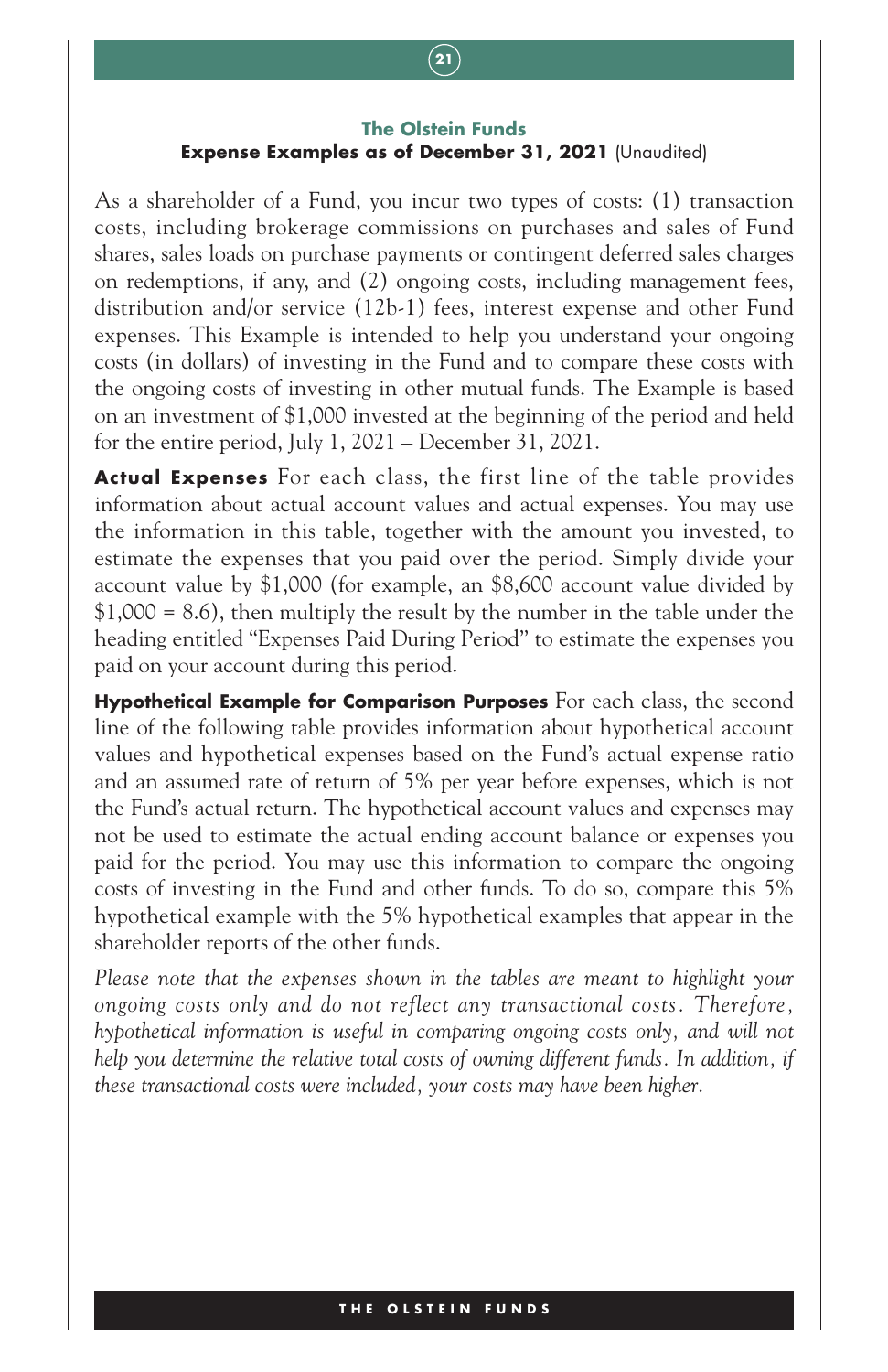Olstein All Cap Value Fund

|                                             | Beginning<br>Account Value<br>7/1/21 | <b>Account Value</b><br>12/31/21 | <b>Expenses Paid</b><br>During Period(1)<br>$7/1/21 - 12/31/21$ |
|---------------------------------------------|--------------------------------------|----------------------------------|-----------------------------------------------------------------|
|                                             |                                      |                                  |                                                                 |
| $\int$ lnss $\Delta$ (2)                    | \$1,000.00                           | \$1,033.50                       |                                                                 |
| $\int$ ( $\int$ ( $\int$ )                  | \$1.000.00                           | S1.029.80                        | 1 N S                                                           |
| Adviser Class <sup>(2)</sup>                |                                      | 035 OO                           |                                                                 |
| Hypothetical (5% return<br>before expenses) |                                      |                                  |                                                                 |
|                                             | \$1,000.00                           | \$1,018.10                       |                                                                 |
| Tucc (                                      | S1.000.00                            | S1.014.32                        | N 97                                                            |
| vicer ( Incc                                |                                      |                                  |                                                                 |
|                                             |                                      |                                  |                                                                 |

(1) Expenses are equal to the Fund's annualized expense ratio for the most recent six-month of 1.41%, 2.16% and 1.16% for the Class A, Class C, and Adviser Class, respectively, multiplied by the average account value over the period, multiplied by 184/365 to reflect the one-half year period.

(2) Based on the actual returns for the six-month period ended December 31, 2021 of 3.35%, 2.98%, and 3.50% for the Class A, Class C and Adviser Class, respectively.

Olstein Strategic Opportunities Fund

|                                             |                      |                      | <b>Expenses Paid</b>                  |  |
|---------------------------------------------|----------------------|----------------------|---------------------------------------|--|
|                                             | <b>Account Value</b> | <b>Account Value</b> |                                       |  |
|                                             | 7/1/21               | 12/31/21             | During Period(3)<br>7/1/21 - 12/31/21 |  |
| Actual                                      |                      |                      |                                       |  |
| Class $A(4)$                                | \$1,000.00           | \$982.00             | \$7 99                                |  |
| Class $C(4)$                                | \$1,000.00           | \$978.30             | 179                                   |  |
| Adviser Class <sup>(4)</sup>                | .000.00              |                      |                                       |  |
| Hypothetical (5% return<br>before expenses) |                      |                      |                                       |  |
| Clucc N                                     | \$1,000.00           | \$1.017.14           | <b>¢R 13</b>                          |  |
| Class C                                     | S1.000.00            | \$1,013.36           |                                       |  |
| <b>Adviser Class</b>                        |                      |                      |                                       |  |

(3) Expenses are equal to the Fund's annualized expense ratio for the most recent six-month of 1.60%, 2.35% and 1.35% for the Class A, Class C, and Adviser Class, respectively, multiplied by the average account value over the period, multiplied by 184/365 to reflect the one-half year period.

(4) Based on the actual returns for the six-month period ended December 31, 2021 of -1.80%, -2.17%, and -1.63% for the Class A, Class C and Adviser Class, respectively.

# **22**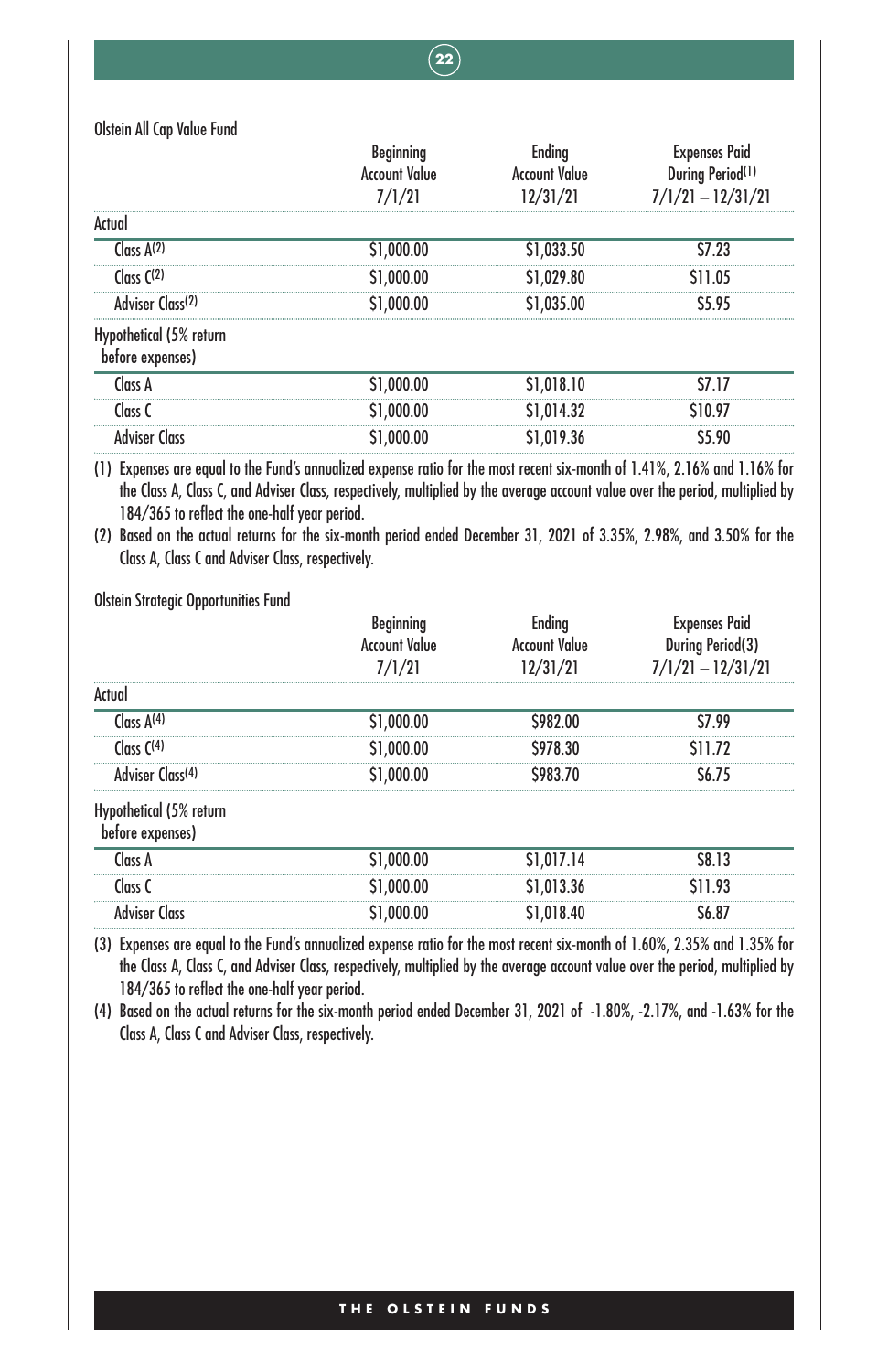

#### **Olstein All Cap Value Fund Allocation of Portfolio Assets as a percentage of investments December 31, 2021** (Unaudited)

## **Allocation of Portfolio Assets as a percentage of investments December 31, 2021** (Unaudited)

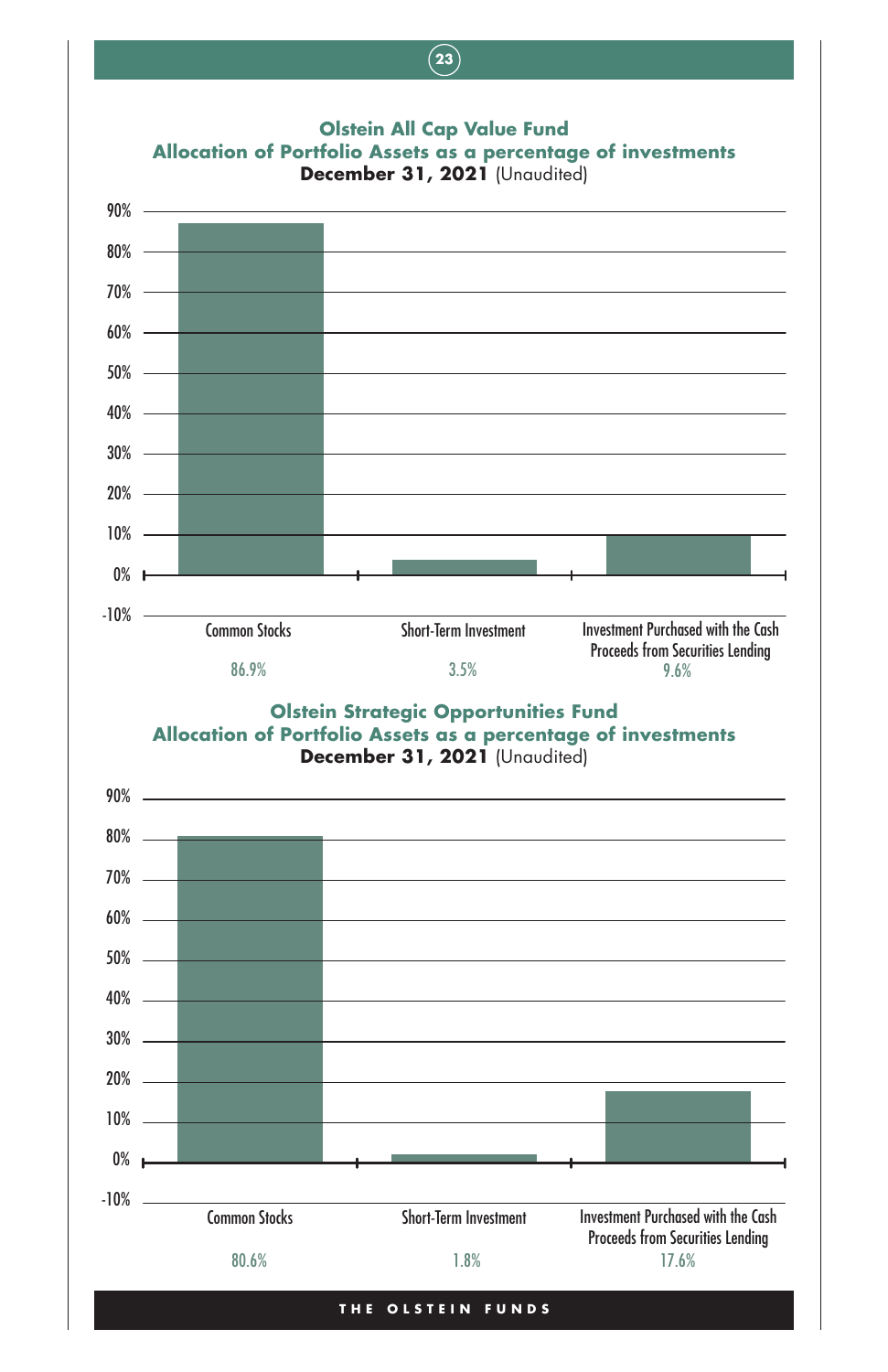## **Olstein All Cap Value Fund**

 $(24)$ 

**Schedule of Investments as of December 31, 2021** (Unaudited)

| <b>COMMON STOCKS - 96.0%</b><br><b>ADVERTISING AGENCIES - 1.7%</b> | <b>Shares</b> | Value        |
|--------------------------------------------------------------------|---------------|--------------|
| Omnicom Group, Inc. (a)                                            | 176,000       | \$12,895,520 |
| <b>AEROSPACE &amp; DEFENSE - 2.6%</b>                              |               |              |
| L3Harris Technologies, Inc.                                        | 44,000        | 9,382,560    |
| <b>Raytheon Technologies Corporation</b>                           | 116,000       | 9,982,960    |
|                                                                    |               | 19,365,520   |
| AIR DELIVERY & FREIGHT SERVICES - 3.3%                             |               |              |
| <b>FedEx Corporation</b>                                           | 53,000        | 13,707,920   |
| United Parcel Service, Inc. - Class B                              | 49,500        | 10,609,830   |
|                                                                    |               | 24,317,750   |
| AIRLINES $-3.3%$                                                   |               |              |
| Delta Air Lines, Inc. (b)                                          | 271,000       | 10,590,680   |
| JetBlue Airways Corporation (b)                                    | 560,500       | 7,981,520    |
| Southwest Airlines Company (b)                                     | 142,000       | 6,083,280    |
|                                                                    |               | 24,655,480   |
| <b>AUTO MANUFACTURERS - 1.5%</b>                                   |               |              |
| <b>General Motors Company (b)</b>                                  | 192,000       | 11,256,960   |
| <b>AUTOMOBILES - 0.9%</b>                                          |               |              |
| Winnebago Industries, Inc. (a)                                     | 90,000        | 6,742,800    |
| <b>BEVERAGES - 0.6%</b>                                            |               |              |
| Keurig Dr. Pepper, Inc.                                            | 124,000       | 4,570,640    |
| <b>BUILDING PRODUCTS - 1.0%</b>                                    |               |              |
| <b>Carrier Global Corporation</b>                                  | 134,000       | 7,268,160    |
| <b>CAPITAL MARKETS - 1.3%</b>                                      |               |              |
| Goldman Sachs Group, Inc.                                          | 25,500        | 9,755,025    |
| CHEMICALS - 2.9%                                                   |               |              |
| Corteva, Inc.                                                      | 262,000       | 12,387,360   |
| Eastman Chemical Company (a)                                       | 76,000        | 9,189,160    |
|                                                                    |               | 21,576,520   |

*The accompanying notes are an integral part of these financial statements.*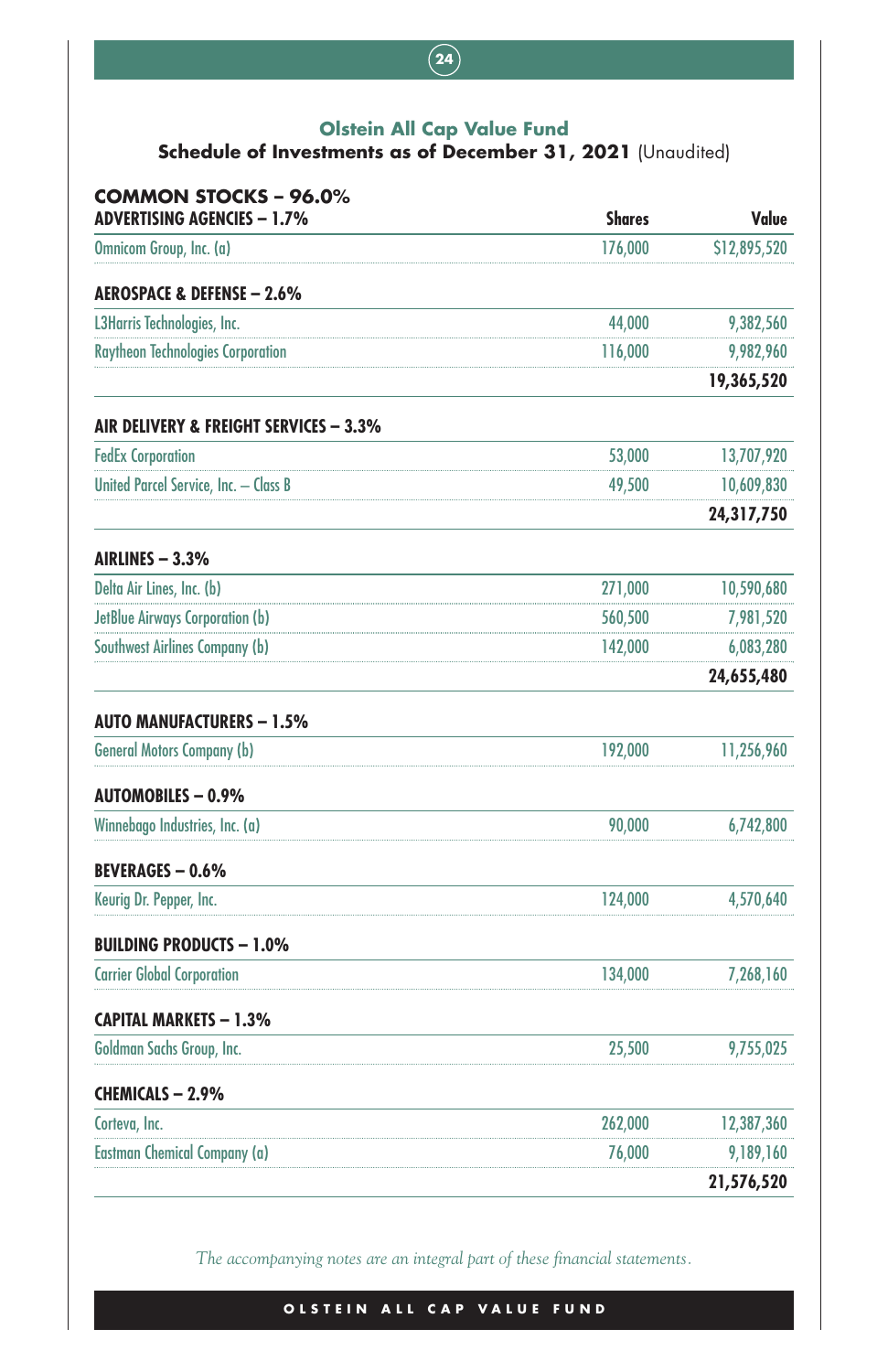| <b>COMMON STOCKS - 96.0% - continued</b><br><b>COMMERCIAL BANKS - 5.4%</b> | <b>Shares</b> | Value       |
|----------------------------------------------------------------------------|---------------|-------------|
| Citizens Financial Group, Inc.                                             | 180,750       | \$8,540,437 |
| <b>Fifth Third Bancorp</b>                                                 | 190,000       | 8,274,500   |
| Prosperity Bancshares, Inc.                                                | 73,539        | 5,316,870   |
| <b>U.S. Bancorp</b>                                                        | 160,000       | 8,987,200   |
| <b>Wells Fargo &amp; Company</b>                                           | 188,000       | 9,020,240   |
|                                                                            |               | 40,139,247  |
| <b>COMMERCIAL SERVICES - 0.9%</b>                                          |               |             |
| <b>Moody's Corporation</b>                                                 | 10,000        | 3,905,800   |
| S&P Global, Inc. (a)                                                       | 6,000         | 2,831,580   |
|                                                                            |               | 6,737,380   |
| <b>COMMUNICATIONS EQUIPMENT - 1.9%</b>                                     |               |             |
| Cisco Systems, Inc.                                                        | 219,000       | 13,878,030  |
| <b>COMPUTERS - 2.0%</b>                                                    |               |             |
| Apple, Inc.                                                                | 44,000        | 7,813,080   |
| <b>Western Digital Corporation (b)</b>                                     | 109,000       | 7,107,890   |
|                                                                            |               | 14,920,970  |
| <b>CONSUMER FINANCE - 3.4%</b>                                             |               |             |
| <b>American Express Company</b>                                            | 36,000        | 5,889,600   |
| Equifax, Inc.                                                              | 19,000        | 5,563,010   |
| MasterCard, Inc. - Class A                                                 | 19,000        | 6,827,080   |
| Visa, Inc. - Class A (a)                                                   | 30,500        | 6,609,655   |
|                                                                            |               | 24,889,345  |
| <b>CONTAINERS &amp; PACKAGING - 1.3%</b>                                   |               |             |
| <b>WestRock Company</b>                                                    | 210,000       | 9,315,600   |
| DISTRIBUTORS - 1.1%                                                        |               |             |
| <b>LKQ Corporation</b>                                                     | 130,000       | 7,803,900   |
| <b>DIVERSIFIED FINANCIAL SERVICES - 2.6%</b>                               |               |             |
| Berkshire Hathaway, Inc. - Class B (b)                                     | 27,000        | 8,073,000   |
| Invesco Ltd. (c)                                                           | 499,000       | 11,486,980  |
|                                                                            |               | 19,559,980  |
| E-COMMERCE $-1.3%$                                                         |               |             |
| eBay, Inc.                                                                 | 143,000       | 9,509,500   |
|                                                                            |               |             |

*The accompanying notes are an integral part of these financial statements.*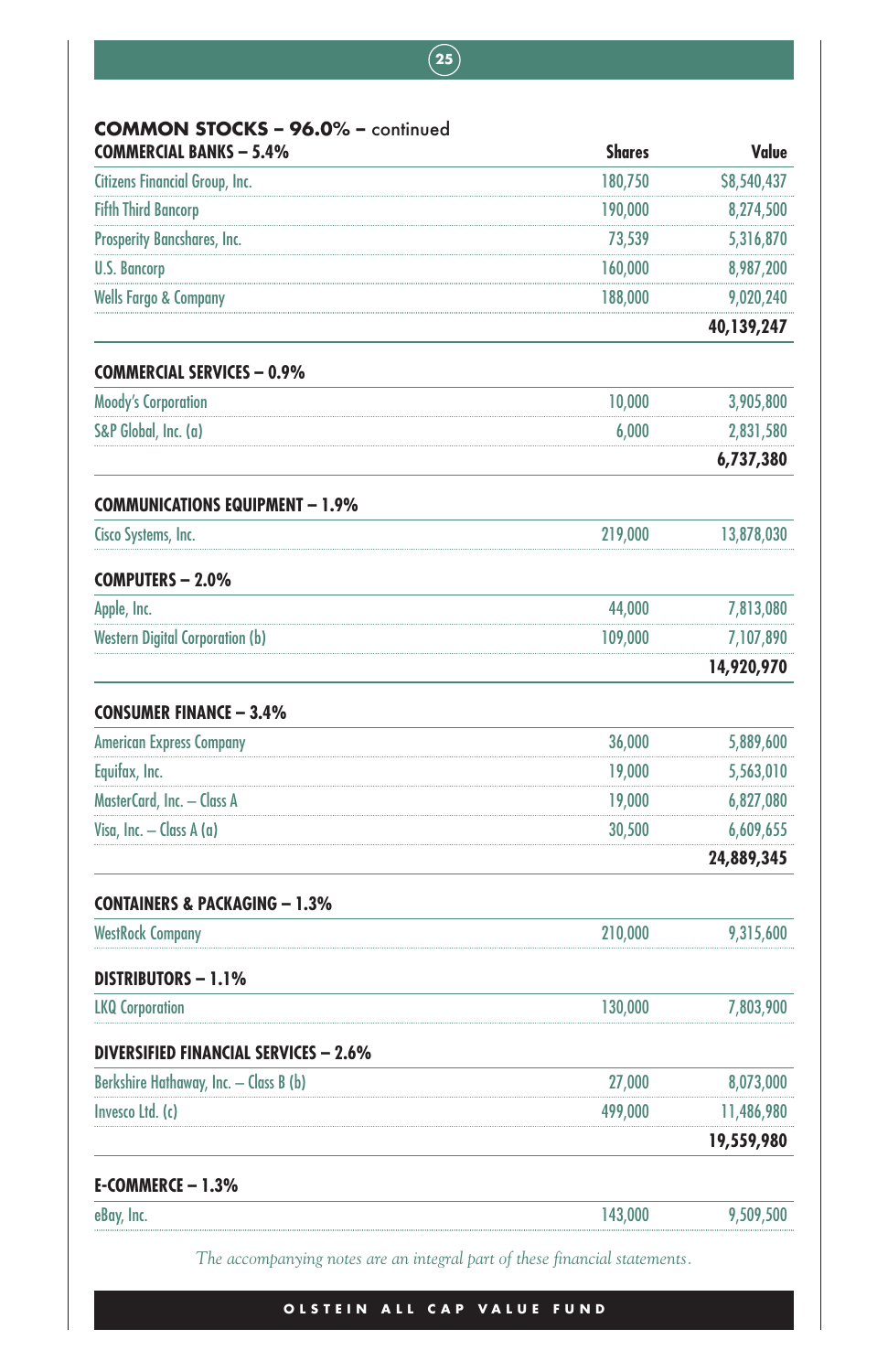| <b>COMMON STOCKS - 96.0% - continued</b><br><b>ELECTRICAL EQUIPMENT - 1.4%</b> | <b>Shares</b> | Value        |
|--------------------------------------------------------------------------------|---------------|--------------|
| Generac Holdings, Inc. (b)                                                     | 30,000        | \$10,557,600 |
| <b>ELECTRONICS - 1.4%</b>                                                      |               |              |
| Sensata Technologies Holding PLC (b)(c)                                        | 167,860       | 10,355,283   |
| <b>ENERGY EQUIPMENT &amp; SERVICES - 1.2%</b>                                  |               |              |
| Schlumberger Ltd. (c)                                                          | 291,000       | 8,715,450    |
| <b>FOOD &amp; DRUG RETAILERS - 4.3%</b>                                        |               |              |
| <b>CVS Health Corporation</b>                                                  | 126,000       | 12,998,160   |
| Walgreens Boots Alliance, Inc.                                                 | 360,500       | 18,803,680   |
|                                                                                |               | 31,801,840   |
| FOOD PRODUCTS - 0.6%                                                           |               |              |
| Hormel Foods Corporation (a)                                                   | 92,000        | 4,490,520    |
| <b>HEALTH CARE EQUIPMENT &amp; SUPPLIES - 7.2%</b>                             |               |              |
| Baxter International, Inc.                                                     | 127,000       | 10,901,680   |
| <b>Becton, Dickinson and Company</b>                                           | 49,000        | 12,322,520   |
| Hologic, Inc. (b)                                                              | 85,000        | 6,507,600    |
| Medtronic PLC (c)                                                              | 106,000       | 10,965,700   |
| Zimmer Biomet Holdings, Inc.                                                   | 101,000       | 12,831,040   |
|                                                                                |               | 53,528,540   |
| <b>HEALTH CARE PROVIDERS &amp; SERVICES – 2.6%</b>                             |               |              |
| <b>Quest Diagnostics Inc.</b>                                                  | 42,000        | 7,266,420    |
| UnitedHealth Group, Inc.                                                       | 11,000        | 5,523,540    |
| Universal Health Services, Inc. - Class B                                      | 48,000        | 6,223,680    |
|                                                                                |               | 19,013,640   |
| <b>HOTELS, RESTAURANTS &amp; LEISURE - 2.2%</b>                                |               |              |
| Booking Holdings, Inc. (b)                                                     | 3,100         | 7,437,613    |
| Denny's Corporation (b)                                                        | 537,170       | 8,594,720    |
|                                                                                |               | 16,032,333   |
| <b>HOUSEHOLD DURABLES - 1.4%</b>                                               |               |              |
| Mohawk Industries, Inc. (b)                                                    | 57,000        | 10,384,260   |

*The accompanying notes are an integral part of these financial statements.*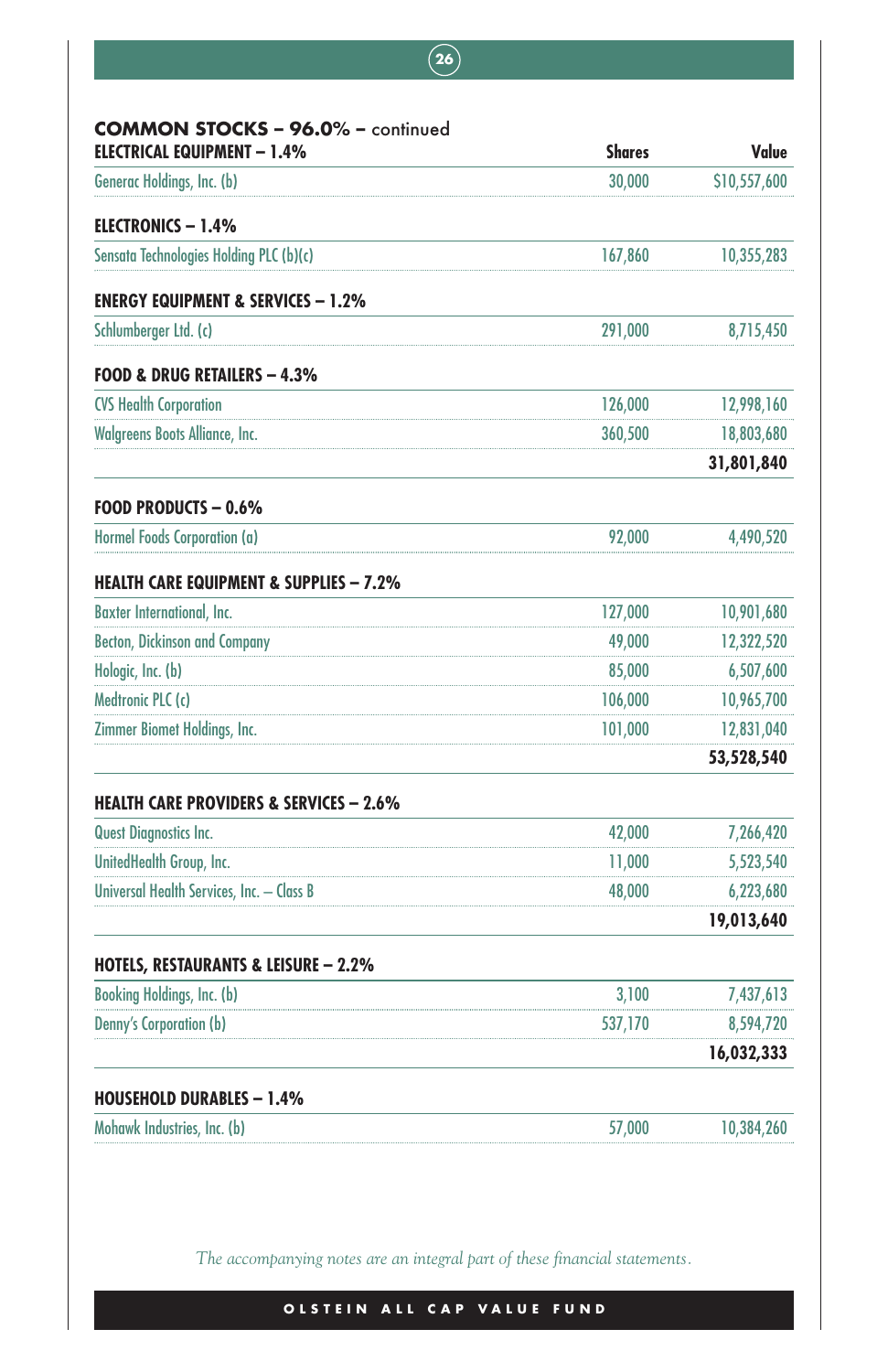| <b>COMMON STOCKS - 96.0% - continued</b><br><b>HOUSEHOLD PRODUCTS - 2.0%</b> | <b>Shares</b> | Value       |
|------------------------------------------------------------------------------|---------------|-------------|
| <b>Kimberly-Clark Corporation</b>                                            | 49,000        | \$7,003,080 |
| Reynolds Consumer Products, Inc. (a)                                         | 252,050       | 7,914,370   |
|                                                                              |               | 14,917,450  |
| <b>INDUSTRIAL EQUIPMENT WHOLESALE - 1.1%</b>                                 |               |             |
| WESCO International, Inc. (b)                                                | 62,000        | 8,158,580   |
| <b>INSURANCE - 2.9%</b>                                                      |               |             |
| Marsh & McLennan Companies, Inc.                                             | 25,000        | 4,345,500   |
| Travelers Companies, Inc. (a)                                                | 51,000        | 7,977,930   |
| <b>Willis Towers Watson PLC (c)</b>                                          | 37,000        | 8,787,130   |
|                                                                              |               | 21,110,560  |
| <b>INTERACTIVE MEDIA &amp; SERVICES - 1.5%</b>                               |               |             |
| Meta Platforms, Inc. - Class A (b)                                           | 32,000        | 10,763,200  |
| <b>INTERNET SOFTWARE &amp; SERVICES - 0.9%</b>                               |               |             |
| Alphabet, Inc. $-$ Class C (b)                                               | 2,400         | 6,944,616   |
| IT SERVICES - 0.5%                                                           |               |             |
| Automatic Data Processing, Inc.                                              | 16,000        | 3,945,280   |
| $MACHINERY - 3.3%$                                                           |               |             |
| Cummins, Inc.                                                                | 38,000        | 8,289,320   |
| Stanley Black & Decker, Inc.                                                 | 54,000        | 10,185,480  |
| <b>Timken Company</b>                                                        | 86,650        | 6,003,979   |
|                                                                              |               | 24,478,779  |
| <b>MATERIALS - 0.9%</b>                                                      |               |             |
| Axalta Coating Systems Ltd. (b)(c)                                           | 199,250       | 6,599,160   |
| $MEDIA - 6.2%$                                                               |               |             |
| <b>Comcast Corporation - Class A</b>                                         | 195,000       | 9,814,350   |
| Discovery, Inc. - Class C (a)(b)                                             | 593,600       | 13,593,440  |
| ViacomCBS, Inc. - Class B (a)                                                | 391,000       | 11,800,380  |
| <b>Walt Disney Company (b)</b>                                               | 68,000        | 10,532,520  |
|                                                                              |               | 45,740,690  |
| <b>MULTILINE RETAIL - 0.6%</b>                                               |               |             |
| Dollar Tree, Inc. (b)                                                        | 34,000        | 4,777,680   |

*The accompanying notes are an integral part of these financial statements.*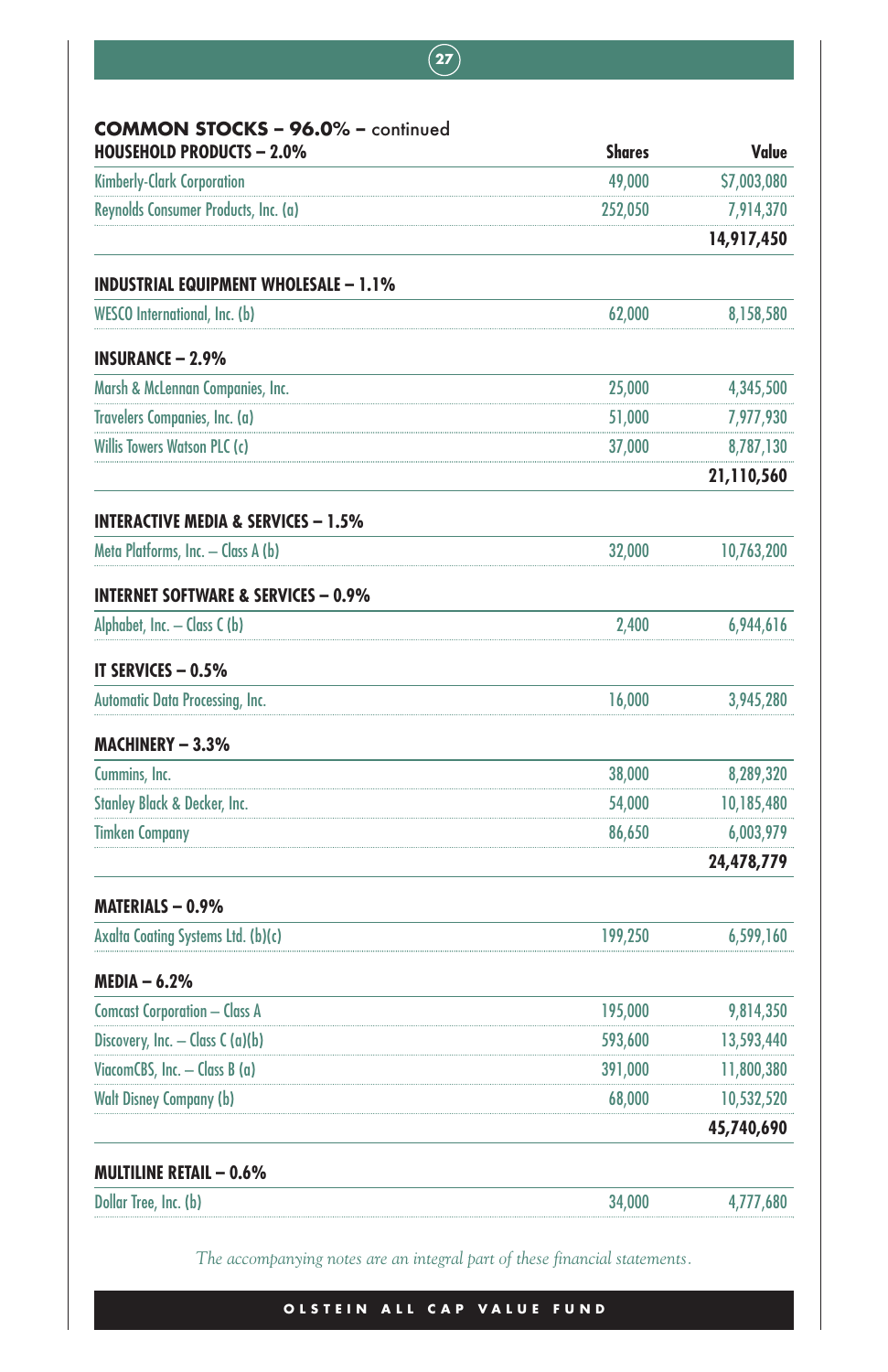| <b>COMMON STOCKS - 96.0% - continued</b><br><b>PHARMACEUTICALS - 1.6%</b> | <b>Shares</b> | Value        |
|---------------------------------------------------------------------------|---------------|--------------|
| Johnson & Johnson                                                         | 71,000        | \$12,145,970 |
|                                                                           |               |              |
| <b>REAL ESTATE MANAGEMENT &amp; DEVELOPMENT - 2.3%</b>                    |               |              |
| CBRE Group, Inc. - Class A (b)                                            | 72,000        | 7,812,720    |
| Jones Lang LaSalle, Inc. (b)                                              | 33,550        | 9,036,357    |
|                                                                           |               | 16,849,077   |
| <b>RESTAURANTS - 2.9%</b>                                                 |               |              |
| Cracker Barrel Old Country Store, Inc. (a)                                | 65,350        | 8,406,624    |
| Dine Brands Global, Inc.                                                  | 110,000       | 8,339,100    |
| <b>McDonald's Corporation</b>                                             | 17,000        | 4,557,190    |
|                                                                           |               | 21,302,914   |
| SEMICONDUCTORS & SEMICONDUCTOR EQUIPMENT - 3.2%                           |               |              |
| <b>Intel Corporation</b>                                                  | 240,000       | 12,360,000   |
| Kulicke and Soffa Industries, Inc. (a)                                    | 128,850       | 7,800,579    |
| Texas Instruments, Inc.                                                   | 20,000        | 3,769,400    |
|                                                                           |               | 23,929,979   |
| SOFTWARE - 2.4%                                                           |               |              |
| <b>Microsoft Corporation</b>                                              | 12,000        | 4,035,840    |
| <b>Oracle Corporation</b>                                                 | 51,000        | 4,447,710    |
| SS&C Technologies Holdings, Inc.                                          | 115,000       | 9,427,700    |
|                                                                           |               | 17,911,250   |
| <b>TELECOMMUNICATIONS - 1.6%</b>                                          |               |              |
| Corning, Inc.                                                             | 316,000       | 11,764,680   |
| <b>TEXTILES, APPAREL &amp; LUXURY GOODS - 0.8%</b>                        |               |              |
| Tapestry, Inc.                                                            | 139,450       | 5,661,670    |
| <b>TOTAL COMMON STOCKS (Cost \$537,923,375)</b>                           |               | 711,039,328  |

*The accompanying notes are an integral part of these financial statements.*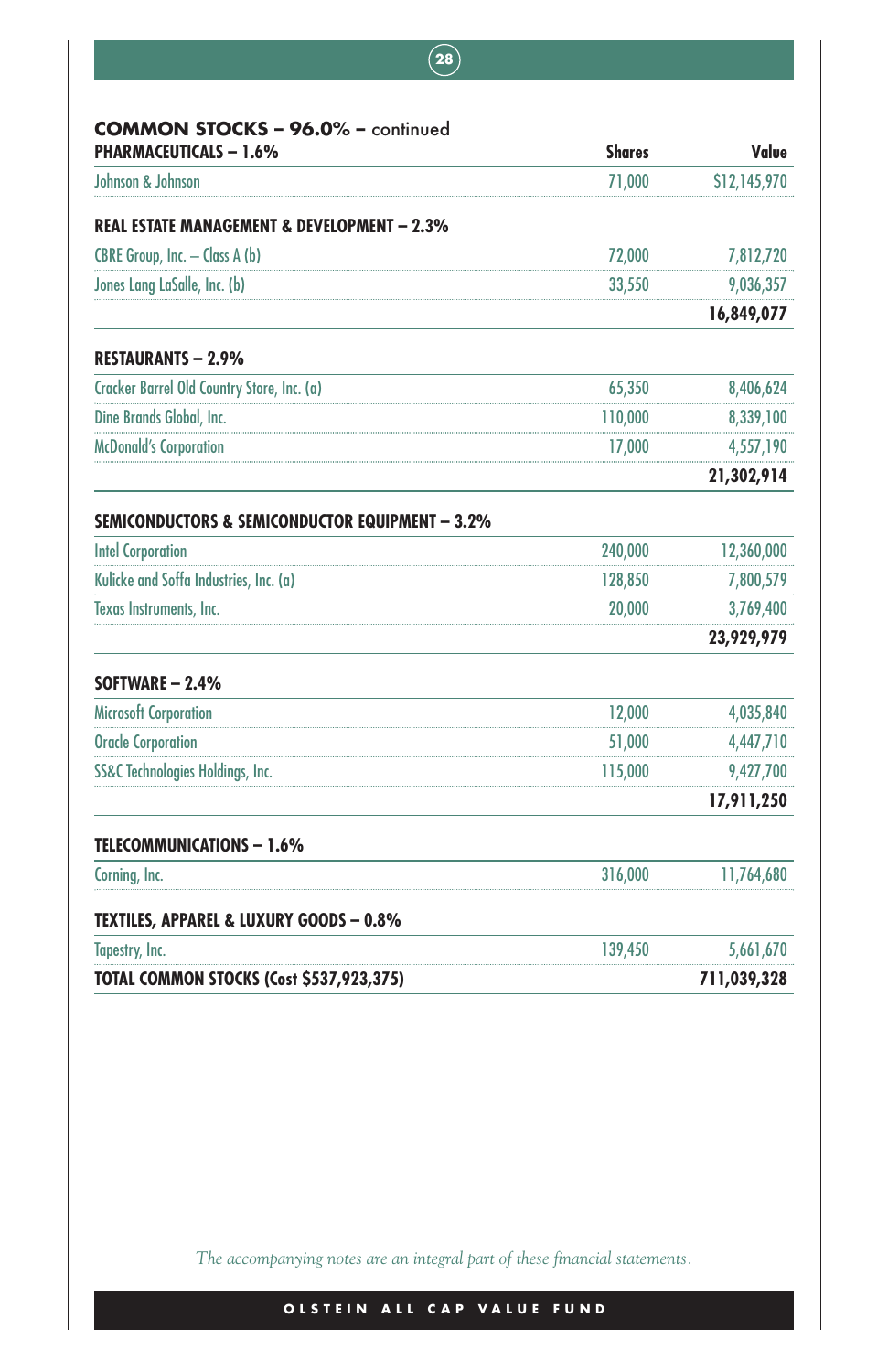| 29 <sup>2</sup>                                                                                         |               |                |
|---------------------------------------------------------------------------------------------------------|---------------|----------------|
| <b>SHORT-TERM INVESTMENT - 3.9%</b><br><b>MONEY MARKET DEPOSIT ACCOUNT - 3.9%</b>                       | <b>Shares</b> | Value          |
| U.S. Bank N.A., 0.01% (d)                                                                               |               |                |
| <b>Total Money Market Deposit Account</b>                                                               | 28,830,369    | \$28,830,369   |
| TOTAL SHORT-TERM INVESTMENT (Cost \$28,830,369)                                                         |               | 28,830,369     |
| <b>PROCEEDS FROM SECURITIES LENDING - 10.6%</b><br><b>INVESTMENT COMPANIES - 10.6%</b>                  |               |                |
| Mount Vernon Liquid Assets Portfolio, LLC, 0.12% (e)                                                    |               |                |
| <b>Total Investment Company</b>                                                                         | 78,171,028    | 78,171,028     |
| TOTAL INVESTMENT PURCHASED WITH THE CASH<br><b>PROCEEDS FROM SECURITIES LENDING (Cost \$78,171,028)</b> |               | 78,171,028     |
| TOTAL INVESTMENTS - 110.5%                                                                              |               |                |
| (Cost \$644,924,772)                                                                                    |               | 818,040,725    |
| OTHER ASSETS & LIABILITIES, NET – (10.5)%                                                               |               | (77, 864, 773) |
| TOTAL NET ASSETS – 100.0%                                                                               |               | \$740,175,952  |

PLC – Public Limited Company

(a) All or a portion of this security was out on loan at December 31, 2021. Total loaned securities had a value of \$75,984,268 at December 31, 2021.

(b) Non-income producing security.

(c) U.S. Dollar-denominated foreign security.

(d) The Money Market Deposit Account (the "MMDA") is a short-term investment vehicle in which the Fund holds cash balances. The MMDA will bear interest at a variable rate that is determined based on conditions and may change daily and by any amount. The rate shown is as of December 31, 2021.

(e) The rate quoted is the annualized seven-day yield for the Fund at period end.

*The accompanying notes are an integral part of these financial statements.*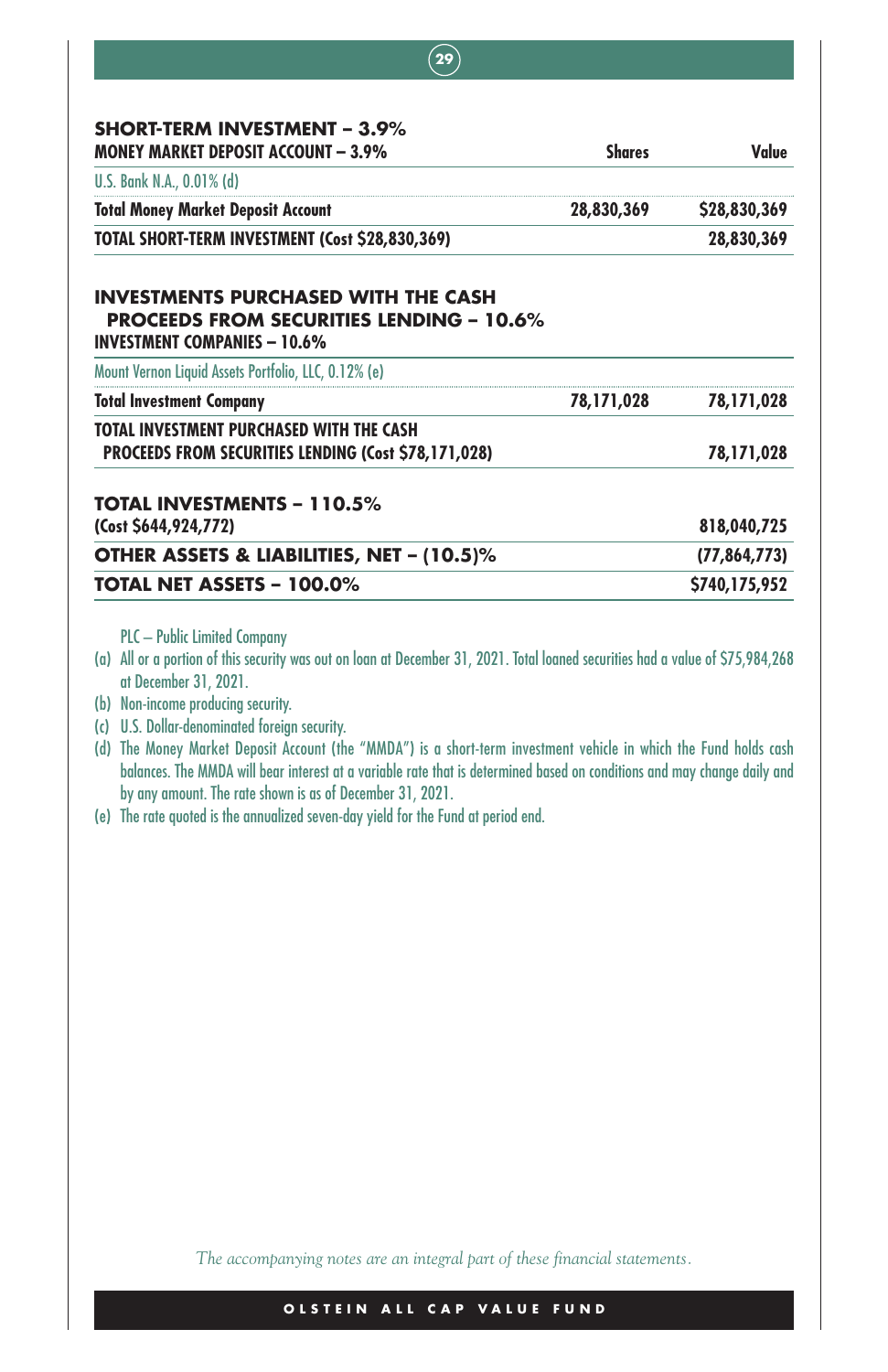## **Olstein Strategic Opportunities Fund**

**Schedule of Investments as of December 31, 2021** (Unaudited)

| AIRLINES $-2.9%$                                                 | <b>Shares</b> | Value       |
|------------------------------------------------------------------|---------------|-------------|
| JetBlue Airways Corporation (b)                                  | 266,000       | \$3,787,840 |
| <b>AUTO COMPONENTS - 1.5%</b>                                    |               |             |
| Miller Industries, Inc.                                          | 60,000        | 2,004,000   |
| <b>AUTO MANUFACTURERS - 2.5%</b>                                 |               |             |
| <b>Blue Bird Corporation (a)(b)</b>                              | 206,000       | 3,221,840   |
| <b>AUTOMOBILES - 2.1%</b>                                        |               |             |
| Winnebago Industries, Inc. (a)                                   | 37,000        | 2,772,040   |
| <b>BANKS-1.4%</b>                                                |               |             |
| First Hawaiian, Inc.                                             | 69,000        | 1,885,770   |
| <b>COMMERCIAL BANKS - 7.1%</b>                                   |               |             |
| Citizens Financial Group, Inc.                                   | 80,000        | 3,780,000   |
| Home BancShares, Inc. (a)                                        | 132,000       | 3,214,200   |
| Prosperity Bancshares, Inc.                                      | 30,961        | 2,238,480   |
|                                                                  |               | 9,232,680   |
| <b>COMMERCIAL SERVICES &amp; SUPPLIES - 1.9%</b>                 |               |             |
| <b>Brady Corporation - Class A</b>                               | 44,900        | 2,420,110   |
| <b>CONTAINERS &amp; PACKAGING - 2.5%</b>                         |               |             |
| <b>WestRock Company</b>                                          | 73,350        | 3,253,806   |
| <b>DIVERSIFIED FINANCIAL SERVICES - 4.4%</b>                     |               |             |
| Invesco Ltd. (c)                                                 | 247,900       | 5,706,658   |
| <b>ELECTRICAL EQUIPMENT - 0.7%</b>                               |               |             |
| Generac Holdings, Inc. (b)                                       | 2,500         | 879,800     |
| <b>ELECTRONIC EQUIPMENT, INSTRUMENTS &amp; COMPONENTS - 2.8%</b> |               |             |
| Vishay Intertechnology, Inc. (a)                                 | 168,000       | 3,674,160   |
| <b>ELECTRONICS - 3.6%</b>                                        |               |             |
| Sensata Technologies Holding PLC (b)(c)                          | 76,650        | 4,728,538   |
| <b>HEALTH CARE EQUIPMENT &amp; SUPPLIES - 2.9%</b>               |               |             |
| Zimmer Biomet Holdings, Inc.                                     | 29,600        | 3,760,384   |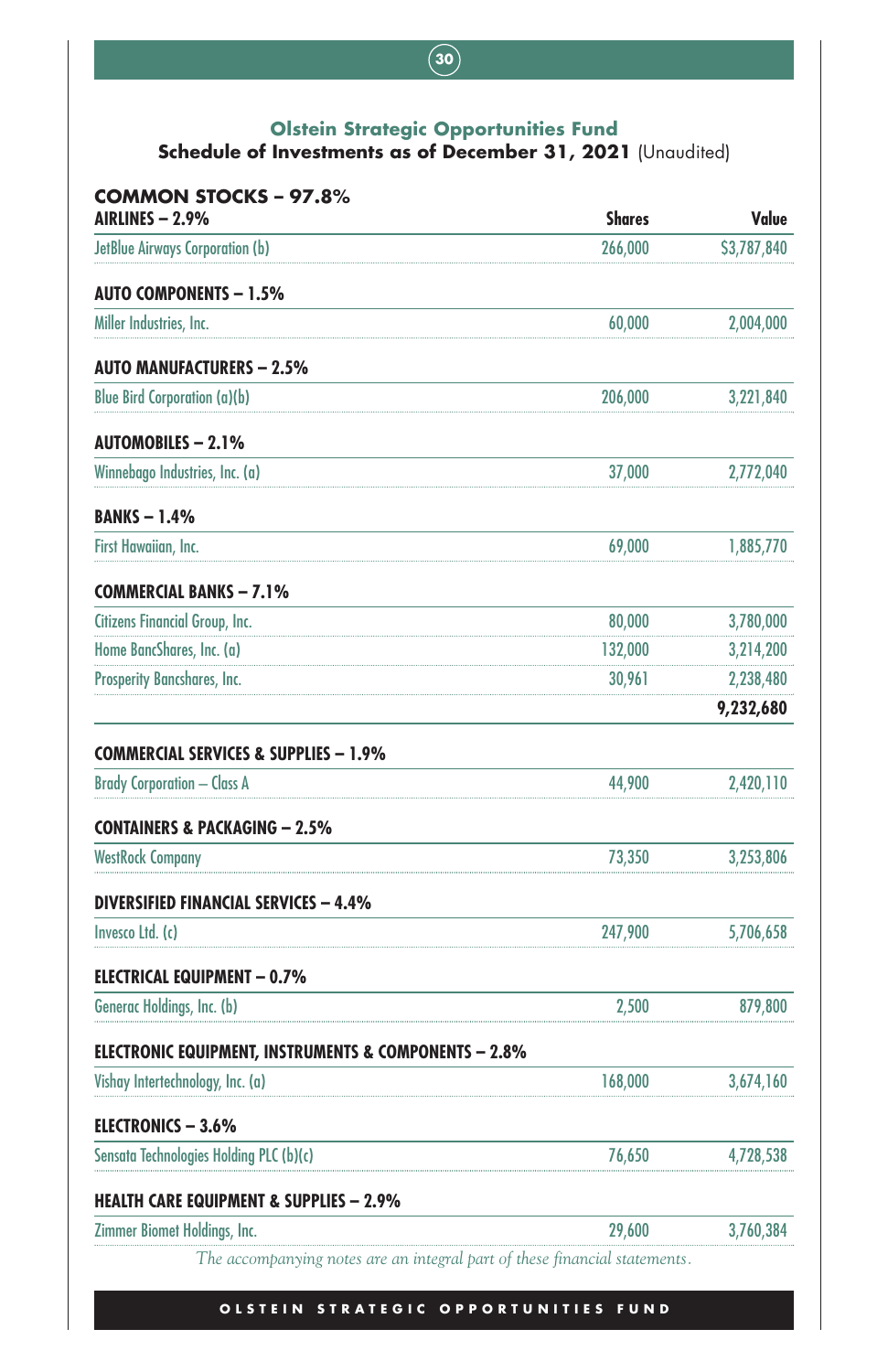| <b>HEALTH CARE PRODUCTS - 2.3%</b>                     | <b>Shares</b> | Value       |
|--------------------------------------------------------|---------------|-------------|
| Integra LifeSciences Holdings Corporation (a)(b)       | 45,000        | \$3,014,550 |
| <b>HOUSEHOLD DURABLES - 8.4%</b>                       |               |             |
| Central Garden & Pet Company - Class A (b)             | 103,000       | 4,928,550   |
| Lifetime Brands, Inc.                                  | 156,767       | 2,503,569   |
| Mohawk Industries, Inc. (b)                            | 19,050        | 3,470,529   |
|                                                        |               | 10,902,648  |
| <b>HOUSEHOLD PRODUCTS - 2.0%</b>                       |               |             |
| Reynolds Consumer Products, Inc. (a)                   | 82,350        | 2,585,790   |
| <b>INDUSTRIAL EQUIPMENT WHOLESALE - 3.3%</b>           |               |             |
| WESCO International, Inc. (a)(b)                       | 33,196        | 4,368,262   |
| <b>LEISURE PRODUCTS - 2.3%</b>                         |               |             |
| Johnson Outdoors, Inc.                                 | 31,500        | 2,951,235   |
| <b>MACHINERY - 9.3%</b>                                |               |             |
| <b>Federal Signal Corporation</b>                      | 30,000        | 1,300,200   |
| Gates Industrial Corporation PLC (b)(c)                | 235,000       | 3,738,850   |
| Graham Corporation (a)                                 | 134,910       | 1,678,280   |
| Shyft Group, Inc. (a)                                  | 66,000        | 3,242,580   |
| <b>Timken Company</b>                                  | 30,450        | 2,109,881   |
|                                                        |               | 12,069,791  |
| MATERIALS - 2.2%                                       |               |             |
| Axalta Coating Systems Ltd. (b)(c)                     | 85,250        | 2,823,480   |
| $MEDIA - 3.9%$                                         |               |             |
| Discovery, Inc. $-$ Class C (a)(b)                     | 223,400       | 5,115,860   |
| <b>PHARMACEUTICALS - 3.4%</b>                          |               |             |
| Prestige Consumer Healthcare, Inc. (b)                 | 73,000        | 4,427,450   |
| <b>REAL ESTATE MANAGEMENT &amp; DEVELOPMENT - 2.5%</b> |               |             |
| Jones Lang LaSalle, Inc. (a)(b)                        | 11,950        | 3,218,613   |
| <b>RESTAURANTS - 9.1%</b>                              |               |             |
| Cracker Barrel Old Country Store, Inc. (a)             | 23,650        | 3,042,336   |
| Denny's Corporation (a)(b)                             | 245,830       | 3,933,280   |
| Dine Brands Global, Inc.                               | 64,000        | 4,851,840   |
|                                                        |               | 11,827,456  |

*The accompanying notes are an integral part of these financial statements.*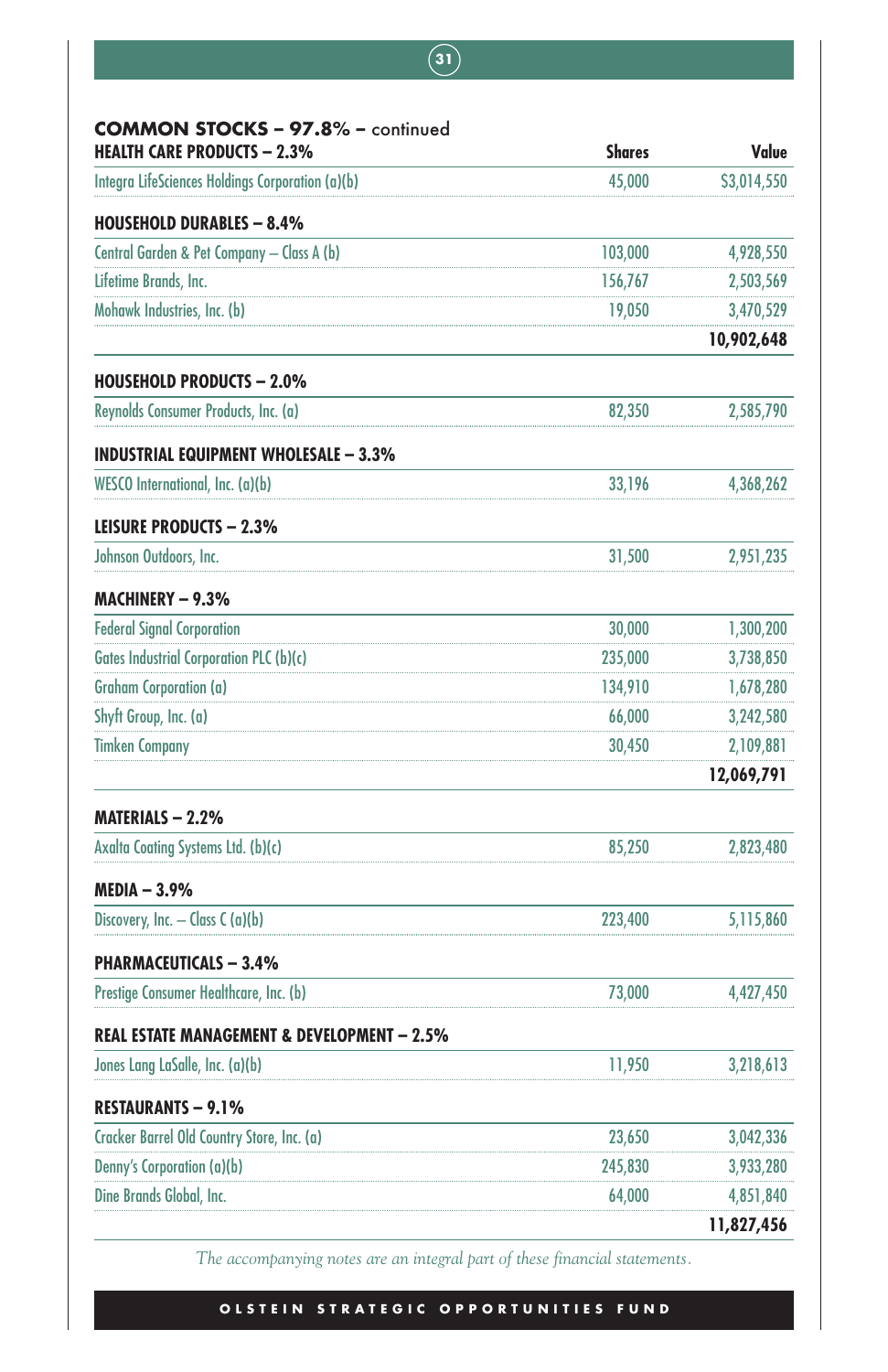| $\bf(32)$                                                                                                                         |               |                |
|-----------------------------------------------------------------------------------------------------------------------------------|---------------|----------------|
| <b>COMMON STOCKS - 97.8% - continued</b><br>SEMICONDUCTORS & SEMICONDUCTOR EQUIPMENT - 2.4%                                       | <b>Shares</b> | Value          |
| Kulicke and Soffa Industries, Inc. (a)                                                                                            | 51,950        | \$3,145,053    |
| SOFTWARE $-2.1%$                                                                                                                  |               |                |
| <b>CoreCard Corporation (b)</b>                                                                                                   | 70,000        | 2,716,000      |
| <b>SPECIALTY RETAIL - 2.2%</b>                                                                                                    |               |                |
| Big Lots, Inc. (a)                                                                                                                | 64.000        | 2,883,200      |
| <b>TEXTILES, APPAREL &amp; LUXURY GOODS - 3.2%</b>                                                                                |               |                |
| Kontoor Brands, Inc.                                                                                                              | 63,000        | 3,228,750      |
| Tapestry, Inc.                                                                                                                    | 24,310        | 986,986        |
|                                                                                                                                   |               | 4,215,736      |
| <b>TRANSPORTATION EQUIPMENT - 2.9%</b>                                                                                            |               |                |
| <b>Wabash National Corporation (a)</b>                                                                                            | 191,973       | 3,747,313      |
| TOTAL COMMON STOCKS (Cost \$102,720,255)                                                                                          |               | 127,340,063    |
| <b>SHORT-TERM INVESTMENT - 2.2%</b><br><b>MONEY MARKET DEPOSIT ACCOUNT - 2.2%</b>                                                 |               |                |
| U.S. Bank N.A., 0.01% (d)                                                                                                         |               |                |
| <b>Total Money Market Deposit Account</b>                                                                                         | 2,840,913     | 2,840,913      |
| TOTAL SHORT-TERM INVESTMENT (Cost \$2,840,913)                                                                                    |               | 2,840,913      |
| <b>INVESTMENT PURCHASED WITH THE CASH</b><br><b>PROCEEDS FROM SECURITIES LENDING - 21.4%</b><br><b>INVESTMENT COMPANY - 21.4%</b> |               |                |
| Mount Vernon Liquid Assets Portfolio, LLC, 0.12% (e)                                                                              |               |                |
| <b>Total Investment Company</b>                                                                                                   | 27,816,669    | 27,816,669     |
| TOTAL INVESTMENT PURCHASED WITH THE CASH<br>PROCEEDS FROM SECURITIES LENDING (Cost \$27,816,669)                                  |               | 27,816,669     |
| TOTAL INVESTMENTS - 121.4%<br>(Cost \$133,377,837)                                                                                |               | 157,997,645    |
| OTHER ASSETS & LIABILITIES, NET - (21.4)%                                                                                         |               | (27, 864, 863) |
|                                                                                                                                   |               |                |

PLC – Public Limited Company

(a) All or a portion of this security was out on loan at December 31, 2021. Total loaned securities had a value of \$27,025,462 at December 31, 2021.

(b) Non-income producing security.

- (c) U.S. Dollar-denominated foreign security.
- (d) The Money Market Deposit Account (the "MMDA") is a short-term investment vehicle in which the Fund holds cash balances. The MMDA will bear interest at a variable rate that is determined based on conditions and may change daily and by any amount. The rate shown is as of December 31, 2021.
- (e) The rate quoted is the annualized seven-day yield for the Fund at period end.

*The accompanying notes are an integral part of these financial statements.*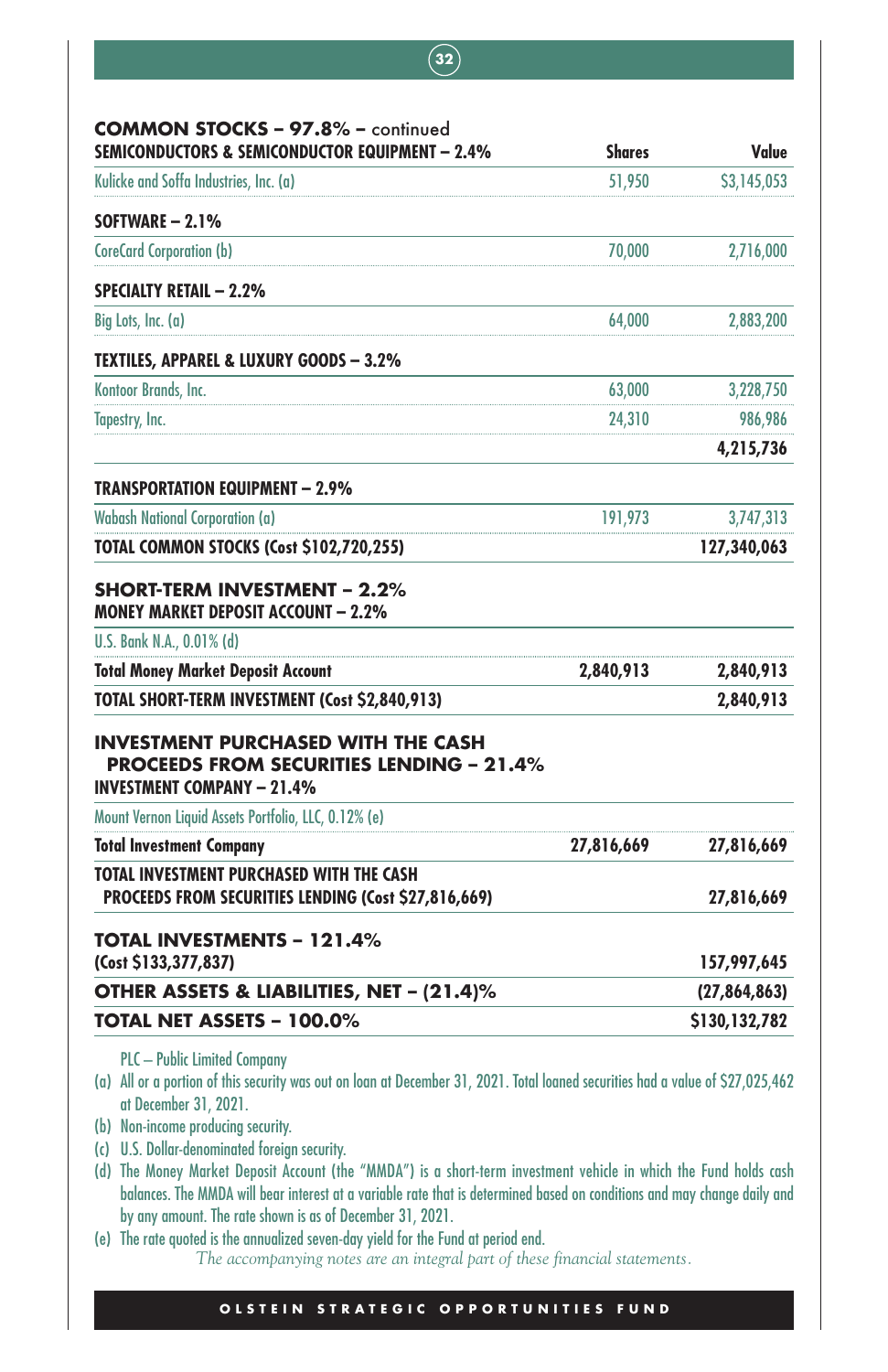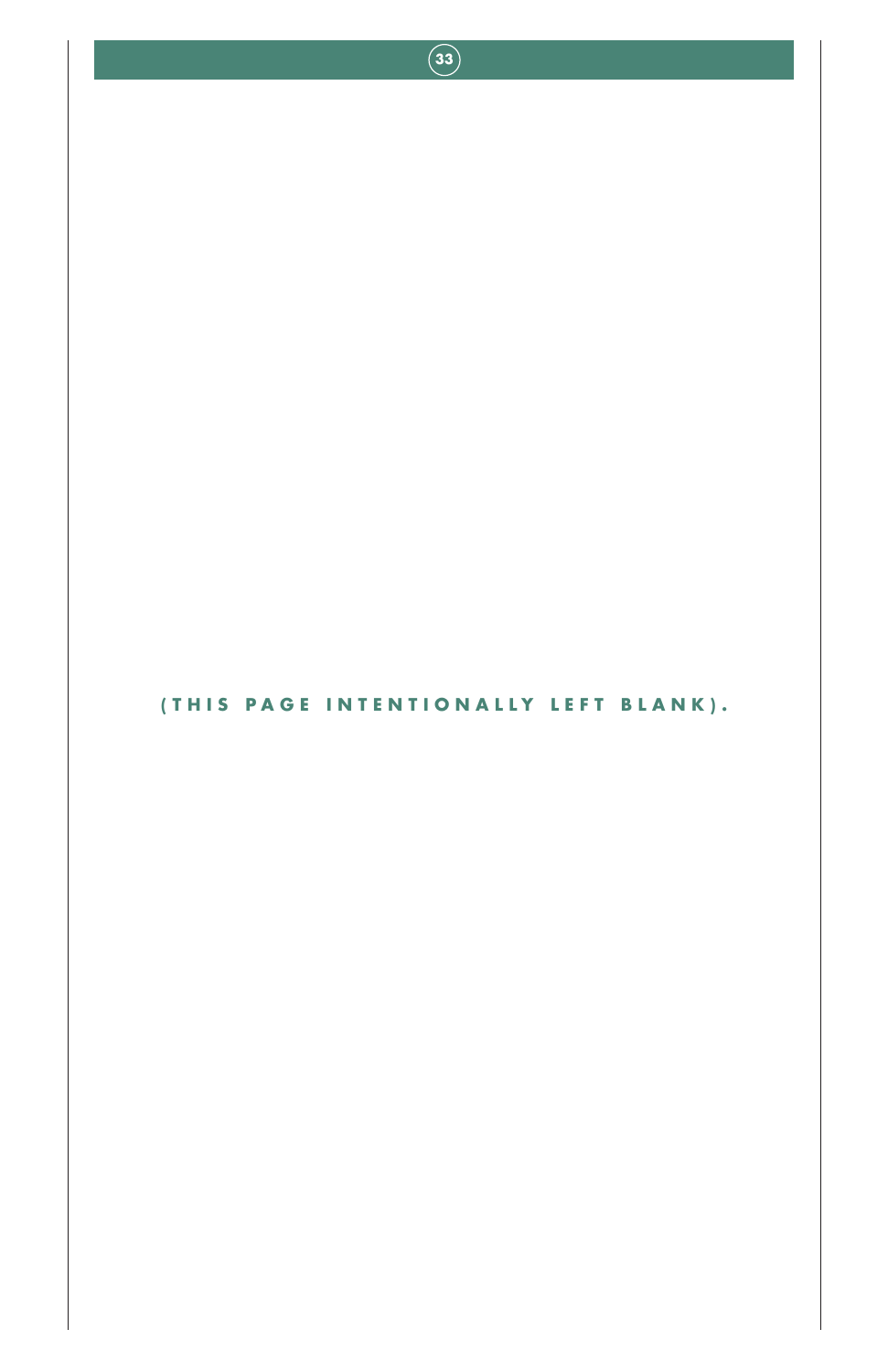

### **The Olstein Funds**

**Statements of Assets and Liabilities as of December 31, 2021** (Unaudited)

|                                                   | <b>Olstein</b><br>All Cap<br><b>Value Fund</b> | <b>Olstein</b><br><b>Strategic</b><br><b>Opportunities</b><br>Fund |
|---------------------------------------------------|------------------------------------------------|--------------------------------------------------------------------|
| Assets:                                           |                                                |                                                                    |
| Investments, at value(1) (at cost \$644,924,772   |                                                |                                                                    |
| and \$133,377,837, respectively)                  | \$818,040,725                                  | \$157,997,645                                                      |
| Receivable for investment securities sold         | 291,018                                        | 119,026                                                            |
| <b>Receivable for capital shares sold</b>         | 328,208                                        | 106,599                                                            |
| <b>Dividends and interest receivable</b>          | 789,974                                        | 57,614                                                             |
| <b>Securities lending income receivable</b>       | 4,397                                          | 1,558                                                              |
| <b>Prepaid expenses</b>                           | 76,221                                         | 36,142                                                             |
| <b>Total Assets</b>                               | \$819,530,543                                  | \$158,318,584                                                      |
| Liabilities:                                      |                                                |                                                                    |
| Payable upon return of securities loaned          | 78,171,028                                     | 27,816,669                                                         |
| <b>Payable for capital shares redeemed</b>        | 69,300                                         | 138,097                                                            |
| <b>Payable to investment adviser</b>              | 618,431                                        | 109,959                                                            |
| <b>Accrued distribution fees</b>                  | 260,407                                        | 18,923                                                             |
| Payable for transfer agent fees & expenses        | 106,244                                        | 32,853                                                             |
| Payable for fund administration & accounting fees | 70,744                                         | 35,733                                                             |
| <b>Payable for trustee fees</b>                   | 4,582                                          | 4,591                                                              |
| <b>Payable for compliance fees</b>                | 3,296                                          | 3,295                                                              |
| <b>Payable for custody fees</b>                   | 16,547                                         | 2,977                                                              |
| <b>Payable for audit fees</b>                     | 9,171                                          | 9,166                                                              |
| <b>Accrued expenses</b>                           | 24,841                                         | 13,539                                                             |
| <b>Total Liabilities</b>                          | 79,354,591                                     | 28,185,802                                                         |
| <b>Net Assets</b>                                 | \$740,175,952                                  | \$130,132,782                                                      |
| <b>Net Assets Consist of:</b>                     |                                                |                                                                    |
| Paid-in capital                                   | \$537,429,076                                  | \$103,531,451                                                      |
| <b>Total distributable earnings</b>               | 202,746,876                                    | 26,601,331                                                         |
| <b>Total net assets</b>                           | \$740,175,952                                  | \$130,132,782                                                      |

(1) Includes securities on loan with a value of \$75,984,268 and \$27,025,462, respectively.

*The accompanying notes are an integral part of these financial statements.*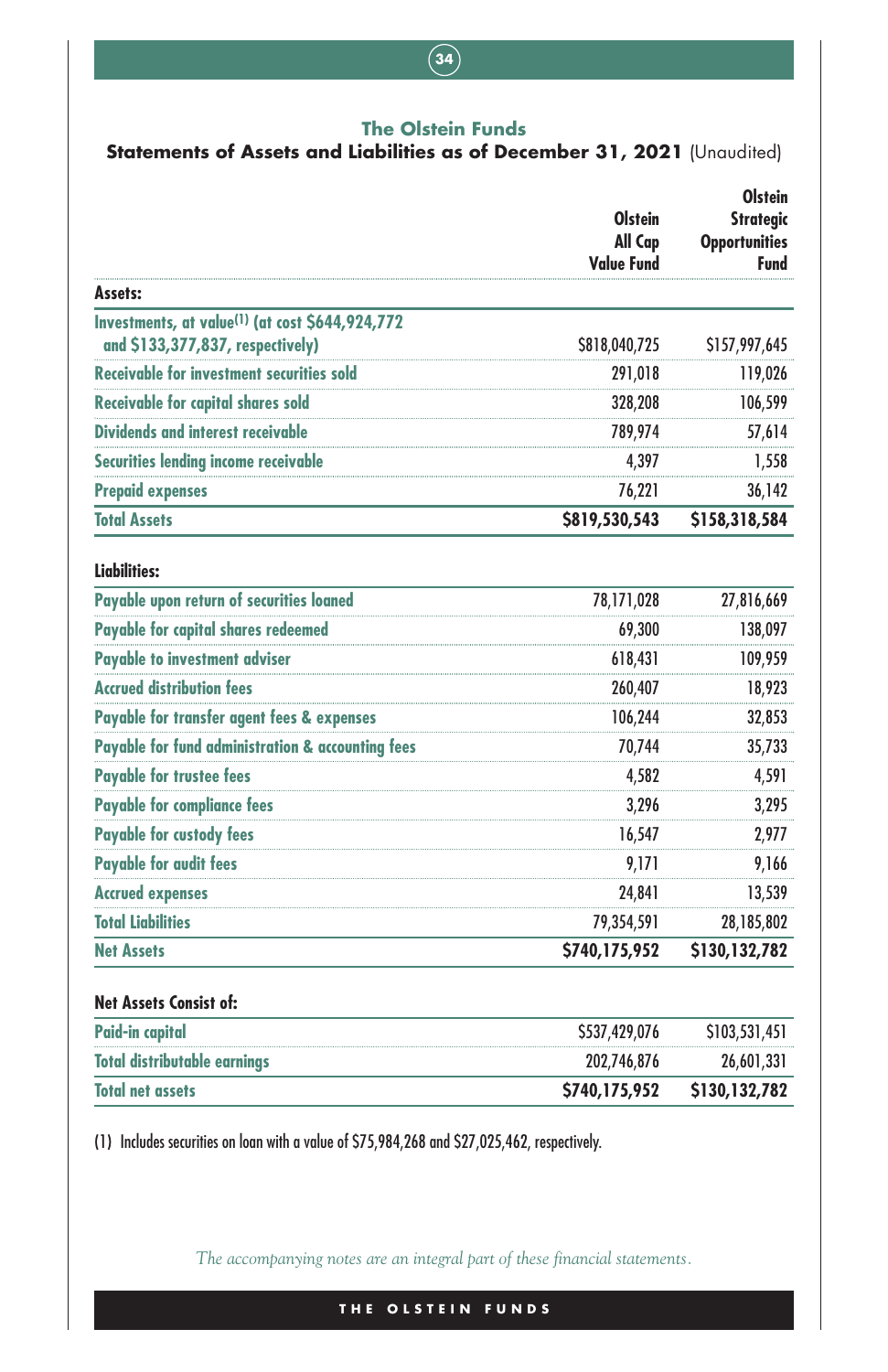|                                                                               | <b>Olstein</b><br>All Cap<br><b>Value Fund</b> | <b>Olstein</b><br><b>Strategic</b><br><b>Opportunities</b><br>Fund |
|-------------------------------------------------------------------------------|------------------------------------------------|--------------------------------------------------------------------|
| Class A:                                                                      |                                                |                                                                    |
| <b>Net assets</b>                                                             | \$145,148,192                                  | \$32,727,140                                                       |
| Shares of beneficial interest outstanding(1)                                  | 4,698,871                                      | 1,338,342                                                          |
| Net asset value, offering price and redemption price per share                | S30.89                                         | S24.45                                                             |
| Maximum offering price per share <sup>(2)</sup>                               | S32.69                                         | S <sub>25.87</sub>                                                 |
| Class C:                                                                      |                                                |                                                                    |
| <b>Net assets</b>                                                             | \$277,251,833                                  | \$14,334,068                                                       |
| Shares of beneficial interest outstanding(1)                                  | 12,273,933                                     | 675,977                                                            |
| Net asset value, offering price and redemption price per share <sup>(3)</sup> | S22.59                                         | \$21.20                                                            |
| <b>Adviser Class:</b>                                                         |                                                |                                                                    |
| <b>Net assets</b>                                                             | \$317,775,927                                  | \$83,071,574                                                       |
| Shares of beneficial interest outstanding(1)                                  | 10,194,820                                     | 3,335,505                                                          |

(1) Unlimited number of shares authorized without par value.

(2) The offering price is calculated by dividing the net asset value by 1 minus the maximum sales charge of 5.50%.

(3) May be subject to a contingent deferred sales charge of 1.00% on certain shares redeemed within 12 months of purchase on Class C shares.

**Net asset value, offering price and redemption price per share** \$31.17 \$24.91

*The accompanying notes are an integral part of these financial statements.*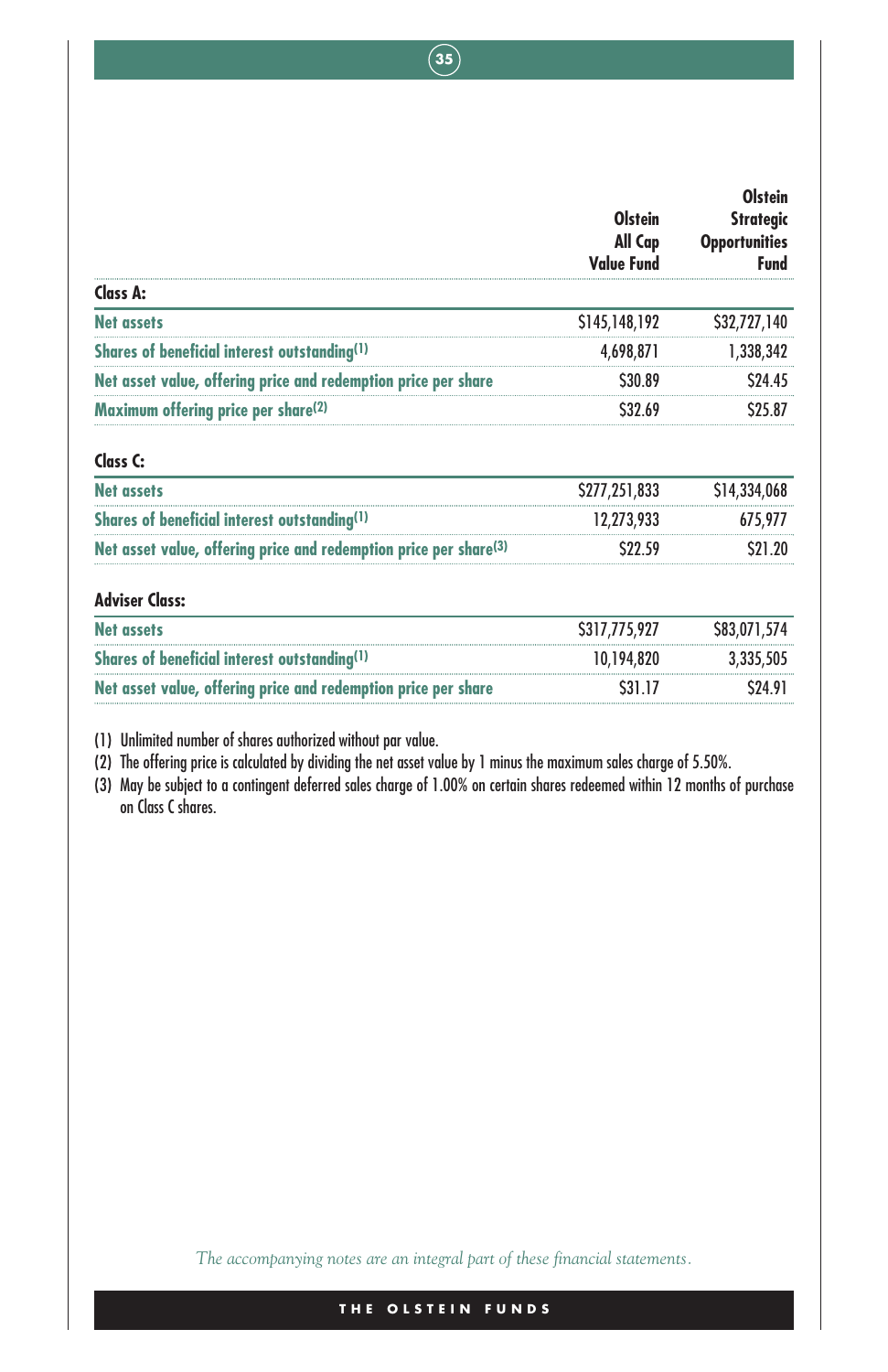

## **The Olstein Funds**

**Statements of Operations For the Six Months Ended December 31, 2021** (Unaudited)

|                                                                   | <b>Olstein</b><br>All Cap<br>Value Fund | <b>Olstein</b><br><b>Strategic</b><br><b>Opportunities</b><br>Fund |
|-------------------------------------------------------------------|-----------------------------------------|--------------------------------------------------------------------|
| <b>Investment Income:</b>                                         |                                         |                                                                    |
| <b>Dividend income</b>                                            | \$5,018,312                             | \$698,693                                                          |
| <b>Less: foreign taxes withheld</b>                               | (4, 440)                                |                                                                    |
| <b>Interest income</b>                                            | 1,749                                   | 189                                                                |
| <b>Securities lending income, net</b>                             | 17,003                                  | 8,530                                                              |
| <b>Total investment income</b>                                    | 5,032,624                               | 707,412                                                            |
| <b>Expenses:</b>                                                  |                                         |                                                                    |
| <b>Investment advisory fees (See Note 4)</b>                      | 3,781,333                               | 675,738                                                            |
| Fund administration & accounting fees (See Note 4)                | 254,156                                 | 70,418                                                             |
| Transfer agent fees & expenses (See Note 4)                       | 229,116                                 | 75,664                                                             |
| <b>Federal &amp; state registration fees</b>                      | 25,212                                  | 25,118                                                             |
| <b>Custody fees (See Note 4)</b>                                  | 24,858                                  | 4,528                                                              |
| <b>Postage &amp; printing fees</b>                                | 12,752                                  | 3,402                                                              |
| <b>Audit fees</b>                                                 | 10.668                                  | 10,668                                                             |
| <b>Insurance fees</b>                                             | 9,528                                   | 2,330                                                              |
| <b>Trustee fees</b>                                               | 8,882                                   | 8,886                                                              |
| <b>Legal fees</b>                                                 | 6,556                                   | 5,956                                                              |
| <b>Compliance fees (See Note 4)</b>                               | 6,424                                   | 6,424                                                              |
| <b>Other expenses</b>                                             | 3,674                                   | 2,934                                                              |
| <b>Distribution fees (See Note 5)</b>                             |                                         |                                                                    |
| <b>Class A</b>                                                    | 182,470                                 | 41,078                                                             |
| Class C                                                           | 1,411,028                               | 77,032                                                             |
| <b>Total expenses</b>                                             | 5,966,657                               | 1,010,176                                                          |
| Plus: adviser recoupment (See Note 4)                             |                                         | 20,181                                                             |
| <b>Net expenses</b>                                               | 5,966,657                               | 1,030,357                                                          |
| <b>Net Investment loss</b>                                        | (934, 033)                              | (322, 945)                                                         |
| <b>Realized and Unrealized Gain (Loss) on Investments:</b>        |                                         |                                                                    |
| <b>Net realized gain on investments</b>                           | 57,305,616                              | 7,892,534                                                          |
| Net change in unrealized appreciation/depreciation on investments | (32,755,061)                            | (10,048,913)                                                       |
| Net realized and unrealized gain (loss) on investments            | 24,550,555                              | (2, 156, 379)                                                      |

*The accompanying notes are an integral part of these financial statements.* **Net increase (decrease) in net assets resulting from operations \$23,616,522 \$(2,479,324)**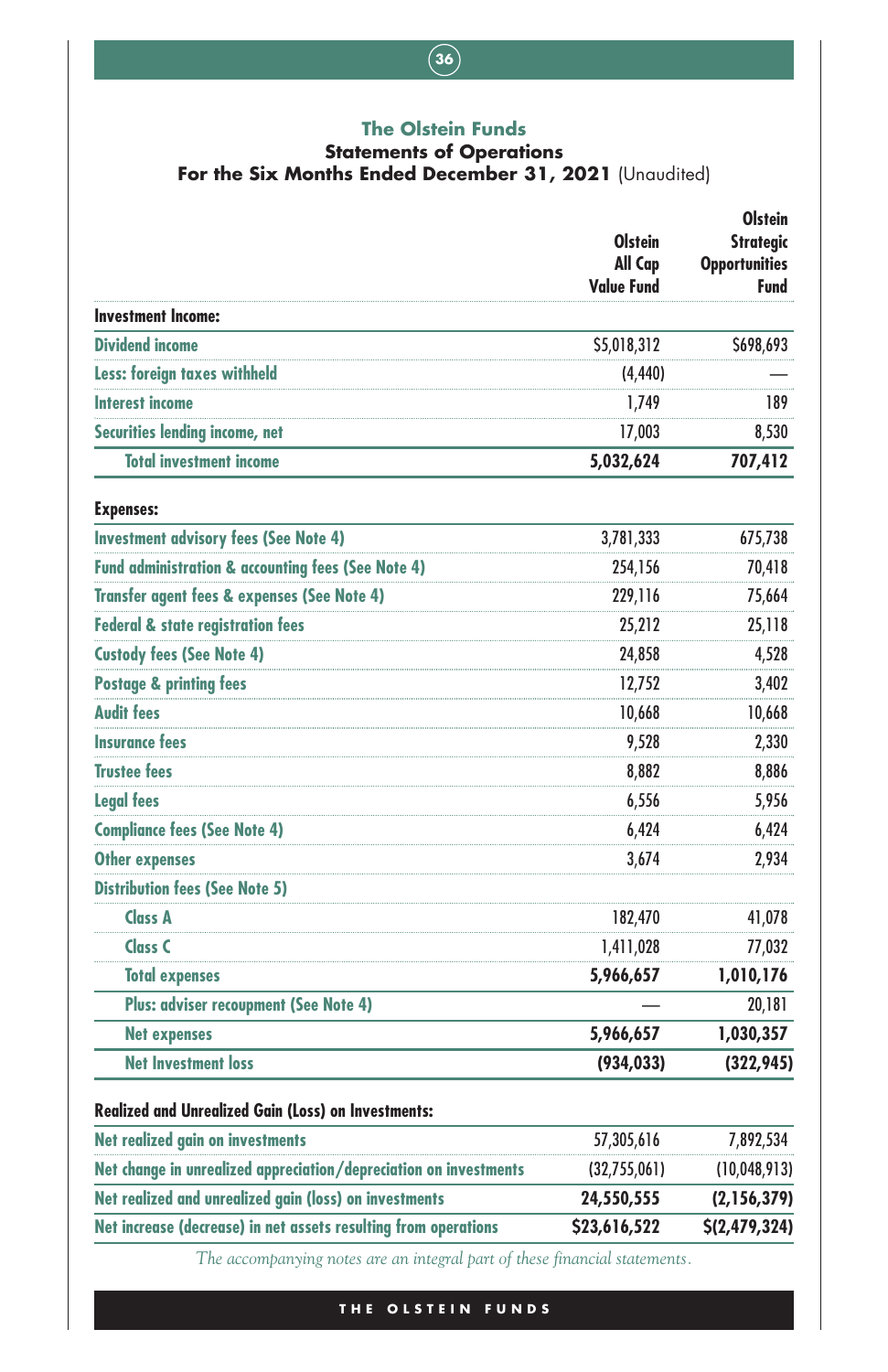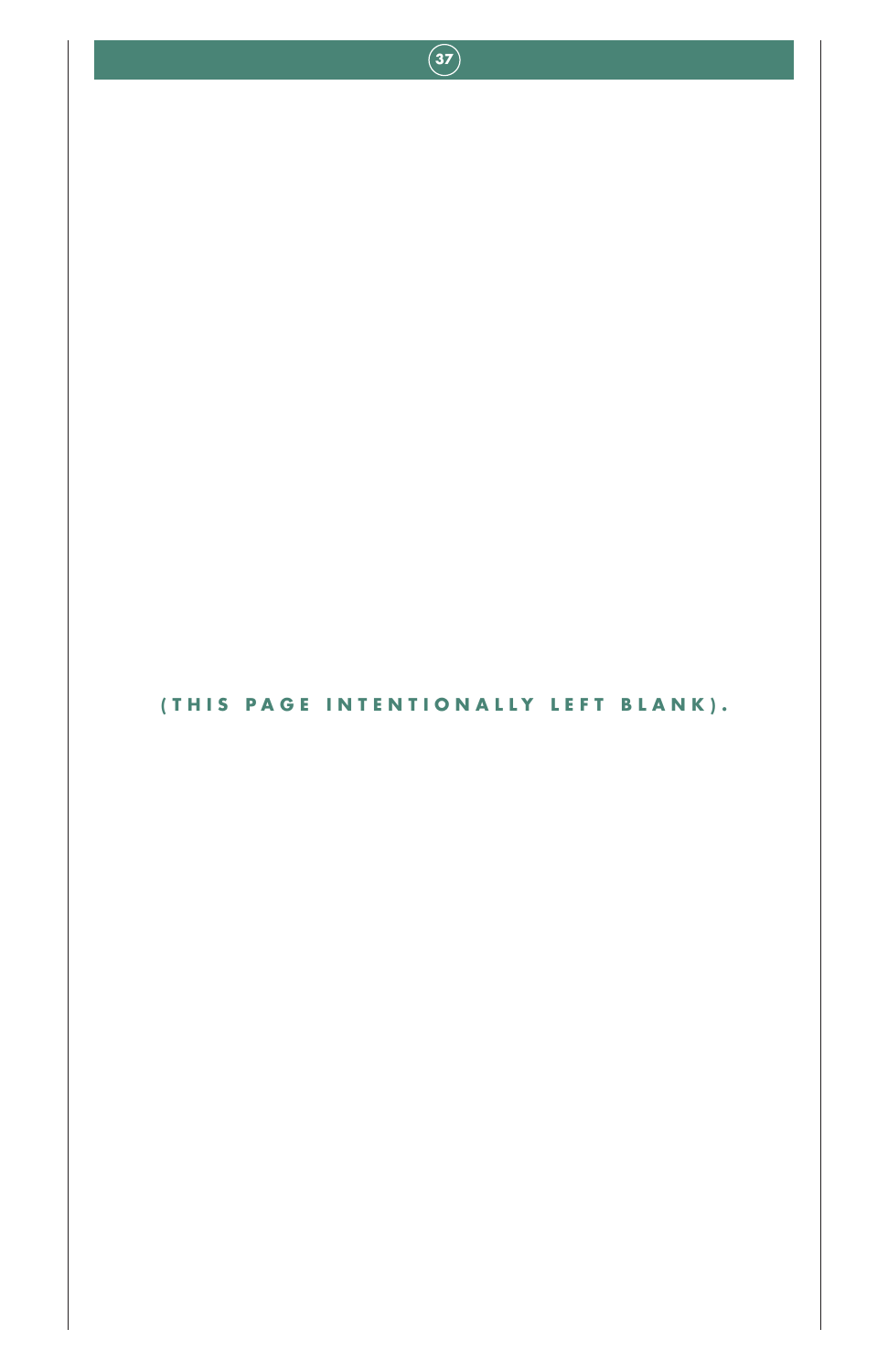

#### **Olstein All Cap Value Fund Statements of Changes in Net Assets**

|                                                                                   | For the<br><b>Six Months Ended</b><br><b>December 31, 2021</b><br>(Unaudited) | For the<br><b>Year Ended</b><br>June 30, 2021 |
|-----------------------------------------------------------------------------------|-------------------------------------------------------------------------------|-----------------------------------------------|
| <b>Operations:</b>                                                                |                                                                               |                                               |
| <b>Net investment loss</b>                                                        | \$(934,033)                                                                   | \$(1,940,765)                                 |
| Net realized gain on investments                                                  | 57,305,616                                                                    | 91,651,975                                    |
| Change in unrealized appreciation/depreciation on investments                     | (32,755,061)                                                                  | 200,353,815                                   |
| Net increase in net assets resulting from operations                              | 23,616,522                                                                    | 290,065,025                                   |
| <b>Capital Share Transactions:</b>                                                |                                                                               |                                               |
| Class A:                                                                          |                                                                               |                                               |
| <b>Proceeds from shares sold</b>                                                  | 11,115,808                                                                    | 20,482,197                                    |
| <b>Proceeds from reinvestment of distributions</b>                                | 12,289,756                                                                    | 436,281                                       |
| <b>Payments for shares redeemed</b>                                               | (7, 217, 092)                                                                 | (27, 354, 921)                                |
| Increase (Decrease) in net assets resulting<br>from Class A transactions          | 16,188,472                                                                    | (6, 436, 443)                                 |
| Class C:                                                                          |                                                                               |                                               |
| <b>Proceeds from shares sold</b>                                                  | 3,717,134                                                                     | 3,833,334                                     |
| <b>Proceeds from reinvestment of distributions</b>                                | 44,385,728                                                                    | 512,387                                       |
| <b>Payments for shares redeemed</b>                                               | (21, 775, 389)                                                                | (98, 162, 990)                                |
| Increase (Decrease) in net assets resulting<br>from Class C transactions          | 26,327,473                                                                    | (93, 817, 269)                                |
| <b>Adviser Class:</b>                                                             |                                                                               |                                               |
| <b>Proceeds from shares sold</b>                                                  | 11,009,883                                                                    | 81,948,325                                    |
| <b>Proceeds from reinvestment of distributions</b>                                | 40,632,866                                                                    | 1,080,886                                     |
| <b>Payments for shares redeemed</b>                                               | (25,030,685)                                                                  | (24, 484, 710)                                |
| <b>Increase in net assets resulting</b><br><b>from Adviser Class transactions</b> | 26,612,064                                                                    | 58,544,501                                    |
| Net increase (decrease) in net assets from capital share transactions             | 69,128,009                                                                    | (41, 709, 211)                                |

*The accompanying notes are an integral part of these financial statements.*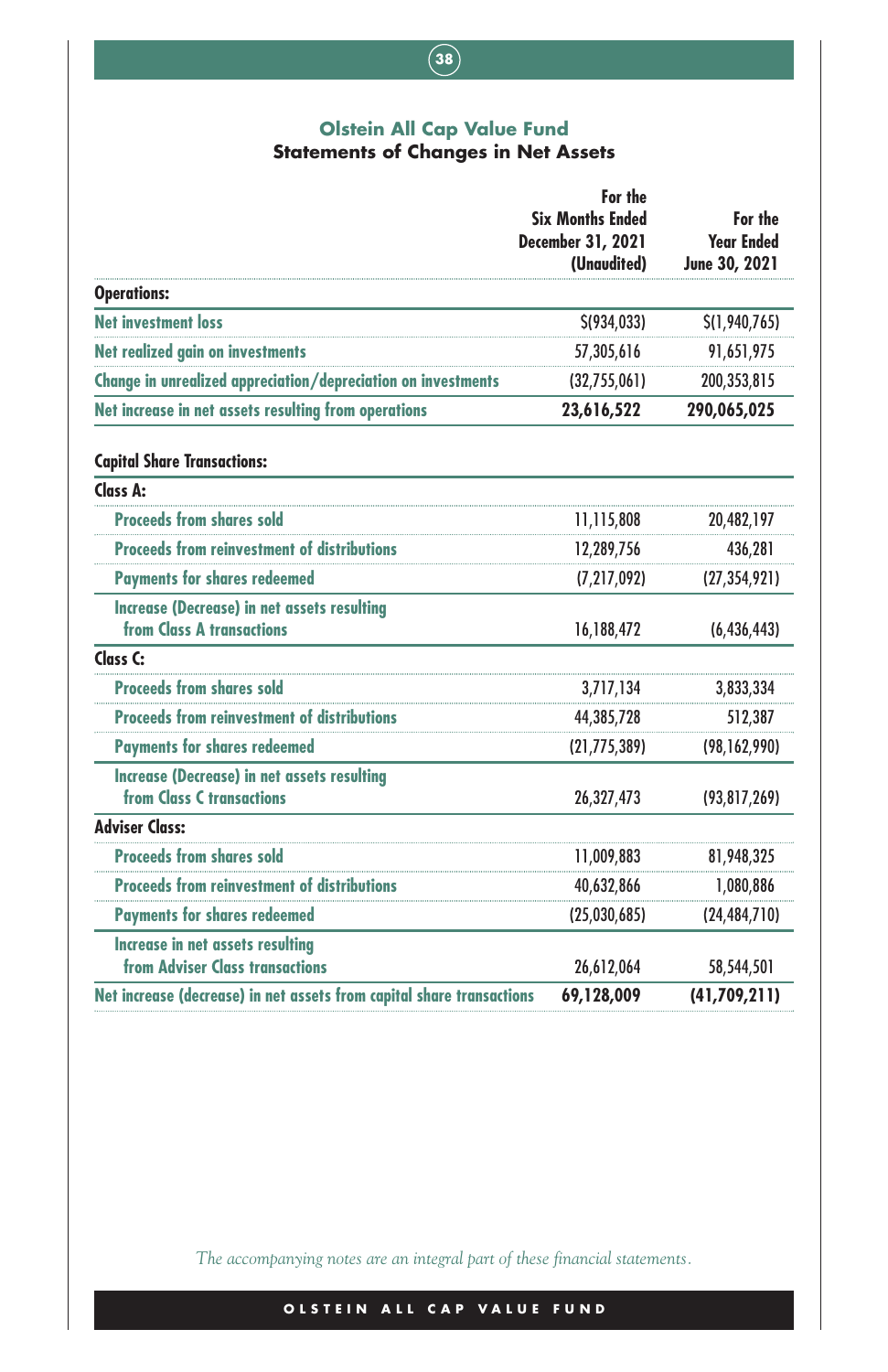|                                                | For the<br><b>Six Months Ended</b><br><b>December 31, 2021</b><br>(Unaudited) | For the<br><b>Year Ended</b><br>June 30, 2021 |
|------------------------------------------------|-------------------------------------------------------------------------------|-----------------------------------------------|
| <b>Distributions to shareholders:</b>          |                                                                               |                                               |
| Class A                                        | S(18,648,736)                                                                 | S(624, 826)                                   |
| Class C                                        | (46, 222, 371)                                                                | (546, 347)                                    |
| <b>Adviser Class</b>                           | (42,013,039)                                                                  | (1, 139, 976)                                 |
| <b>Total distributions to shareholders</b>     | (106, 884, 146)                                                               | (2,311,149)                                   |
| <b>Total increase (decrease) in Net Assets</b> | (14, 139, 615)                                                                | 246,044,665                                   |
| <b>Net Assets:</b>                             |                                                                               |                                               |
| <b>Beginning of period</b>                     | 754,315,567                                                                   | 508,270,902                                   |
| <b>End of period</b>                           | \$740,175,952                                                                 | \$754,315,567                                 |

*The accompanying notes are an integral part of these financial statements.*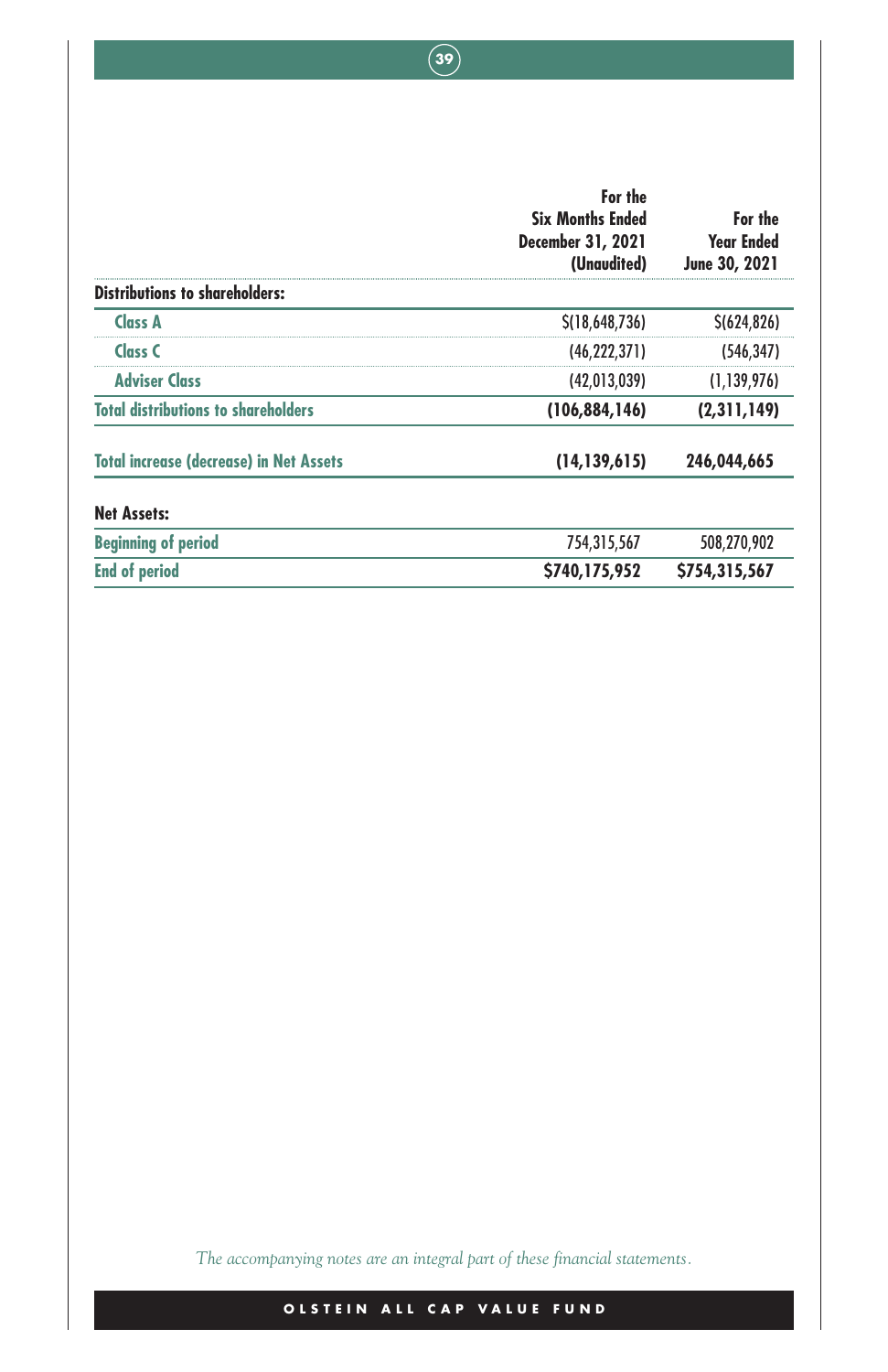#### **Olstein Strategic Opportunities Fund Statements of Changes in Net Assets**

|                                                                      | For the<br><b>Six Months Ended</b><br><b>December 31, 2021</b><br>(Unaudited) | For the<br><b>Year Ended</b><br>June 30, 2021 |
|----------------------------------------------------------------------|-------------------------------------------------------------------------------|-----------------------------------------------|
| <b>Operations:</b>                                                   |                                                                               |                                               |
| <b>Net investment loss</b>                                           | \$(322, 945)                                                                  | S(618, 819)                                   |
| Net realized gain on investments                                     | 7,892,534                                                                     | 12,639,365                                    |
| Change in unrealized appreciation/depreciation on investments        | (10,048,913)                                                                  | 36,986,472                                    |
| Net increase (decrease) in net assets resulting from operations      | (2, 479, 324)                                                                 | 49,007,018                                    |
| <b>Capital Share Transactions:</b>                                   |                                                                               |                                               |
| Class A:                                                             |                                                                               |                                               |
| <b>Proceeds from shares sold</b>                                     | 3,941,026                                                                     | 6,708,992                                     |
| <b>Proceeds from reinvestment of distributions</b>                   | 2,546,684                                                                     |                                               |
| <b>Payments for shares redeemed</b>                                  | (2,028,254)                                                                   | (3,023,261)                                   |
| Increase in net assets resulting<br>from Class A transactions        | 4,459,456                                                                     | 3,685,731                                     |
| Class C:                                                             |                                                                               |                                               |
| <b>Proceeds from shares sold</b>                                     | 425,194                                                                       | 1,497,077                                     |
| <b>Proceeds from reinvestment of distributions</b>                   | 1,506,519                                                                     |                                               |
| <b>Payments for shares redeemed</b>                                  | (2,163,988)                                                                   | (4,092,117)                                   |
| <b>Decrease in net assets resulting</b><br>from Class C transactions | (232, 275)                                                                    | (2,595,040)                                   |
| <b>Adviser Class:</b>                                                |                                                                               |                                               |
| <b>Proceeds from shares sold</b>                                     | 6,039,685                                                                     | 43,533,836                                    |
| <b>Proceeds from reinvestment of distributions</b>                   | 7,339,658                                                                     |                                               |
| <b>Payments for shares redeemed</b>                                  | (13, 148, 466)                                                                | (9,316,947)                                   |
| Increase in net assets resulting<br>from Adviser Class transactions  | 230,877                                                                       | 34,216,889                                    |
| Net increase in net assets from capital share transactions           | 4,458,058                                                                     | 35,307,580                                    |

*The accompanying notes are an integral part of these financial statements.*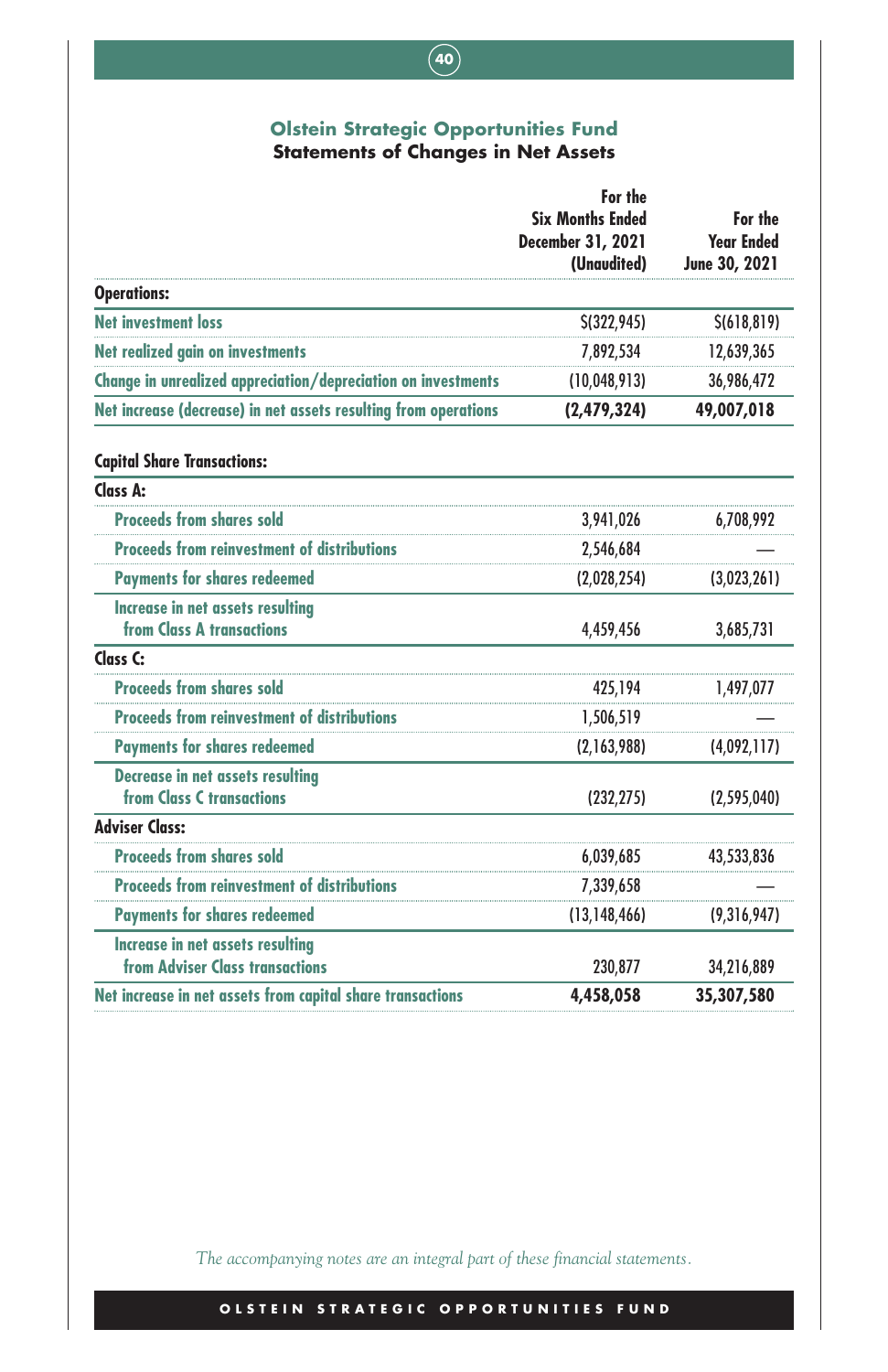|                                                | For the<br><b>Six Months Ended</b><br><b>December 31, 2021</b><br>(Unaudited) | For the<br><b>Year Ended</b><br>June 30, 2021 |
|------------------------------------------------|-------------------------------------------------------------------------------|-----------------------------------------------|
| <b>Distributions to Shareholders:</b>          |                                                                               |                                               |
| Class A                                        | S(3,035,519)                                                                  |                                               |
| Class C                                        | (1,580,780)                                                                   |                                               |
| <b>Adviser Class</b>                           | (7,763,051)                                                                   |                                               |
| <b>Total distributions to shareholders</b>     | (12, 379, 350)                                                                |                                               |
| <b>Total increase (decrease) in net assets</b> | (10,400,616)                                                                  | 84,314,598                                    |
| <b>Net Assets</b>                              |                                                                               |                                               |
| <b>Beginning of period</b>                     | 140,533,398                                                                   | 56,218,800                                    |
| <b>End of period</b>                           | \$130,132,782                                                                 | \$140,533,398                                 |

*The accompanying notes are an integral part of these financial statements.*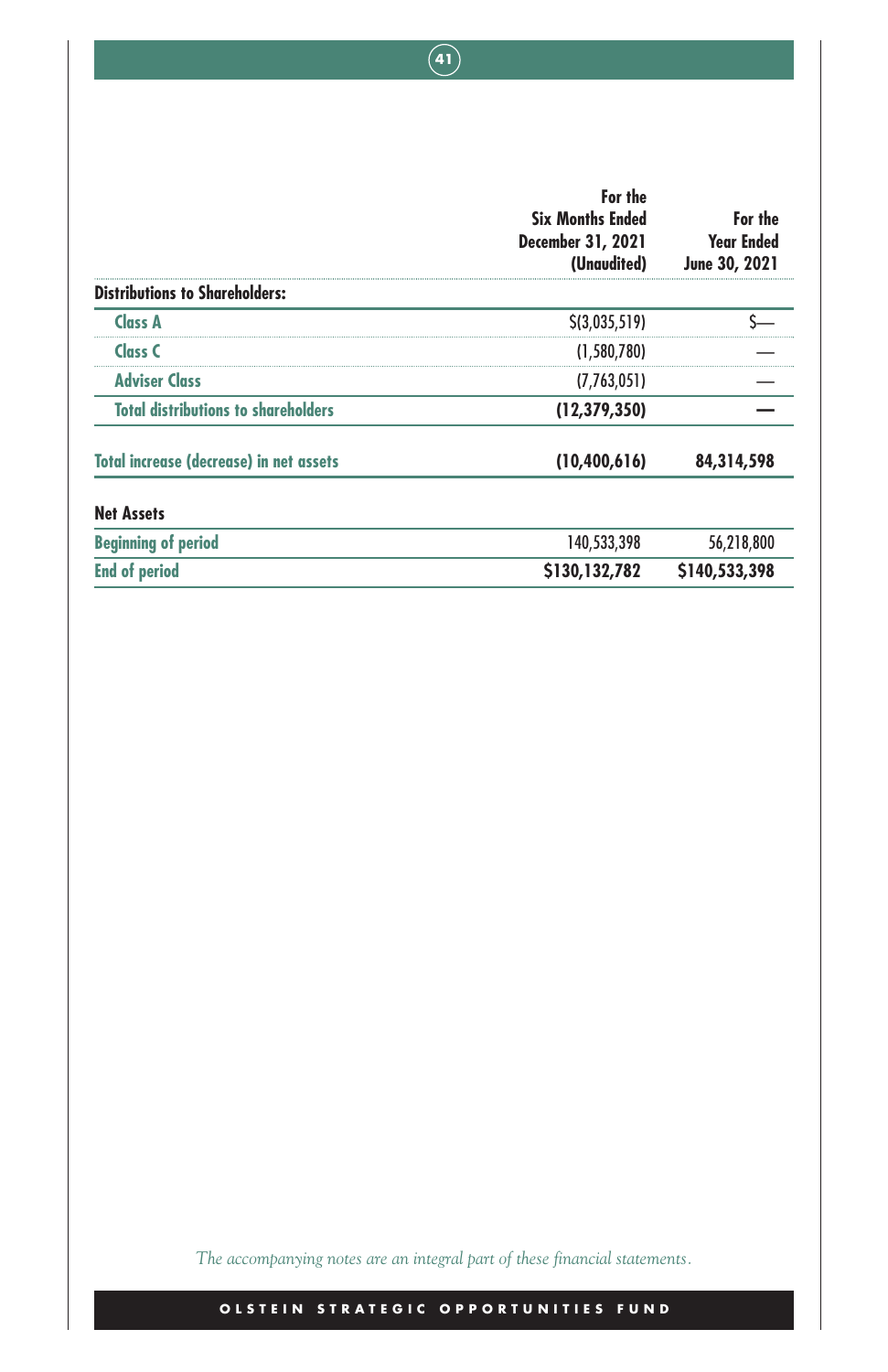#### **Olstein All Cap Value Fund Financial Highlights**

**42**

## **Class A**

|                                                                            | For the             |                    |                         |                          |
|----------------------------------------------------------------------------|---------------------|--------------------|-------------------------|--------------------------|
|                                                                            | <b>Six Months</b>   | For the            | For the                 | Period                   |
|                                                                            | <b>Ended</b>        | Year               | Year                    | Inception <sup>(1)</sup> |
|                                                                            | December 31,        | Ended              | Ended                   | through                  |
|                                                                            | 2021<br>(Unaudited) | June 30,<br>2021   | <b>June 30.</b><br>2020 | June 30,<br>2019         |
|                                                                            |                     |                    |                         |                          |
| <b>Net Asset Value, Beginning of Period</b>                                | S34.32              | S <sub>21.40</sub> | S <sub>24.10</sub>      | S <sub>26.07</sub>       |
| <b>Investment Operations:</b>                                              |                     |                    |                         |                          |
| Net investment income (loss) <sup>(2)</sup>                                | (0.01)              | (0.01)             | 0.17                    | 0.13                     |
| Net realized and unrealized gain (loss) on investments                     | 1.03                | 13.06              | (2.12)                  | (0.32)                   |
| <b>Total from investment operations</b>                                    | 1.02                | 13.05              | (1.95)                  | (0.19)                   |
| <b>Less distributions from:</b>                                            |                     |                    |                         |                          |
| <b>Net investment income</b>                                               |                     | (0.13)             | (0.10)                  |                          |
| <b>Net realized gains</b>                                                  | (4.45)              |                    | (0.65)                  | (1.78)                   |
| <b>Total distributions</b>                                                 | (4.45)              | (0.13)             | (0.75)                  | (1.78)                   |
| <b>Net Asset Value, End of Period</b>                                      | S30.89              | S34.32             | <b>S21.40</b>           | S24.10                   |
| Total Return(3)(4)                                                         | 3.35%               | 61.15%             | $-8.54%$                | 0.04%                    |
| <b>Supplemental Data and Ratios</b>                                        |                     |                    |                         |                          |
| Net assets, end of period (000's omitted)                                  | \$145,148           | \$142,863          | \$93,359                | \$12,920                 |
| Ratio of expenses to average net assets(5)                                 | 1.41%               | 1.39%              | 1.40%                   | 1.43%                    |
| Ratio of net investment income (loss) to average net assets <sup>(5)</sup> | $(0.08)\%$          | $(0.05)\%$         | 0.75%                   | 0.68%                    |
| Portfolio Turnover <sup>(4)(6)</sup>                                       | 18%                 | 42%                | 48%                     | 39%                      |

(1) Inception date of Class A was September 17, 2018.

(2) Per share amounts calculated using the average shares method.

(3) Total return does not reflect sales charges.

(4) Not annualized for periods less than one year.

(5) Annualized for periods less than one year.

(6) Portfolio turnover disclosed is for the Fund as a whole.

*The accompanying notes are an integral part of these financial statements.*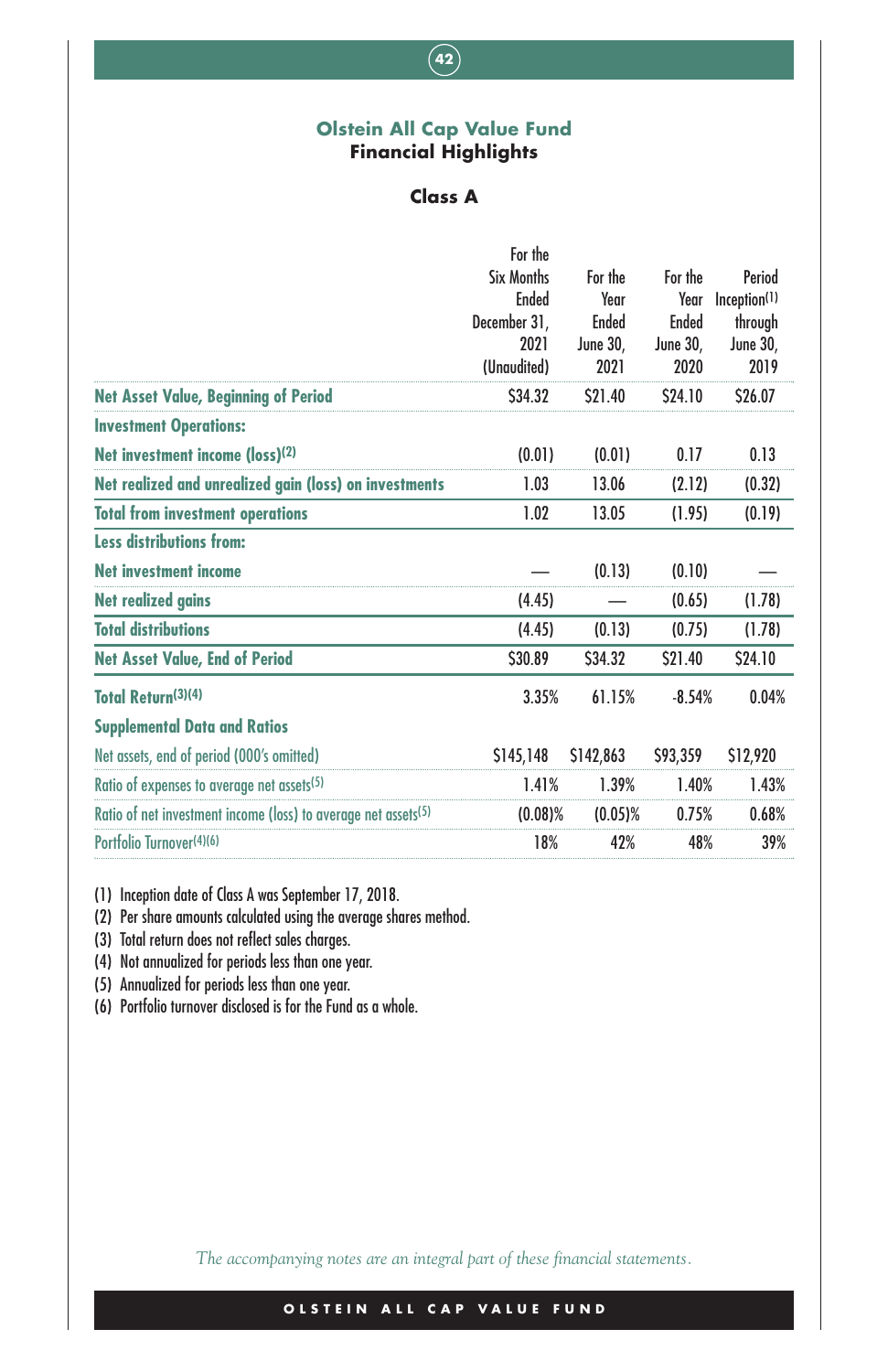#### **Olstein All Cap Value Fund Financial Highlights**

**43**

## **Class C**

|                                                                      | For the<br><b>Six Months</b><br><b>Ended</b><br>Dec. 31,<br>2021<br>(Unaudited) | For the<br>Year<br><b>Ended</b><br>June 30,<br>2021 | For the<br>Year<br><b>Ended</b><br>June 30,<br>2020 | For the<br>Year<br><b>Ended</b><br>June 30,<br>2019 | For the<br>Year<br><b>Ended</b><br><b>June 30,</b><br>2018 | For the<br>Year<br><b>Ended</b><br><b>June 30,</b><br>2017 |
|----------------------------------------------------------------------|---------------------------------------------------------------------------------|-----------------------------------------------------|-----------------------------------------------------|-----------------------------------------------------|------------------------------------------------------------|------------------------------------------------------------|
| <b>Net Asset Value,</b>                                              |                                                                                 |                                                     |                                                     |                                                     |                                                            |                                                            |
| <b>Beginning of Period</b>                                           | S26.38                                                                          | \$16.53                                             | S18.82                                              | S19.79                                              | S19.90                                                     | \$16.70                                                    |
| <b>Investment Operations:</b>                                        |                                                                                 |                                                     |                                                     |                                                     |                                                            |                                                            |
| Net investment loss <sup>(1)</sup>                                   | (0.11)                                                                          | (0.17)                                              | (0.00)(2)                                           | (0.03)                                              | (0.12)                                                     | (0.14)                                                     |
| Net realized and unrealized<br>gain (loss) on investments            | 0.77                                                                            | 10.06                                               | (1.64)                                              | 0.84                                                | 1.22                                                       | 3.38                                                       |
| <b>Total from investment operations</b>                              | 0.66                                                                            | 9.89                                                | (1.64)                                              | 0.81                                                | 1.10                                                       | 3.24                                                       |
| <b>Less distributions from:</b>                                      |                                                                                 |                                                     |                                                     |                                                     |                                                            |                                                            |
| <b>Net investment income</b>                                         |                                                                                 | (0.04)                                              |                                                     |                                                     |                                                            |                                                            |
| <b>Net realized gains</b>                                            | (4.45)                                                                          |                                                     | (0.65)                                              | (1.78)                                              | (1.21)                                                     | (0.04)                                                     |
| <b>Total distributions</b>                                           | (4.45)                                                                          | (0.04)                                              | (0.65)                                              | (1.78)                                              | (1.21)                                                     | (0.04)                                                     |
| <b>Net Asset Value, End of Period</b>                                | S22.59                                                                          | S26.38                                              | S16.53                                              | \$18.82                                             | S19.79                                                     | \$19.90                                                    |
| Total Return(3)(4)                                                   | 2.98%                                                                           | 59.89%                                              | $-9.21%$                                            | 5.07%                                               | 5.57%                                                      | 19.42%                                                     |
| <b>Supplement Data and Ratios</b>                                    |                                                                                 |                                                     |                                                     |                                                     |                                                            |                                                            |
| Net assets end of<br>period (000's omitted)                          | \$277,252                                                                       | \$289,103                                           | \$248,420                                           | \$400,820                                           | \$456,794                                                  | \$493,526                                                  |
| Ratio of expenses to average net assets(5)                           | 2.16%                                                                           | 2.14%                                               | 2.15%                                               | 2.19%                                               | 2.25%                                                      | 2.25%                                                      |
| Ratio of net investment loss<br>to average net assets <sup>(5)</sup> | $(0.83)\%$                                                                      | $(0.80)\%$                                          | $(0.00) \%$ <sup>(7)</sup>                          | $(0.15)\%$                                          | $(0.60)\%$                                                 | $(0.74)$ %                                                 |
| Portfolio Turnover <sup>(4)(6)</sup>                                 | 18%                                                                             | 42%                                                 | 48%                                                 | 39%                                                 | 54%                                                        | 56%                                                        |

(1) Per share amounts calculated using the average shares method.

(2) Amount rounds to less than \$0.01 per share.

(3) Total return does not reflect sales charges.

(4) Not annualized for periods less than one year.

(5) Annualized for periods less than one year.

(6) Portfolio turnover disclosed is for the Fund as a whole.

(7) Amount rounds to less than 0.01% per share.

*The accompanying notes are an integral part of these financial statements.*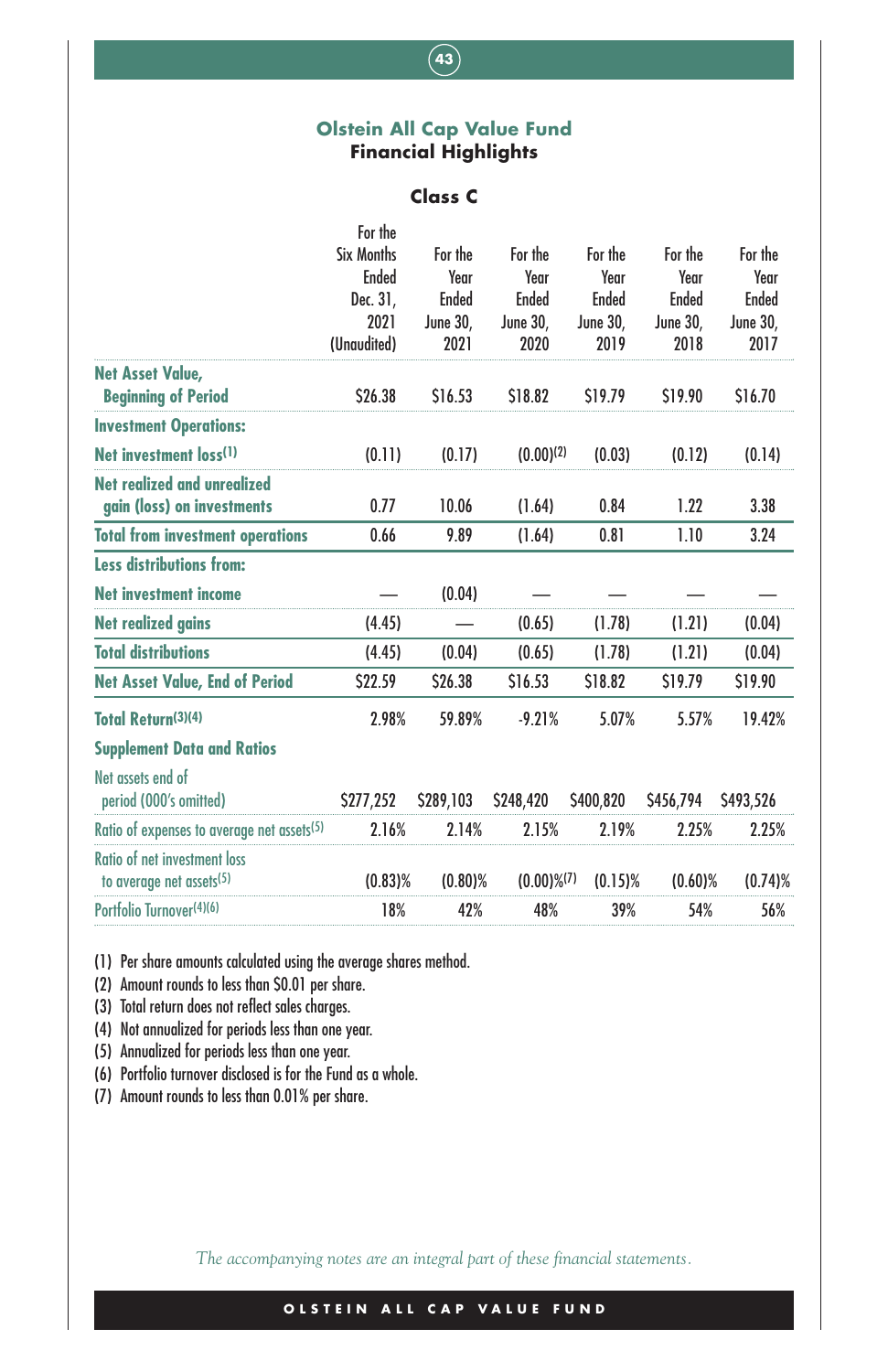### **Olstein All Cap Value Fund Financial Highlights**

**44**

## **Adviser Class**

|                                                               | For the<br><b>Six Months</b><br><b>Ended</b><br>Dec. 31,<br>2021<br>(Unaudited) | For the<br>Year<br>Ended<br>June 30,<br>2021 | For the<br>Year<br>Ended<br><b>June 30,</b><br>2020 | For the<br>Year<br>Ended<br>June 30,<br>2019 | For the<br>Year<br><b>Ended</b><br>June 30,<br>2018 | For the<br>Year<br><b>Ended</b><br>June 30,<br>2017 |
|---------------------------------------------------------------|---------------------------------------------------------------------------------|----------------------------------------------|-----------------------------------------------------|----------------------------------------------|-----------------------------------------------------|-----------------------------------------------------|
| <b>Net Asset Value,</b><br><b>Beginning of Period</b>         | \$34.54                                                                         | \$21.51                                      | <b>S24.15</b>                                       | \$24.64                                      | <b>S24.25</b>                                       | S20.15                                              |
| <b>Investment Operations:</b>                                 |                                                                                 |                                              |                                                     |                                              |                                                     |                                                     |
| Net investment income <sup>(1)</sup>                          | 0.03                                                                            | 0.06                                         | 0.23                                                | 0.20                                         | 0.10                                                | 0.06                                                |
| Net realized and unrealized<br>gain (loss) on investments     | 1.05                                                                            | 13.13                                        | (2.13)                                              | 1.09                                         | 1.50                                                | 4.08                                                |
| <b>Total from investment operations</b>                       | 1.08                                                                            | 13.19                                        | (1.90)                                              | 1.29                                         | 1.60                                                | 4.14                                                |
| <b>Less distributions from:</b>                               |                                                                                 |                                              |                                                     |                                              |                                                     |                                                     |
| <b>Net investment income</b>                                  |                                                                                 | (0.16)                                       | (0.09)                                              |                                              |                                                     |                                                     |
| <b>Net realized gains</b>                                     | (4.45)                                                                          |                                              | (0.65)                                              | (1.78)                                       | (1.21)                                              | (0.04)                                              |
| <b>Total distributions</b>                                    | (4.45)                                                                          | (0.16)                                       | (0.74)                                              | (1.78)                                       | (1.21)                                              | (0.04)                                              |
| <b>Net Asset Value, End of Period</b>                         | \$31.17                                                                         | \$34.54                                      | \$21.51                                             | S24.15                                       | S24.64                                              | <b>S24.25</b>                                       |
| <b>Total Return(2)</b>                                        | 3.50%                                                                           | 61.49%                                       | $-8.27%$                                            | 6.06%                                        | 6.66%                                               | 20.56%                                              |
| <b>Supplement Data and Ratios</b>                             |                                                                                 |                                              |                                                     |                                              |                                                     |                                                     |
| Net assets end of<br>period (000's omitted)                   | \$317,776                                                                       | \$322,350                                    | \$166,492                                           | \$194,298                                    | \$204,963                                           | \$198,876                                           |
| Ratio of expenses to average net assets(3)                    | 1.16%                                                                           | 1.14%                                        | 1.15%                                               | 1.19%                                        | 1.25%                                               | 1.25%                                               |
| Ratio of net investment income<br>to average net assets $(3)$ | 0.17%                                                                           | 0.20%                                        | 1.00%                                               | 0.85%                                        | 0.40%                                               | 0.26%                                               |
| Portfolio Turnover <sup>(2)(4)</sup>                          | 18%                                                                             | 42%                                          | 48%                                                 | 39%                                          | 54%                                                 | 56%                                                 |

(1) Per share amounts calculated using the average shares method.

(2) Not annualized for periods less than one year.

(3) Annualized for periods less than one year.

(4) Portfolio turnover disclosed is for the Fund as a whole.

*The accompanying notes are an integral part of these financial statements.*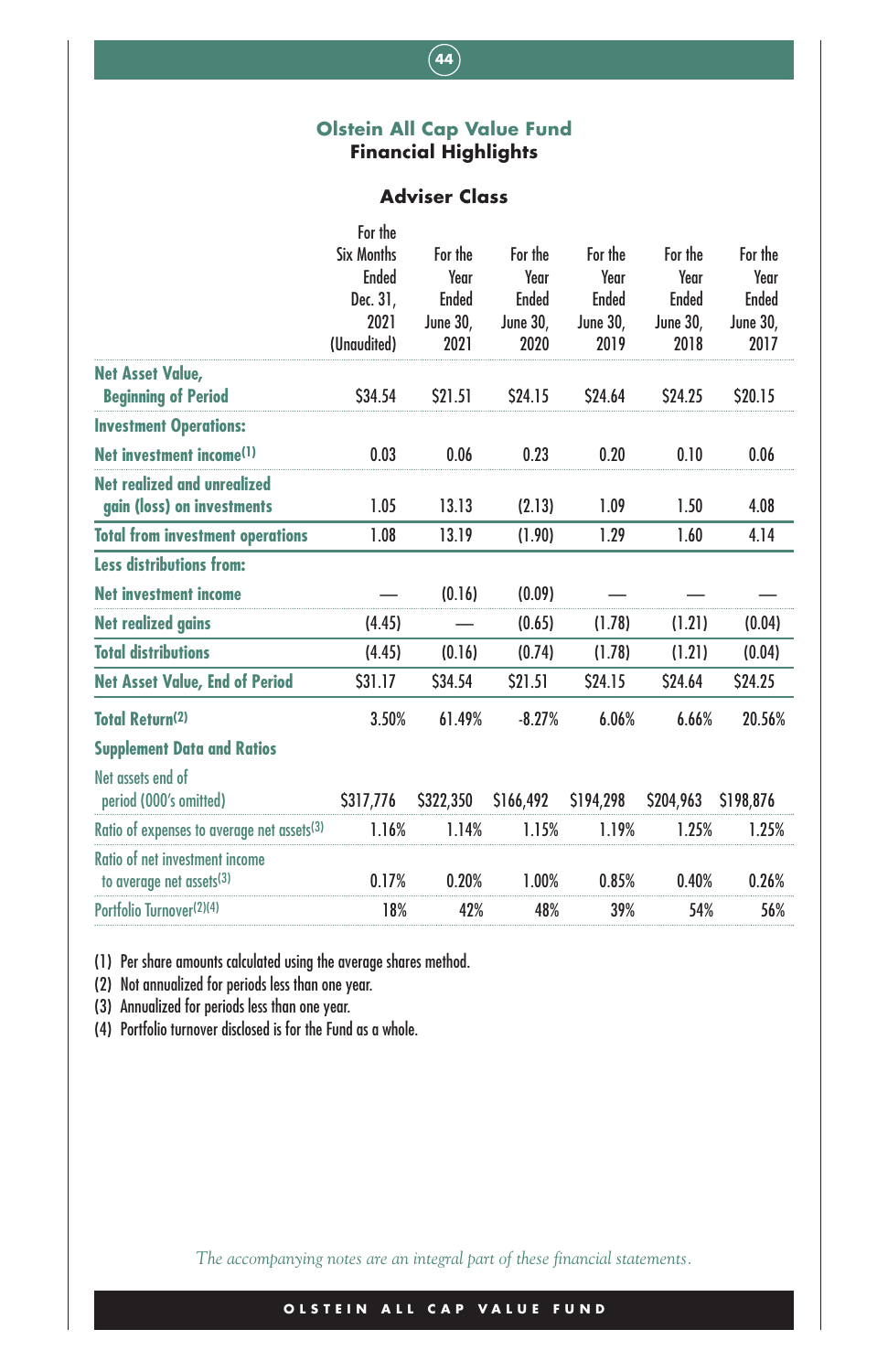## **Olstein Strategic Opportunities Fund Financial Highlights**

**45**

## **Class A**

|                                                        | For the           |                          |                          |                          |                          |                          |
|--------------------------------------------------------|-------------------|--------------------------|--------------------------|--------------------------|--------------------------|--------------------------|
|                                                        | <b>Six Months</b> | For the                  | For the                  | For the                  | For the                  | For the                  |
|                                                        | <b>Ended</b>      | Year                     | Year                     | Year                     | Year                     | Year                     |
|                                                        | Dec. 31,<br>2021  | <b>Ended</b><br>June 30, | <b>Ended</b><br>June 30, | <b>Ended</b><br>June 30, | <b>Ended</b><br>June 30, | <b>Ended</b><br>June 30, |
|                                                        | (Unaudited)       | 2021                     | 2020                     | 2019                     | 2018                     | 2017                     |
| <b>Net Asset Value,</b>                                |                   |                          |                          |                          |                          |                          |
| <b>Beginning of Period</b>                             | <b>S27.47</b>     | \$15.19                  | \$17.24                  | S17.46                   | S16.90                   | \$13.61                  |
| <b>Investment Operations:</b>                          |                   |                          |                          |                          |                          |                          |
| Net investment loss <sup>(1)</sup>                     | (0.07)            | (0.15)                   | (0.01)                   | (0.03)                   | (0.09)                   | (0.08)                   |
| Net realized and unrealized                            |                   |                          |                          |                          |                          |                          |
| gain (loss) on investments                             | (0.44)            | 12.43                    | (2.04)                   | (0.05)                   | 0.65                     | 3.37                     |
| <b>Total from investment operations</b>                | (0.51)            | 12.28                    | (2.05)                   | (0.08)                   | 0.56                     | 3.29                     |
| <b>Less distributions from:</b>                        |                   |                          |                          |                          |                          |                          |
| <b>Net realized gains</b>                              | (2.51)            |                          |                          | (0.14)                   |                          |                          |
| <b>Total distributions</b>                             | (2.51)            |                          |                          | (0.14)                   |                          |                          |
| <b>Net Asset Value, End of Period</b>                  | <b>S24.45</b>     | <b>S27.47</b>            | S15.19                   | S17.24                   | S17.46                   | S16.90                   |
| <b>Total Return(2)(3)</b>                              | $-1.80%$          | 80.84%                   | $-11.89%$                | $-0.38%$                 | 3.31%                    | 24.17%                   |
| <b>Supplemental Data and Ratios</b>                    |                   |                          |                          |                          |                          |                          |
| Net assets end of                                      |                   |                          |                          |                          |                          |                          |
| period (000's omitted)                                 | \$32,727          | \$31,827                 | \$15,873                 | \$17,801                 | \$23,176                 | \$31,537                 |
| Ratio of expenses to average net assets:               |                   |                          |                          |                          |                          |                          |
| Before expense waiver/recoupment <sup>(4)</sup>        | 1.57%             | 1.70%                    | 1.81%                    | 1.73%                    | 1.62%                    | 1.61%                    |
| After expense waiver/recoupment <sup>(4)</sup>         | 1.60%             | 1.60%                    | 1.60%                    | 1.60%                    | 1.60%                    | 1.60%                    |
| Ratio of net investment loss<br>to average net assets: |                   |                          |                          |                          |                          |                          |
| After expense waiver/recoupment <sup>(4)</sup>         | $(0.55)$ %        | $(0.68)\%$               | $(0.07)\%$               | $(0.17)\%$               | $(0.54)$ %               | $(0.50)\%$               |
| Portfolio Turnover <sup>(3)</sup>                      | 17%               | 47%                      | 45%                      | 35%                      | 53%                      | 65%                      |

(1) Per share amounts calculated using the average shares method.

(2) Total return does not reflect sales charges.

(3) Not annualized for periods less than one year.

(4) Annualized for periods less than one year.

*The accompanying notes are an integral part of these financial statements.*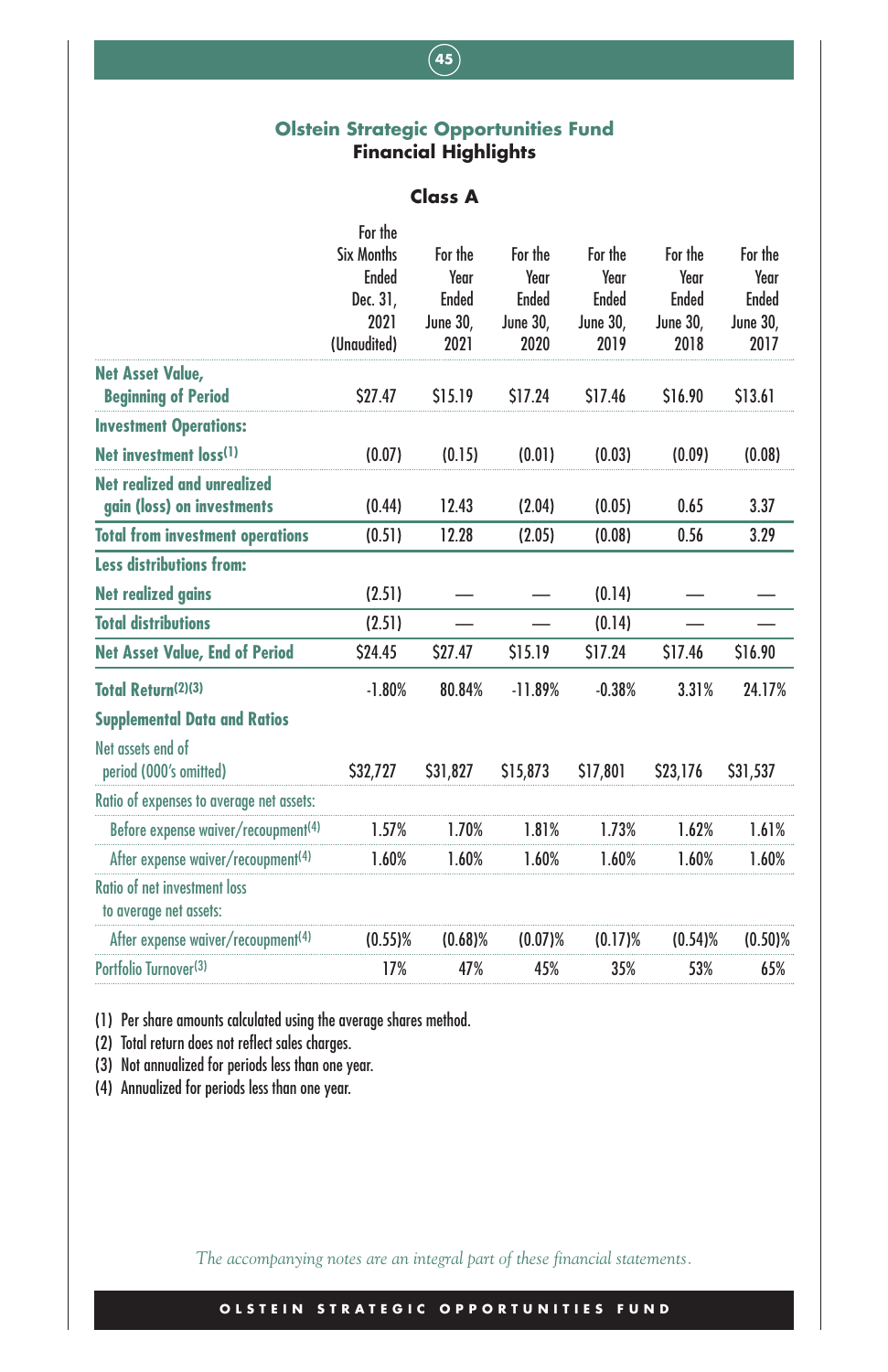## **Olstein Strategic Opportunities Fund Financial Highlights**

**46**

### **Class C**

|                                                           | For the                           |                                  |                                         |                           |                                  |                                  |
|-----------------------------------------------------------|-----------------------------------|----------------------------------|-----------------------------------------|---------------------------|----------------------------------|----------------------------------|
|                                                           | <b>Six Months</b><br><b>Ended</b> | For the<br>Year                  | For the<br>Year                         | For the<br>Year           | For the<br>Year                  | For the<br>Year                  |
|                                                           | Dec. 31,<br>2021<br>(Unaudited)   | <b>Ended</b><br>June 30,<br>2021 | <b>Ended</b><br><b>June 30,</b><br>2020 | Ended<br>June 30,<br>2019 | <b>Ended</b><br>June 30,<br>2018 | <b>Ended</b><br>June 30,<br>2017 |
| <b>Net Asset Value,</b><br><b>Beginning of Period</b>     | S24.25                            | S13.52                           | S15.45                                  | S15.78                    | \$15.39                          | \$12.49                          |
| <b>Investment Operations:</b>                             |                                   |                                  |                                         |                           |                                  |                                  |
| Net investment loss(1)                                    | (0.15)                            | (0.28)                           | (0.12)                                  | (0.14)                    | (0.20)                           | (0.18)                           |
| Net realized and unrealized<br>gain (loss) on investments | (0.39)                            | 11.01                            | (1.81)                                  | (0.05)                    | 0.59                             | 3.08                             |
| <b>Total from investment operations</b>                   | (0.54)                            | 10.73                            | (1.93)                                  | (0.19)                    | 0.39                             | 2.90                             |
| <b>Less distributions from:</b>                           |                                   |                                  |                                         |                           |                                  |                                  |
| <b>Net realized gains</b>                                 | (2.51)                            |                                  |                                         | (0.14)                    |                                  |                                  |
| <b>Total distributions</b>                                | (2.51)                            |                                  |                                         | (0.14)                    |                                  |                                  |
| <b>Net Asset Value, End of Period</b>                     | <b>S21.20</b>                     | <b>S24.25</b>                    | S13.52                                  | S15.45                    | S15.78                           | \$15.39                          |
| <b>Total Return(2)(3)</b>                                 | $-2.17%$                          | 79.36%                           | $-12.49%$                               | $-1.12%$                  | 2.53%                            | 23.22%                           |
| <b>Supplemental Data and Ratios</b>                       |                                   |                                  |                                         |                           |                                  |                                  |
| Net assets end of<br>period (000's omitted)               | \$14,334                          | \$16,515                         | \$11,135                                | \$19,532                  | \$24,484                         | \$35,107                         |
| Ratio of expenses to average net assets:                  |                                   |                                  |                                         |                           |                                  |                                  |
| Before expense waiver/recoupment <sup>(4)</sup>           | 2.32%                             | 2.46%                            | 2.55%                                   | 2.48%                     | 2.37%                            | 2.36%                            |
| After expense waiver/recoupment <sup>(4)</sup>            | 2.35%                             | 2.35%                            | 2.35%                                   | 2.35%                     | 2.35%                            | 2.35%                            |
| Ratio of net investment loss<br>to average net assets:    |                                   |                                  |                                         |                           |                                  |                                  |
| After expense waiver/recoupment <sup>(4)</sup>            | $(1.30)\%$                        | $(1.43)\%$                       | $(0.82)\%$                              | $(0.92)\%$                | $(1.29)\%$                       | $(1.25)\%$                       |
| Portfolio Turnover <sup>(3)</sup>                         | 17%                               | 47%                              | 45%                                     | 35%                       | 53%                              | 65%                              |

(1) Per share amounts calculated using the average shares method.

(2) Total return does not reflect sales charges.

(3) Not annualized for periods less than one year.

(4) Annualized for periods less than one year.

*The accompanying notes are an integral part of these financial statements.*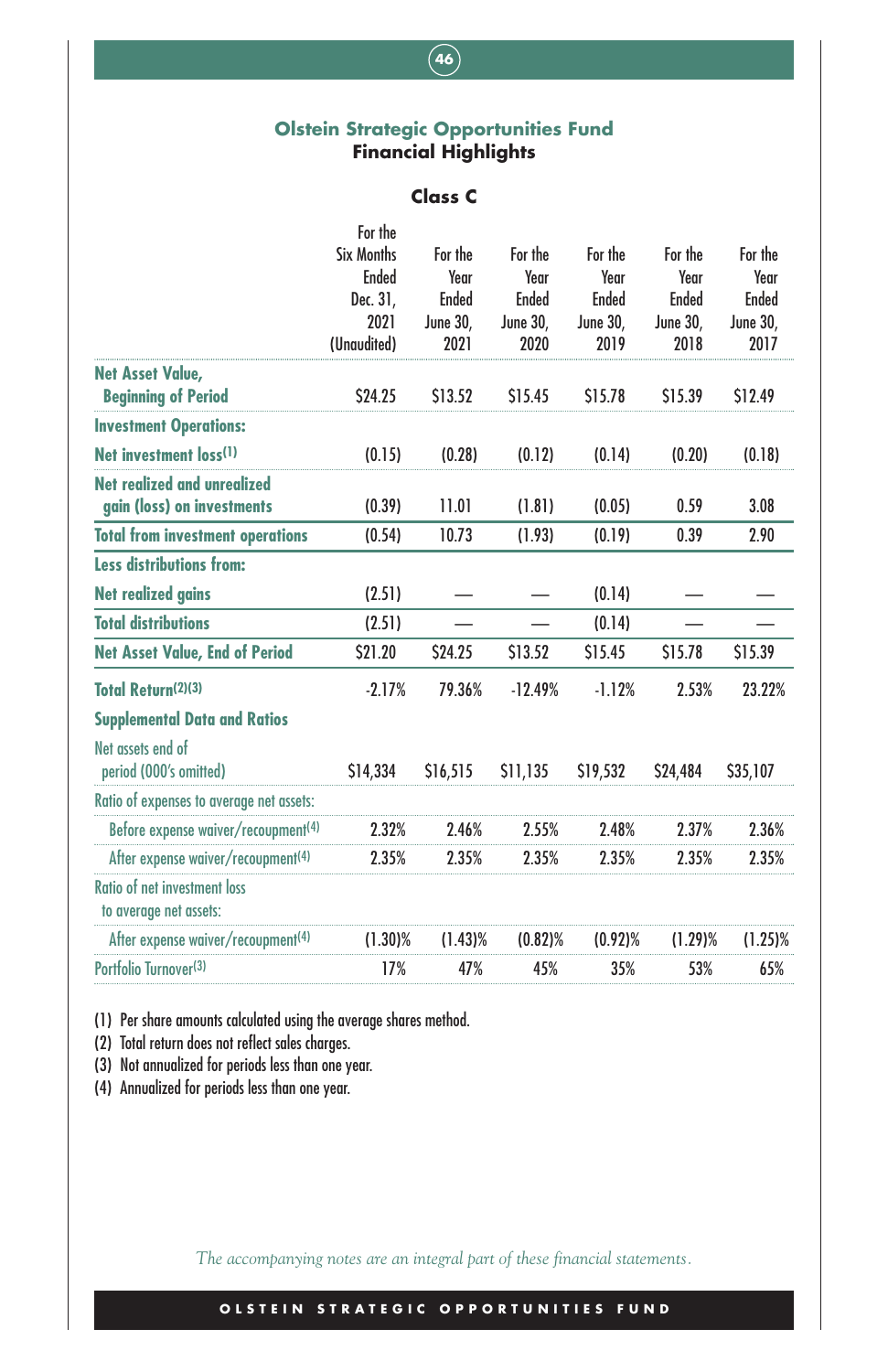#### **Olstein Strategic Opportunities Fund Financial Highlights**

**47**

## **Adviser Class**

|                                                                 | For the                                       |                                 |                                 |                                 |                                 |                                 |
|-----------------------------------------------------------------|-----------------------------------------------|---------------------------------|---------------------------------|---------------------------------|---------------------------------|---------------------------------|
|                                                                 | <b>Six Months</b><br><b>Ended</b><br>Dec. 31, | For the<br>Year<br><b>Ended</b> | For the<br>Year<br><b>Ended</b> | For the<br>Year<br><b>Ended</b> | For the<br>Year<br><b>Ended</b> | For the<br>Year<br><b>Ended</b> |
|                                                                 | 2021<br>(Unaudited)                           | <b>June 30,</b><br>2021         | June 30,<br>2020                | June 30,<br>2019                | <b>June 30,</b><br>2018         | June 30,<br>2017                |
| <b>Net Asset Value,</b><br><b>Beginning of Period</b>           | S27.89                                        | \$15.39                         | S17.42                          | \$17.60                         | S16.99                          | S13.65                          |
| <b>Investment Operations:</b>                                   |                                               |                                 |                                 |                                 |                                 |                                 |
| Net investment income (loss)(1)                                 | (0.04)                                        | (0.10)                          | 0.03                            | 0.01                            | (0.05)                          | (0.04)                          |
| Net realized and unrealized<br>gain (loss) on investments       | (0.43)                                        | 12.60                           | (2.06)                          | (0.05)                          | 0.66                            | 3.38                            |
| <b>Total from investment operations</b>                         | (0.47)                                        | 12.50                           | (2.03)                          | (0.04)                          | 0.61                            | 3.34                            |
| <b>Less distributions from:</b>                                 |                                               |                                 |                                 |                                 |                                 |                                 |
| <b>Net realized gains</b>                                       | (2.51)                                        |                                 |                                 | (0.14)                          |                                 |                                 |
| <b>Total distributions</b>                                      | (2.51)                                        |                                 |                                 | (0.14)                          |                                 |                                 |
| <b>Net Asset Value, End of Period</b>                           | \$24.91                                       | S27.89                          | \$15.39                         | \$17.42                         | \$17.60                         | S16.99                          |
| <b>Total Return(2)</b>                                          | $-1.63%$                                      | 81.22%                          | $-11.65%$                       | $-0.15%$                        | 3.59%                           | 24.47%                          |
| <b>Supplemental Data and Ratios</b>                             |                                               |                                 |                                 |                                 |                                 |                                 |
| Net assets end of<br>period (000's omitted)                     | \$83,072                                      | \$92,191                        | \$29,211                        | \$41,256                        | \$73,788                        | \$86,824                        |
| Ratio of expenses to average net assets:                        |                                               |                                 |                                 |                                 |                                 |                                 |
| Before expense waiver/recoupment <sup>(3)</sup>                 | 1.32%                                         | 1.43%                           | 1.55%                           | 1.48%                           | 1.37%                           | 1.36%                           |
| After expense waiver/recoupment <sup>(3)</sup>                  | 1.35%                                         | 1.35%                           | 1.35%                           | 1.35%                           | 1.35%                           | 1.35%                           |
| Ratio of net investment income (loss)<br>to average net assets: |                                               |                                 |                                 |                                 |                                 |                                 |
| After expense waiver/recoupment(3)                              | $(0.30)\%$                                    | $(0.43)\%$                      | 0.18%                           | 0.08%                           | $(0.29)\%$                      | $(0.25)\%$                      |
| Portfolio Turnover <sup>(2)</sup>                               | 17%                                           | 47%                             | 45%                             | 35%                             | 53%                             | 65%                             |

(1) Per share amounts calculated using the average shares method.

(2) Not annualized for periods less than one year.

(3) Annualized for periods less than one year.

*The accompanying notes are an integral part of these financial statements.*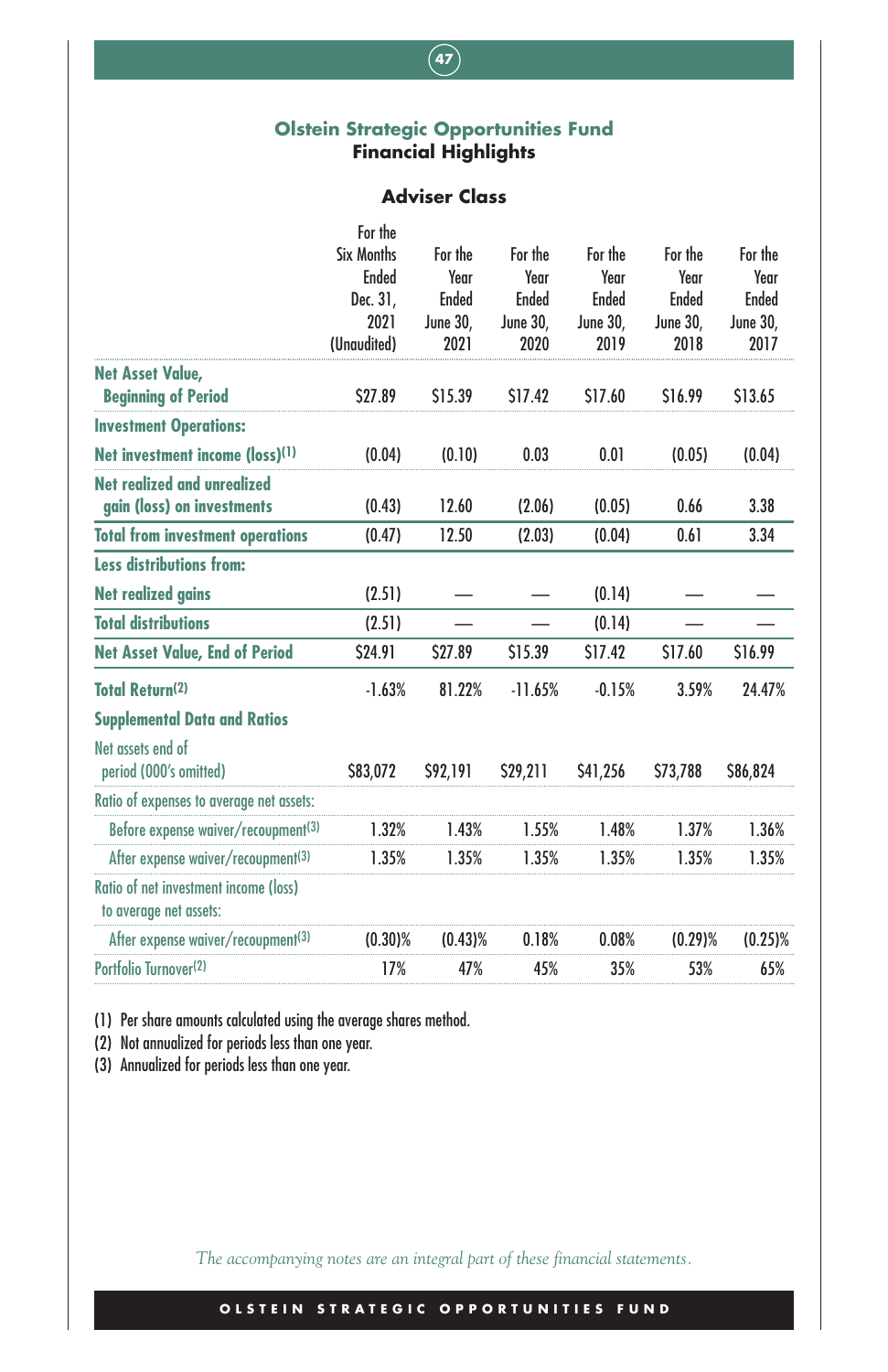#### **The Olstein Funds Notes to Financial Statements**

**48**

- **<sup>1</sup> Organization** Managed Portfolio Series (the "Trust") was organized as a Delaware statutory trust on January 27, 2011. The Trust is registered under the Investment Company Act of 1940, as amended (the "1940 Act"), as an open-end management investment company. The Olstein All Cap Value Fund ("All Cap Value Fund") and Olstein Strategic Opportunities Fund ("Strategic Fund") (each a "Fund" and collectively, the "Funds") are each a diversified series with their own investment objectives and policies within the Trust. The investment objective of each Fund is long-term capital appreciation with a secondary objective of income. The Funds are investment companies and accordingly follow the investment company accounting and reporting guidance of the Financial Accounting Standards Board ("FASB") Accounting Standards Codification Topic 946, *Financial Services – Investment Companies*. Each Fund offers three different share classes – Adviser Class, Class A, and Class C. The All Cap Value Fund commenced operations on September 21, 1995. The Class C shares commenced operations on September 21, 1995, the Adviser Class shares commenced operations on September 1, 1999, and the Class A shares commenced operations on September 17, 2018. The Strategic Fund commenced operations on November 1, 2006. The Class A shares and Class C shares each commenced operations on November 1, 2006 and the Adviser Class shares commenced operations on May 11, 2015. Each class of shares has identical rights and privileges except with respect to distribution fees and voting rights on matters affecting a single share class. Class A shares are subject to a front-end sales charge of up to 5.50% and a 0.25% Rule 12b-1 distribution and shareholder servicing fee. Class C shares may be subject to a deferred sales charge of up to 1.00% and are subject to a 1.00% Rule 12b-1 distribution and shareholder servicing fee. The Funds may issue an unlimited number of shares of beneficial interest without par value.
- **<sup>2</sup> Significant Accounting Policies** The following is a summary of significant accounting policies consistently followed by the Funds in preparation of its financial statements. These policies are in conformity with generally accepted accounting principles in the United States of America ("GAAP").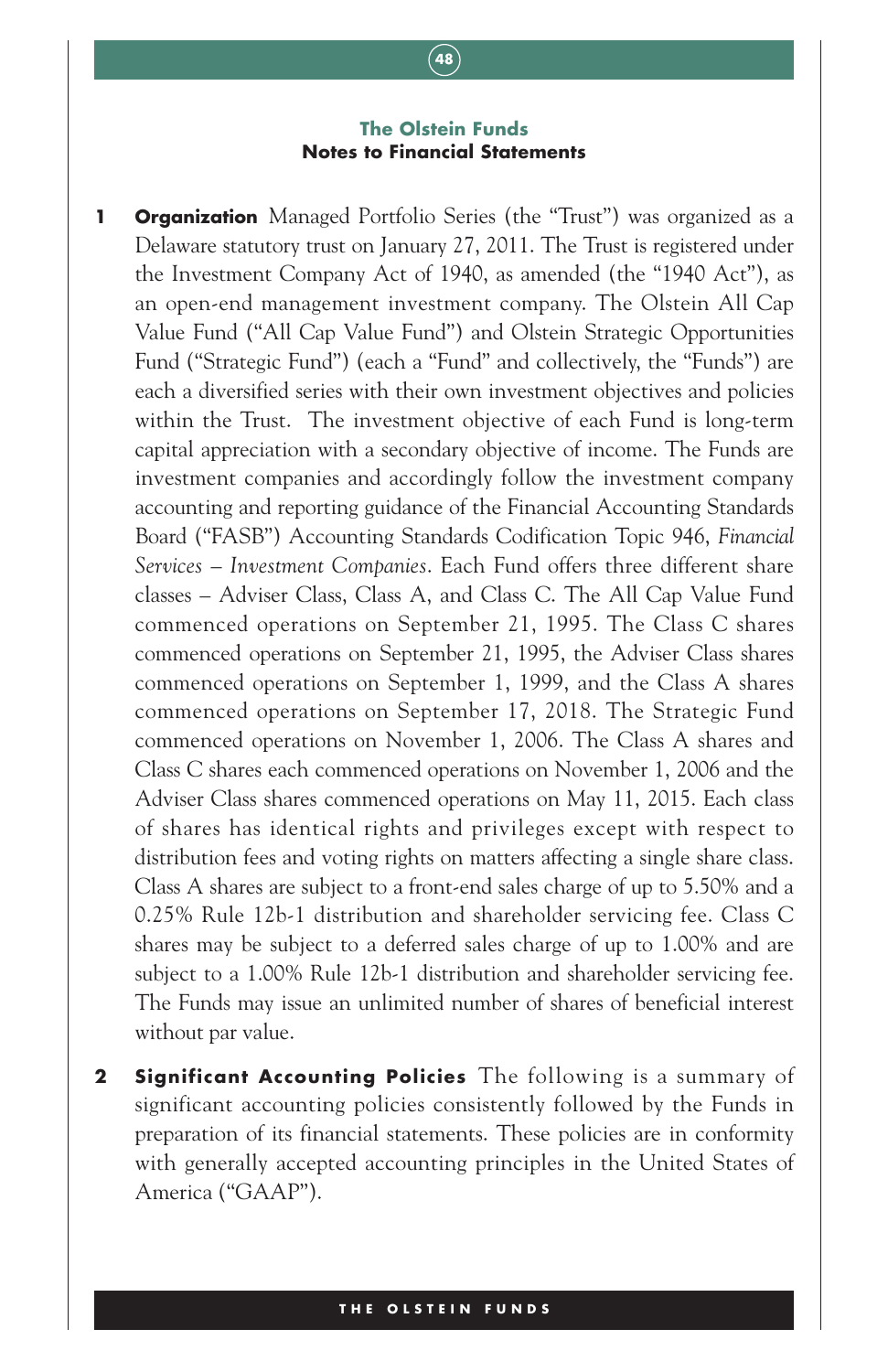

estimated fair value, as described in Note 3.

*Federal Income Taxes.* The Funds comply with the requirements of subchapter M of the Internal Revenue Code of 1986, as amended, necessary to qualify as regulated investment companies and distribute substantially all net taxable investment income and net realized gains to shareholders in a manner which results in no tax cost to the Funds. Therefore, no federal income or excise tax provision is required. As of and during the period ended December 31, 2021, the Funds did not have any tax positions that did not meet the "more-likely-than-not" threshold of being sustained by the applicable tax authority. As of and during the period ended December 31, 2021, the Funds did not have liabilities for any unrecognized tax benefits. The Funds recognize interest and penalties, if any, related to unrecognized tax benefits on uncertain tax positions as income tax expense in the Statement of Operations. As of and during the period ended December 31, 2021, the Funds did not incur any interest or penalties. The Funds are not subject to examination by U.S. tax authorities for tax years prior to the fiscal year ended June 30, 2018.

*Security Transactions, Income and Distributions.* The Funds follow industry practice and record security transactions on the trade date. Realized gains and losses on sales of securities are calculated on the basis of identified cost. Dividend income is recorded on the ex-dividend date and interest income is recorded on an accrual basis. Withholding taxes on foreign dividends have been provided for in accordance with the Funds' understanding of the applicable country's tax rules and regulations. Discounts and premiums on securities purchased are amortized over the expected life of the respective securities using the constant yield method.

The Funds distribute substantially all net investment income and net realized capital gains, if any, at least annually. Distributions to shareholders are recorded on the ex-dividend date. The treatment for financial reporting purposes of distributions made to shareholders during the year from net investment income or net realized capital gains may differ from their treatment for federal income tax purposes. These differences are caused primarily by differences in the timing of the recognition of certain components of income, expense or realized capital gain for federal income tax purposes. Where such differences are permanent in nature, GAAP requires that they be reclassified in the components of the net assets based on their ultimate characterization for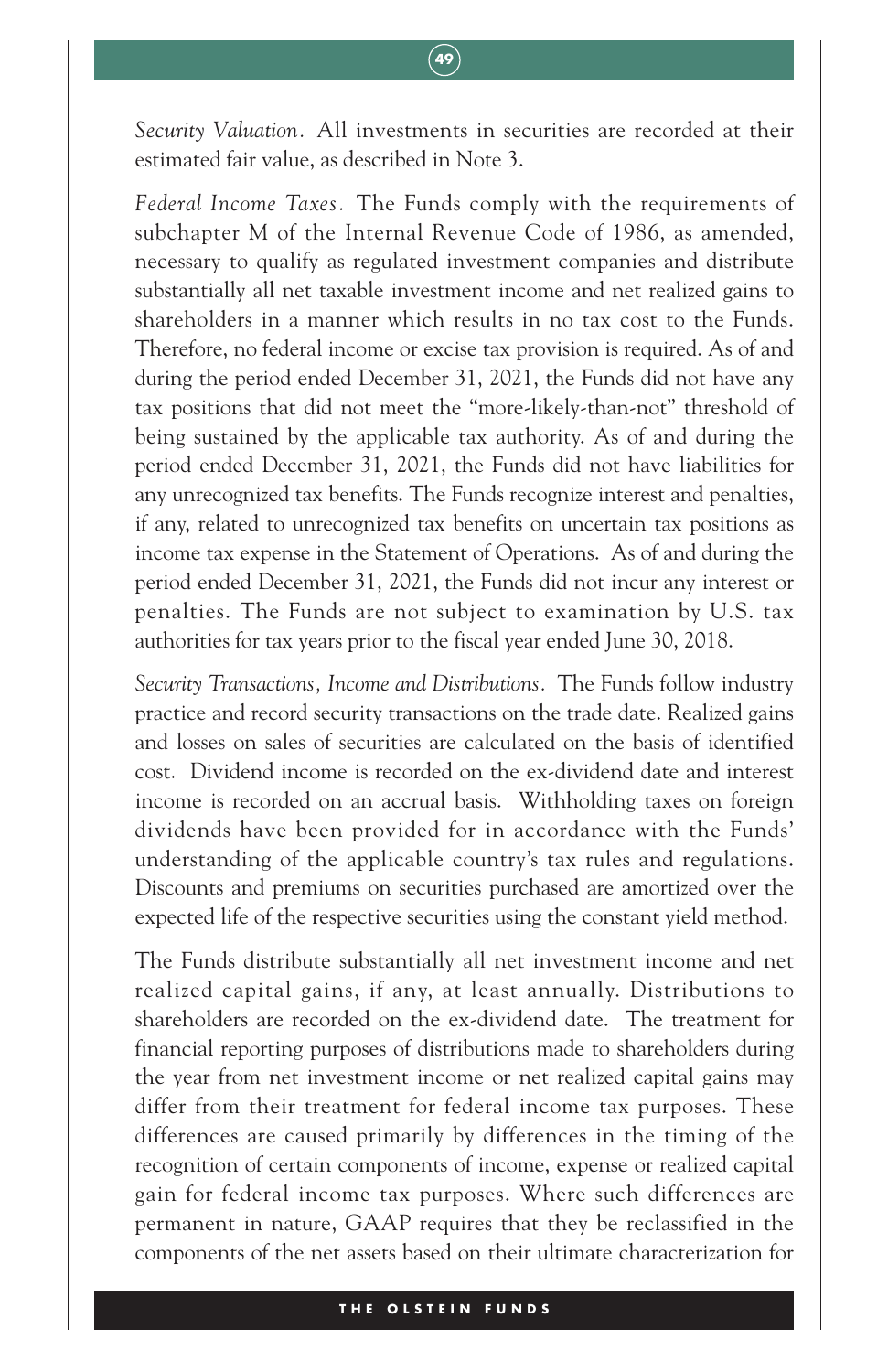federal income tax purposes. Any such reclassifications will have no effect on net assets, results of operations on net asset value ("NAV") per share of the Funds.

**50**

*Allocation of Income, Expenses and Gains/Losses.* Income, expenses (other than those deemed attributable to a specific share class), and gains and losses of the Funds are allocated daily to each class of shares based upon the ratio of net assets represented by each class as a percentage of the net assets of each Fund. Expenses deemed directly attributable to a class of shares are recorded by the specific class. Most Fund expenses are allocated by class based on relative net assets. 12b-1 fees are expensed at an annual rate of 0.25% and 1.00% of the Class A shares and Class C shares average daily net assets, respectively (See Note 5). Expenses associated with a specific fund in the Trust are charged to that fund. Common Trust expenses are typically allocated evenly between the Funds of the Trust, or by other equitable means.

*Use of Estimates.* The preparation of financial statements in conformity with GAAP requires management to make estimates and assumptions that affect the reported amounts of assets and liabilities and disclosure of contingent assets and liabilities at the date of the financial statements and the reported amounts of revenues and expenses during the reporting period. Actual results could differ from those estimates.

- **<sup>3</sup> Securities Valuation** The Funds have adopted authoritative fair value accounting standards which establish an authoritative definition of fair value and set out a hierarchy for measuring fair value. These standards require additional disclosures about the various inputs and valuation techniques used to develop the measurements of fair value, a discussion in changes in valuation techniques and related inputs during the period and expanded disclosure of valuation Levels for major security types. These inputs are summarized in the three broad Levels listed below:
	- Level 1 Unadjusted quoted prices in active markets for identical assets or liabilities that the Funds have the ability to access.
	- Level 2 Observable inputs other than quoted prices included in Level 1 that are observable for the asset or liability, either directly or indirectly. These inputs may include quoted prices for the identical instrument on an inactive market, prices for similar instruments, interest rates, prepayment speeds, credit risk, yield curves, default rates and similar data.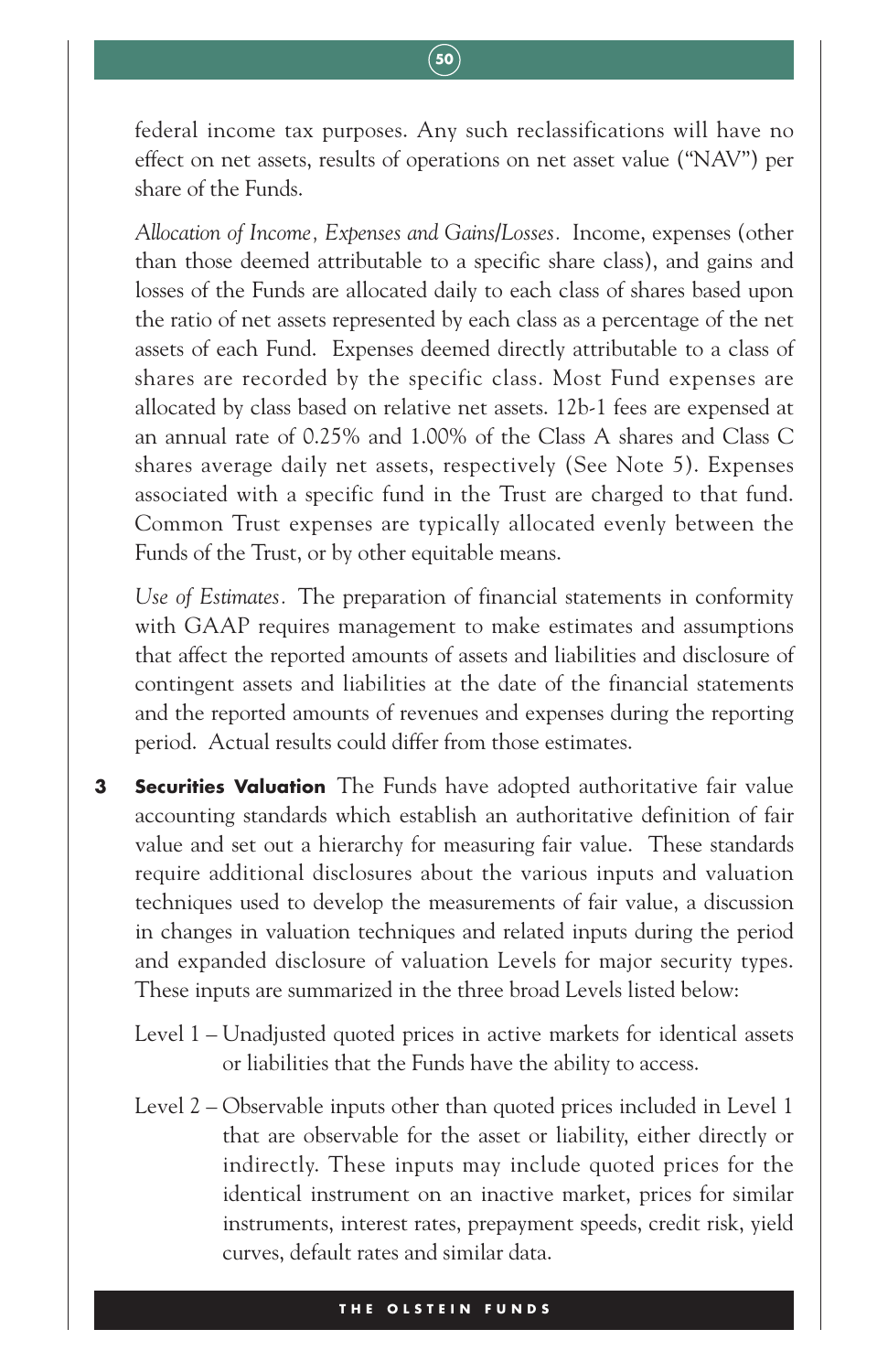

Level 3 – Unobservable inputs for the asset or liability, to the extent relevant observable inputs are not available, representing the Funds' own assumptions about the assumptions a market participant would use in valuing the asset or liability, and would be based on the best information available.

Following is a description of the valuation techniques applied to each Fund's major categories of assets and liabilities measured at fair value on a recurring basis. Each Fund's investments are carried at fair value.

*Equity Securities.* Equity securities that are primarily traded on a national securities exchange are valued at the last sale price on the exchange on which they are primarily traded on the day of valuation or, if there has been no sale on such day, at the mean between the bid and ask prices. Securities traded primarily in the Nasdaq Global Market System for which market quotations are readily available are valued using the Nasdaq Official Closing Price ("NOCP"). If the NOCP is not available, such securities are valued at the last sale price on the day of valuation, or if there has been no sale on such day, at the mean between the bid and ask prices. To the extent these securities are actively traded and valuation adjustments are not applied, they are categorized in Level 1 of the fair value hierarchy. If the market for a particular security is not active, and the mean between bid and ask prices is used, these securities are categorized in Level 2 of the fair value hierarchy.

*Short-Term Investments.* Investments in other mutual funds, including money market funds, are valued at their NAV per share. Deposit accounts are valued at acquisition cost, which approximates fair value. To the extent these securities are actively traded and valuation adjustments are not applied, they are categorized in Level 1 of the fair value hierarchy.

Securities for which market quotations are not readily available, or if the closing price does not represent fair value, are valued following procedures approved by the Board of Trustees (the "Board"). These procedures consider many factors, including the type of security, size of holding, trading volume and news events. There can be no assurance that the Fund could obtain the fair value assigned to a security if they were to sell the security at approximately the time at which the Fund determines their NAVs per share. The Board has established a Valuation Committee to administer, implement, and oversee the fair valuation process, and to make fair value decisions when necessary. The Board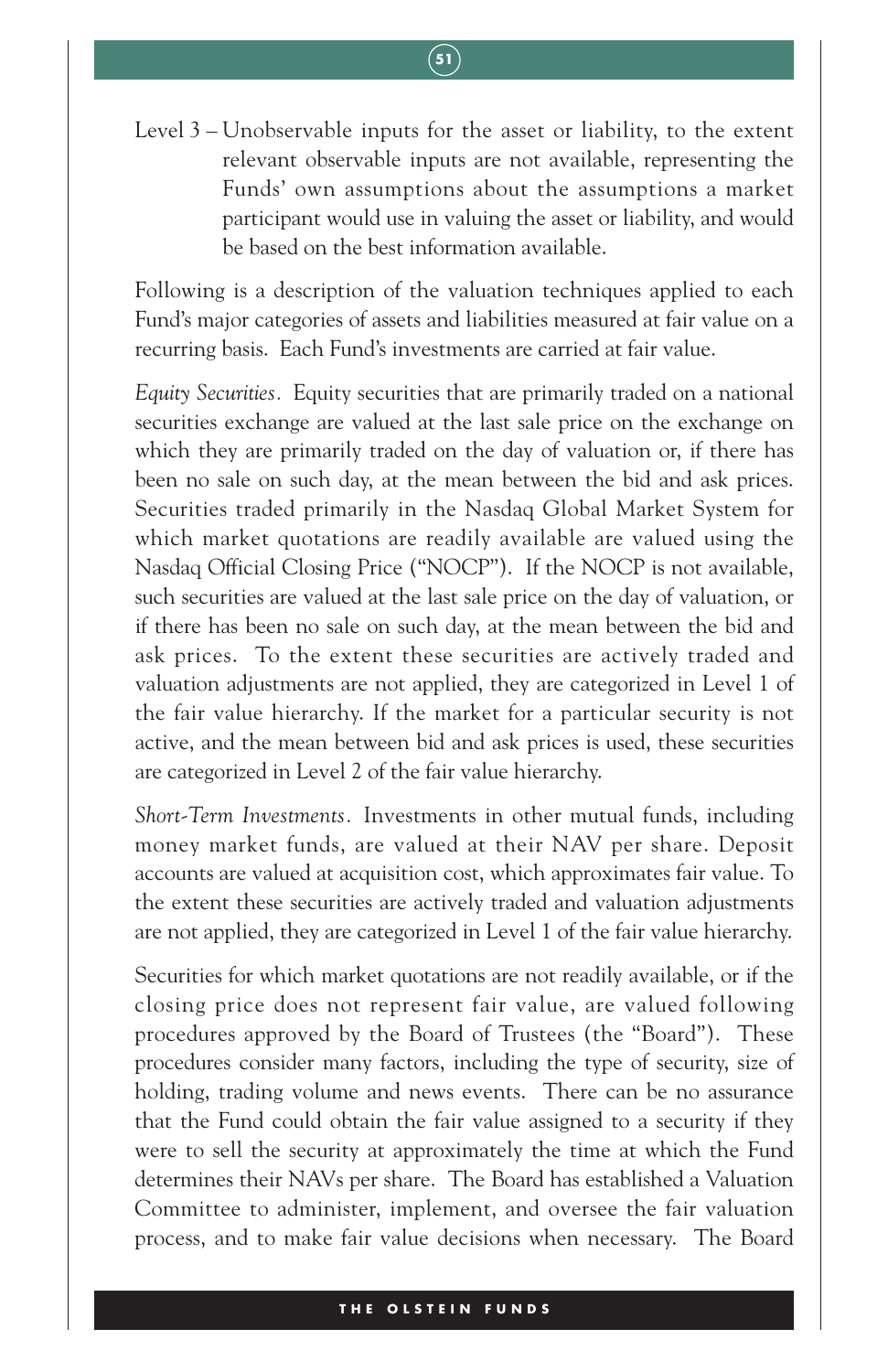regularly reviews reports of the Valuation Committee that describe any fair value determinations and methods.

**52**

The inputs or methodology used for valuing securities are not an indication of the risk associated with investing in those securities. The following tables are a summary of the inputs used to value each Fund's securities as of December 31, 2021:

|                                                                         | Uncategorized | Level 1       | Level 2 | Level 3 | Total         |
|-------------------------------------------------------------------------|---------------|---------------|---------|---------|---------------|
| <b>All Cap Value Fund</b>                                               |               |               |         |         |               |
| <b>Common Stocks</b>                                                    |               | \$711,039,328 |         |         | \$711,039,328 |
| <b>Short-Term Investment</b>                                            |               | 28,830,369    |         |         | 28,830,369    |
| Investment Purchased with the Cash<br>Proceeds from Securities Lending* | 78,171,028    |               |         |         | 78,171,028    |
| <b>Total Investments in Securities</b>                                  | \$78,171,028  | \$739,869,697 |         |         | \$818,040,725 |
|                                                                         | Uncategorized | Level 1       | Level 2 | Level 3 | Total         |
| <b>Strategic Fund</b>                                                   |               |               |         |         |               |
| Common Stocks                                                           |               | \$127,340,063 |         |         | \$127,340,063 |
| <b>Short-Term Investment</b>                                            |               | 2.840.913     |         |         | 2.840.913     |
| Investment Purchased with the Cash<br>Proceeds from Securities Lending* | 27,816,669    |               |         |         | 27,816,669    |
| <b>Total Investments in Securities</b>                                  | \$27,816,669  | \$130.180.976 |         |         | S157.997.645  |

\* Certain investments that are measured at fair value using the NAV per share (or its equivalent) as a practical expedient have not been characterized in the fair value hierarchy. The fair value amounts presented in the table are intended to permit reconciliation of the fair value hierarchy to the amount presented in the Statements of Assets and Liabilities. See Note 9 for additional information regarding securities lending activity.

Refer to the Schedule of Investments for further information on the classification of investments.

**<sup>4</sup> Investment Advisory Fee And Other Related Party Transactions** The Trust has an agreement with Olstein Capital Management, L.P. (the "Adviser") to furnish investment advisory services to the Funds. For its services, the All Cap Value Fund pays the Adviser an annualized monthly management fee of 1.00% of the Fund's average daily net assets up to \$1 billion, 0.95% of the Fund's average daily net assets on the next \$500 million, 0.90% of the Fund's average daily net assets on the next \$500 million, 0.85% of the Fund's average daily net assets on the next \$500 million, 0.80% of the Fund's average daily net assets on the next \$500 million, and 0.75% of the Fund's average daily net assets in excess of \$3 billion. The Strategic Fund pays the Adviser an annualized monthly management fee of 1.00% of the Fund's average daily net assets.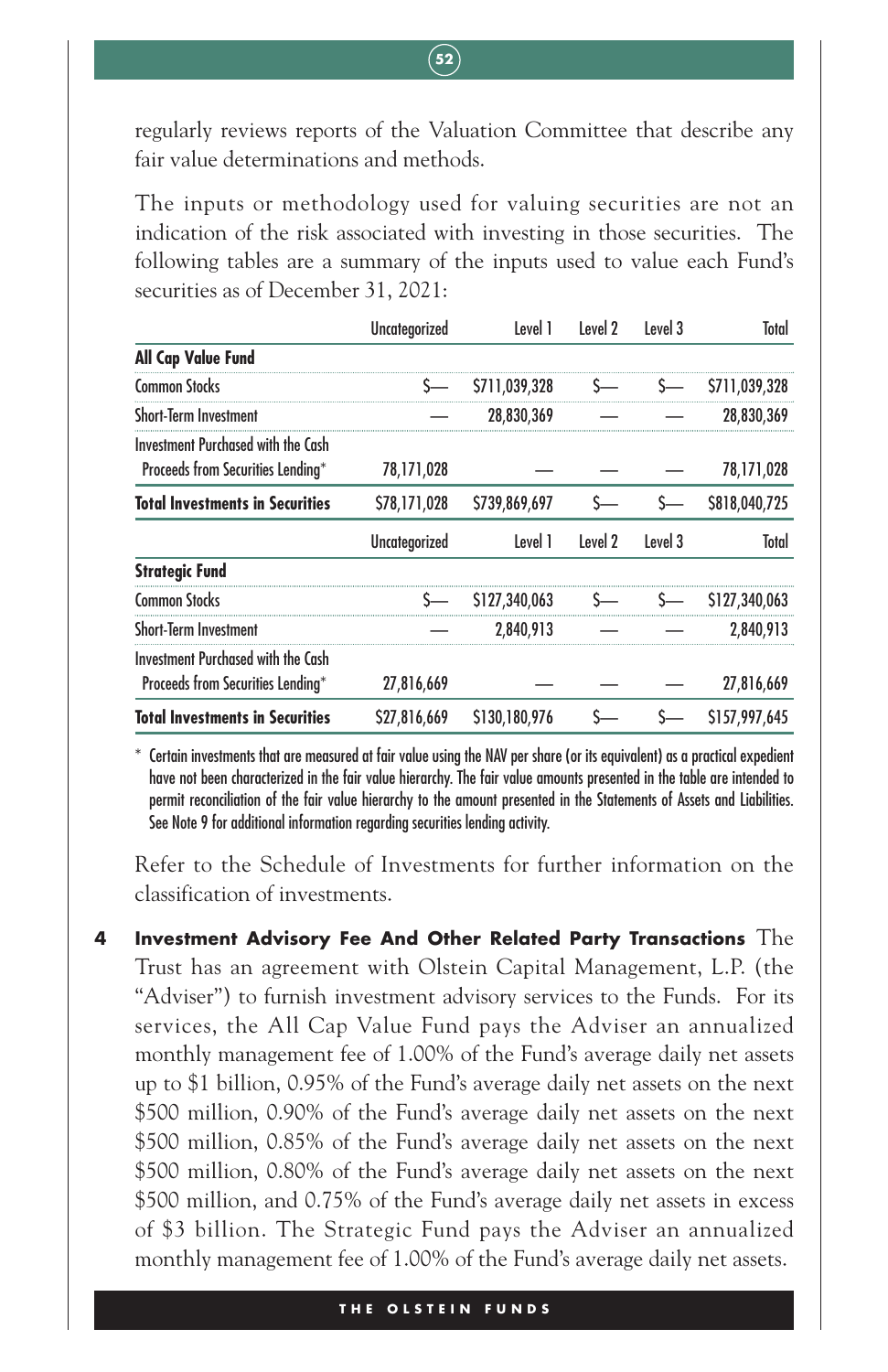The Adviser has contractually agreed to waive a portion or all of its management fees and reimburse the Strategic Fund for its expenses to ensure that total operating expenses (excluding Rule 12b-1 fees, acquired fund fees and expenses, leverage, interest, taxes, brokerage commissions and extraordinary expenses), based upon the average daily net assets of the Fund, do not exceed an annual rate of 1.35%.

**53**

Effective September 14, 2018, fees waived and expenses reimbursed by the Adviser may be recouped by the Adviser for a period of thirty-six months following the month during which such waiver or reimbursement was made if such recoupment can be achieved without exceeding the expense limit in effect at the time the waiver or reimbursement occurred. The Operating Expense Limitation Agreement for the Strategic Fund is indefinite in term, but cannot be terminated within a year after the effective date of the prospectus. After that date, the agreement may be terminated at any time upon 60 days' written notice by the Board or the Adviser, with the consent of the Board. Waived fees subject to potential recovery by month of expiration are as follows:

| Expiration - Strategic Fund      |          |  |
|----------------------------------|----------|--|
| January 2022 - June 2022         | \$58,875 |  |
| July 2022 - June 2023            | 142.803  |  |
| July 2023 - June 2024            | 92.513   |  |
| <b>July 2024 - December 2024</b> |          |  |

U.S. Bancorp Fund Services, LLC (the "Administrator"), doing business as U.S. Bank Global Fund Services, acts as the Funds' Administrator, Transfer Agent, and Fund Accountant. U.S. Bank N.A. (the "Custodian") serves as the Custodian to the Funds. The Custodian is an affiliate of the Administrator. The Administrator performs various administrative and accounting services for the Funds. The Administrator prepares various federal and state regulatory filings, reports and returns for the Funds; prepares reports and materials to be supplied to the Trustees; monitors the activities of the Custodian; coordinates the payment of the Funds' expenses and reviews the Funds' expense accruals. The officers of the Trust, including the Chief Compliance Officer, are employees of the Administrator. As compensation for its services, the Administrator is entitled to a monthly fee at an annual rate based upon the average daily net assets of the Funds, subject to annual minimums. Fees paid by the Funds for administration and accounting, transfer agency, custody and compliance services for the period ended December 31, 2021, are disclosed in the Statements of Operations.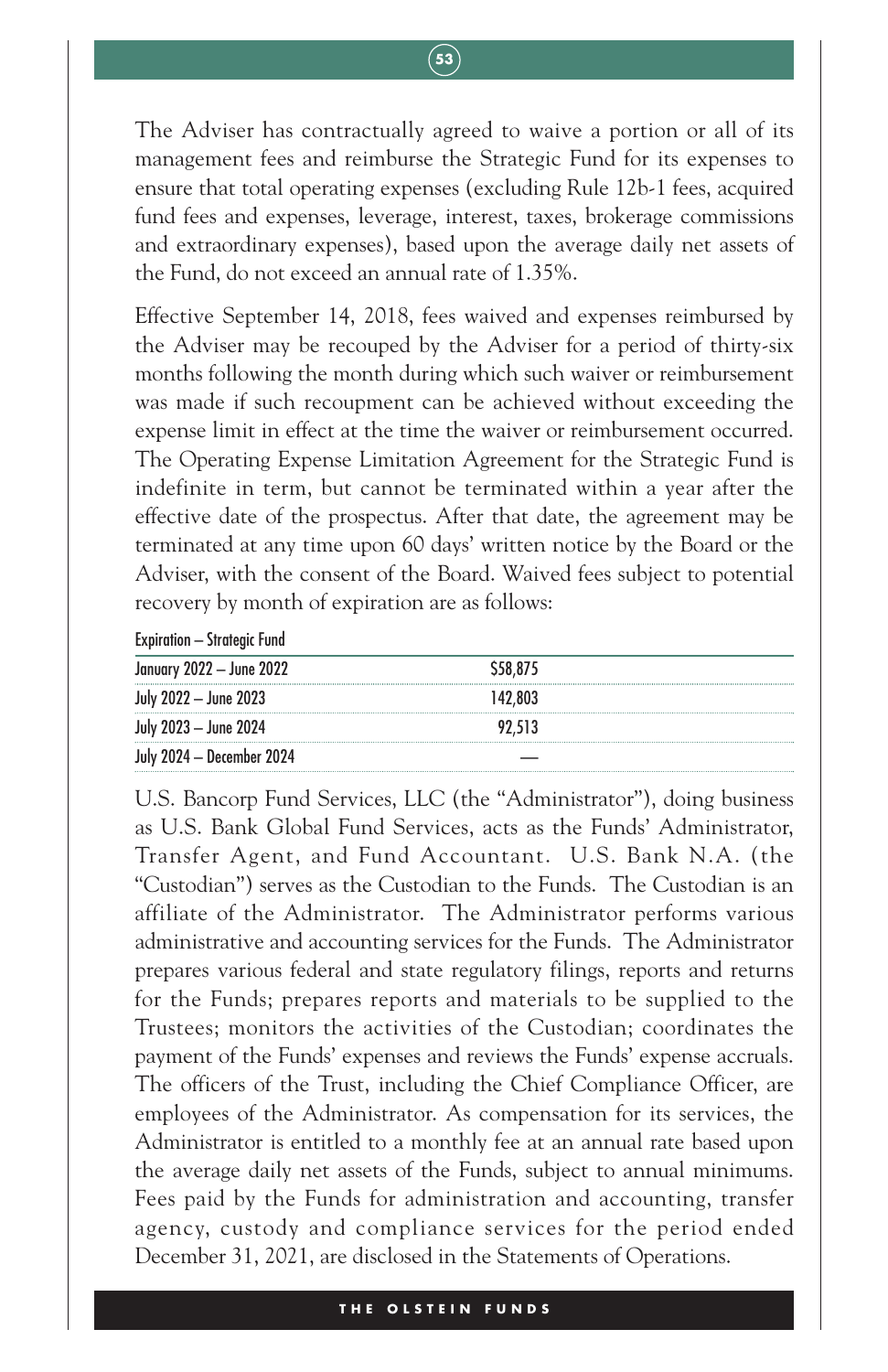

**<sup>5</sup> Distribution Costs** The Funds have adopted a Distribution Plan pursuant to Rule 12b-1 (the "Plan") in Class A and Class C only. The Plan permits the Funds to pay for distribution and related expenses at an annual rate of 0.25% and 1.00% of Class A and Class C average daily net assets, respectively. The expenses covered by the Plan may include the cost of preparing and distributing prospectuses and other sales material, advertising and public relations expenses, payments to financial intermediaries and compensation of personnel involved in selling shares of the Funds. For the period ended December 31, 2021, the All Cap Value Fund and Strategic Fund incurred expenses of \$182,470 and \$41,078, respectively in Class A pursuant to the Plan. The All Cap Value Fund and Strategic Fund also incurred additional expenses of \$1,411,028 and \$77,032, respectively in Class C.

## **<sup>6</sup> Capital Share Transactions** Transactions in shares of the Funds were as follows:

|                                                | <b>Six Months Ended</b><br>December 31, 2021 | <b>Year Ended</b><br>June 30, 2021 |
|------------------------------------------------|----------------------------------------------|------------------------------------|
| Class A:                                       |                                              |                                    |
| <b>Shares sold</b>                             | 347,147                                      | 775,939                            |
| Shares issued in reinvestment of distributions | 409,249                                      | 15,756                             |
| <b>Shares redeemed</b>                         | (220, 746)                                   | (991, 243)                         |
| <b>Net increase (decrease)</b>                 | 535,650                                      | (199, 548)                         |
| Class C:                                       |                                              |                                    |
| <b>Shares sold</b>                             | 158,048                                      | 160,050                            |
| Shares issued in reinvestment of distributions | 2,020,288                                    | 23,966                             |
| <b>Shares redeemed</b>                         | (862,978)                                    | (4, 257, 128)                      |
| <b>Net increase (decrease)</b>                 | 1,315,358                                    | (4,073,112)                        |
| <b>Adviser Class:</b>                          |                                              |                                    |
| Shares sold                                    | 329,528                                      | 2,550,050                          |
| Shares issued in reinvestment of distributions | 1,341,019                                    | 38,839                             |
| <b>Shares redeemed</b>                         | (807, 421)                                   | (999, 018)                         |
| <b>Net increase</b>                            | 863,126                                      | 1,589,871                          |
| Net increase (decrease) in capital shares      | 2,714,134                                    | (2,682,789)                        |

## **All Cap Value Fund**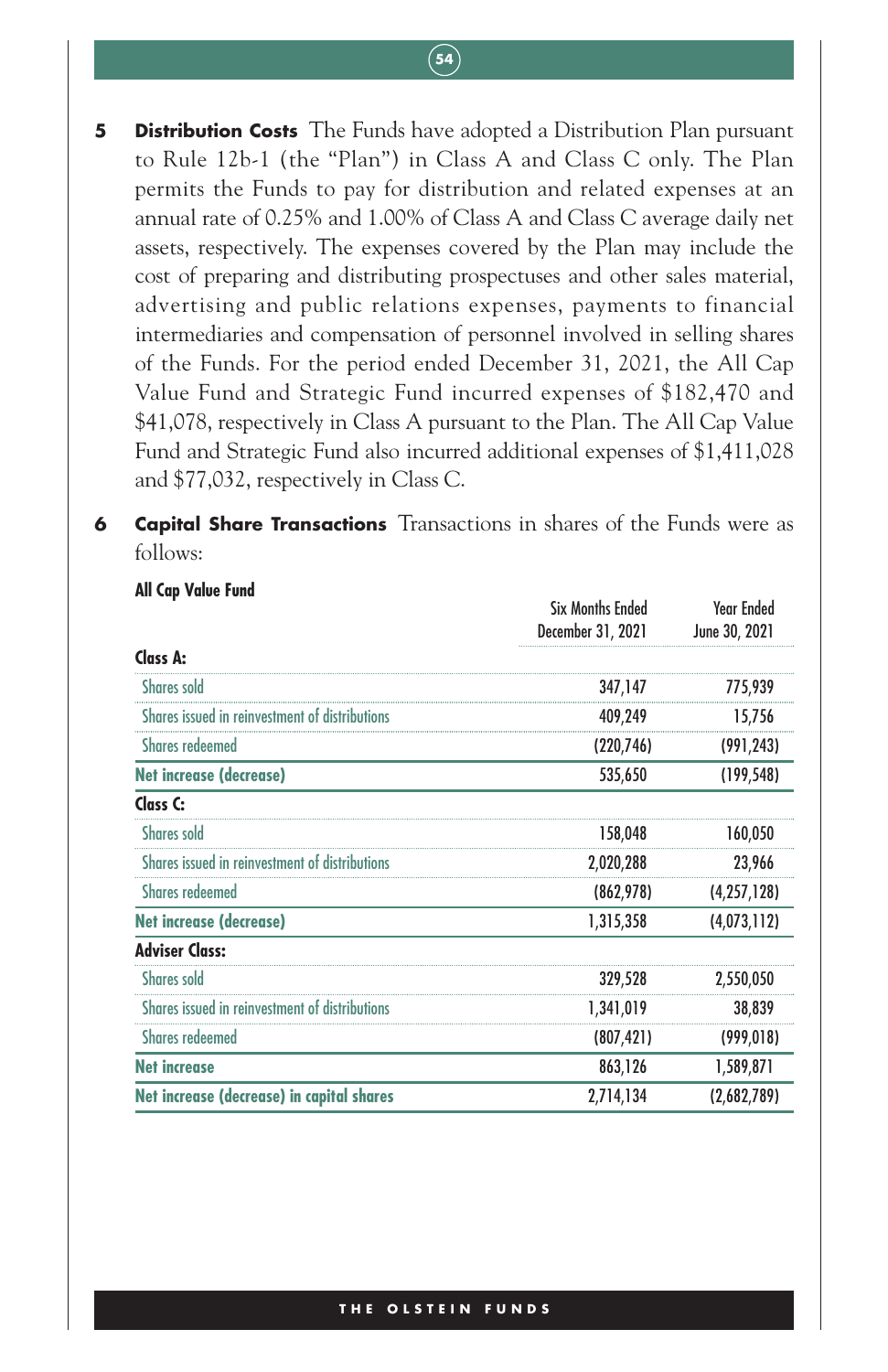#### **Strategic Fund**

|                                                | <b>Six Months Ended</b><br>December 31, 2021 | <b>Year Ended</b><br>June 30, 2021 |
|------------------------------------------------|----------------------------------------------|------------------------------------|
| Class A:                                       |                                              |                                    |
| Shares sold                                    | 151,638                                      | 257,125                            |
| Shares issued in reinvestment of distributions | 104,888                                      |                                    |
| <b>Shares redeemed</b>                         | (76, 904)                                    | (143,072)                          |
| <b>Net increase</b>                            | 179,622                                      | 114,053                            |
| Class C:                                       |                                              |                                    |
| <b>Shares sold</b>                             | 18,561                                       | 63,657                             |
| Shares issued in reinvestment of distributions | 71,534                                       |                                    |
| <b>Shares redeemed</b>                         | (95, 122)                                    | (206, 495)                         |
| <b>Net decrease</b>                            | (5,027)                                      | (142,838)                          |
| <b>Adviser Class:</b>                          |                                              |                                    |
| <b>Shares sold</b>                             | 224,091                                      | 1,804,502                          |
| Shares issued in reinvestment of distributions | 296,912                                      |                                    |
| <b>Shares redeemed</b>                         | (490, 633)                                   | (397, 332)                         |
| <b>Net increase</b>                            | 30,370                                       | 1,407,170                          |
| <b>Net increase in capital shares</b>          | 204,965                                      | 1,378,385                          |

**<sup>7</sup> Investment Transactions** The aggregate purchases and sales, excluding short-term investments, by Fund for the period ended December 31, 2021, were as follows:

|                       |           | U.S. Government Securities |               | Other Securities |
|-----------------------|-----------|----------------------------|---------------|------------------|
| Fund                  | Purchases | oles                       | Purchases     | ales             |
| All Cap Value Fund    |           |                            | \$144.516.172 | \$123.418.883    |
| <b>Strategic Fund</b> |           |                            |               | 21.963.356       |

**<sup>8</sup> Federal Tax Information** The aggregate gross unrealized appreciation and depreciation of securities held by the Funds and the total cost of securities for federal income tax purposes at June 30, 2021, the Funds' most recently completed fiscal year end, were as follows:

|                       | Aggregate                 | Aggregate                 |                         | Federal Income |
|-----------------------|---------------------------|---------------------------|-------------------------|----------------|
| Fund                  | <b>Gross Appreciation</b> | <b>Gross Depreciation</b> | <b>Net Appreciation</b> | Tax Cost       |
| All Cap Value Fund    | S212.815.742              | S(7.304.363)              | S205.511.379            | S600.333.942   |
| <b>Strategic Fund</b> | 36.945.570                | (2,452,245)               | 34.493.325              | 129.669.310    |

Any differences between book-basis and tax-basis unrealized appreciation/depreciation is attributable primarily to the tax deferral of losses on wash sales.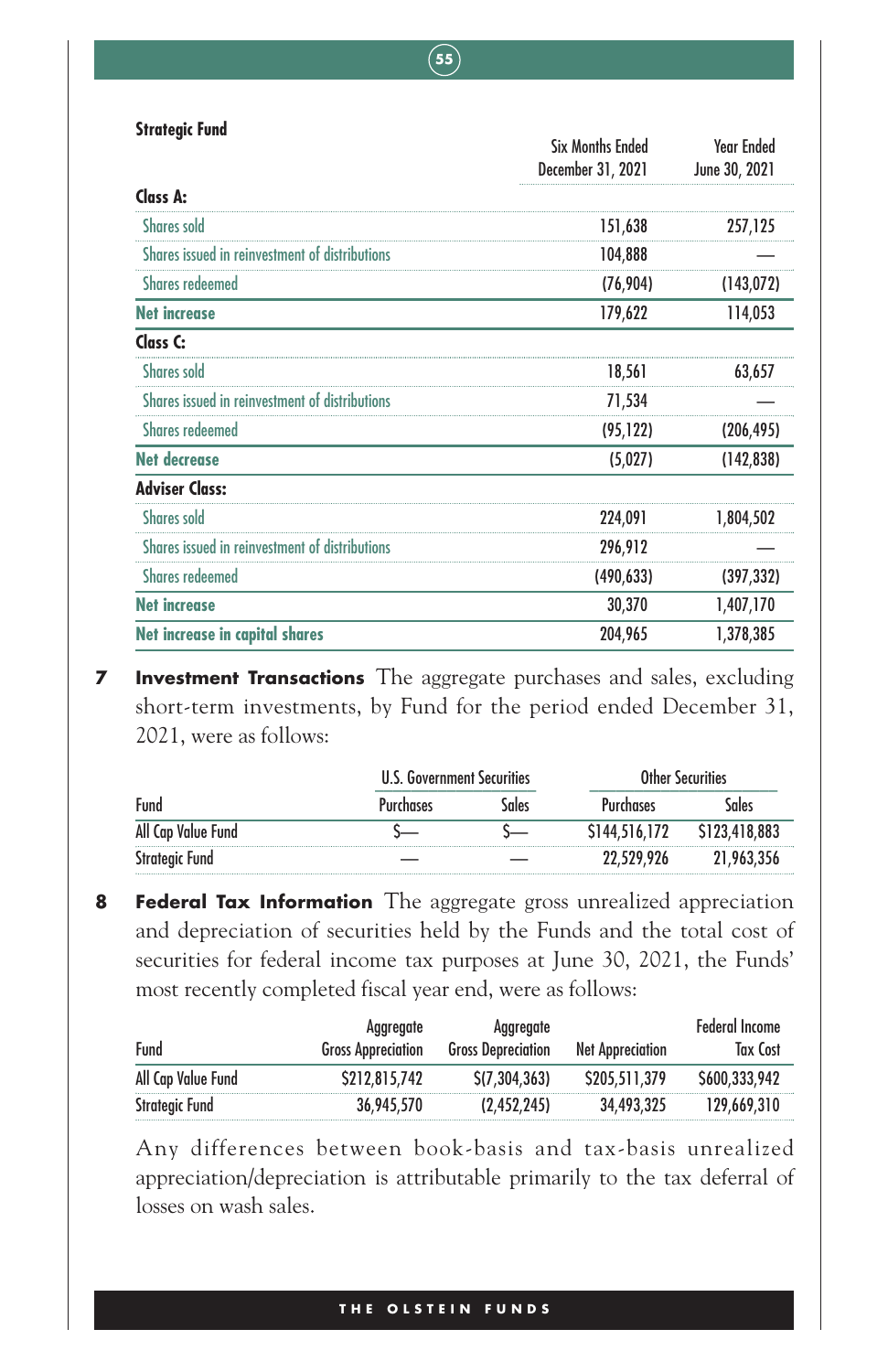|                    | <b>Undistributed</b> | <b>Undistributed</b> | 0ther       | Net                 | Total         |
|--------------------|----------------------|----------------------|-------------|---------------------|---------------|
|                    | Ordinary             | Long-Term            | Accumulated | Unrealized          | Distributable |
| Fund               | Income               | <b>Capital Gains</b> | Gains       | Appreciation        | Earnings      |
| All Cap Value Fund | S6.893.691           | S73.609.430          |             | $S -$ \$205,511,379 | \$286.014.500 |
| Strategic Fund     | 555.355              | 6.411.325            |             | 34.493.325          | 41.460.005    |

At June 30, 2021, the components of distributable earnings on a tax-basis were as follows:

**56**

As of June 30, 2021, the Funds had no short-term capital loss carryforwards. A regulated investment company may elect for any taxable year to treat any portion of any qualified late year loss as arising on the first day of the next taxable year. Qualified late year losses are certain capital, and ordinary losses which occur during the portion of the Funds' taxable year subsequent to October 31 and December 31, respectively. For the taxable year ended June 30, 2021, the Funds did not defer any qualified late year losses.

The tax character of distributions paid for the period ended December 31, 2021, was as follows:

| Fund                  | Ordinary<br>nrome | Long lerm<br>Capital Gains |               |
|-----------------------|-------------------|----------------------------|---------------|
| All Cap Value Fund    | \$6,893,738       | \$99,990,408               | \$106,884,146 |
| <b>Strategic Fund</b> | 819749            | 1.559.601                  | 2.379.350     |

The tax character of distributions paid for the year ended June 30, 2021, was as follows:

| Fund                  | ncome <sup>?</sup> | Long lerm<br><b>Capital Gains</b> |  |
|-----------------------|--------------------|-----------------------------------|--|
| All Cap Value Fund    | \$2,311,149        |                                   |  |
| <b>Strategic Fund</b> |                    |                                   |  |

\* For Federal income tax purposes, distributions of short-term capital gains are treated as ordinary income distributions.

**<sup>9</sup> Securities Lending** Following terms of a securities lending agreement with the Funds' Custodian, the Funds may lend securities from its portfolio to brokers, dealers and financial institutions in order to increase the return on its portfolio, primarily through the receipt of borrowing fees and earnings on invested collateral. Any such loan must be secured by collateral in cash or cash equivalents maintained on a current basis in an amount at least equal to 105% of the value of the loaned securities that are foreign securities or 102% of the value of any U.S. loaned securities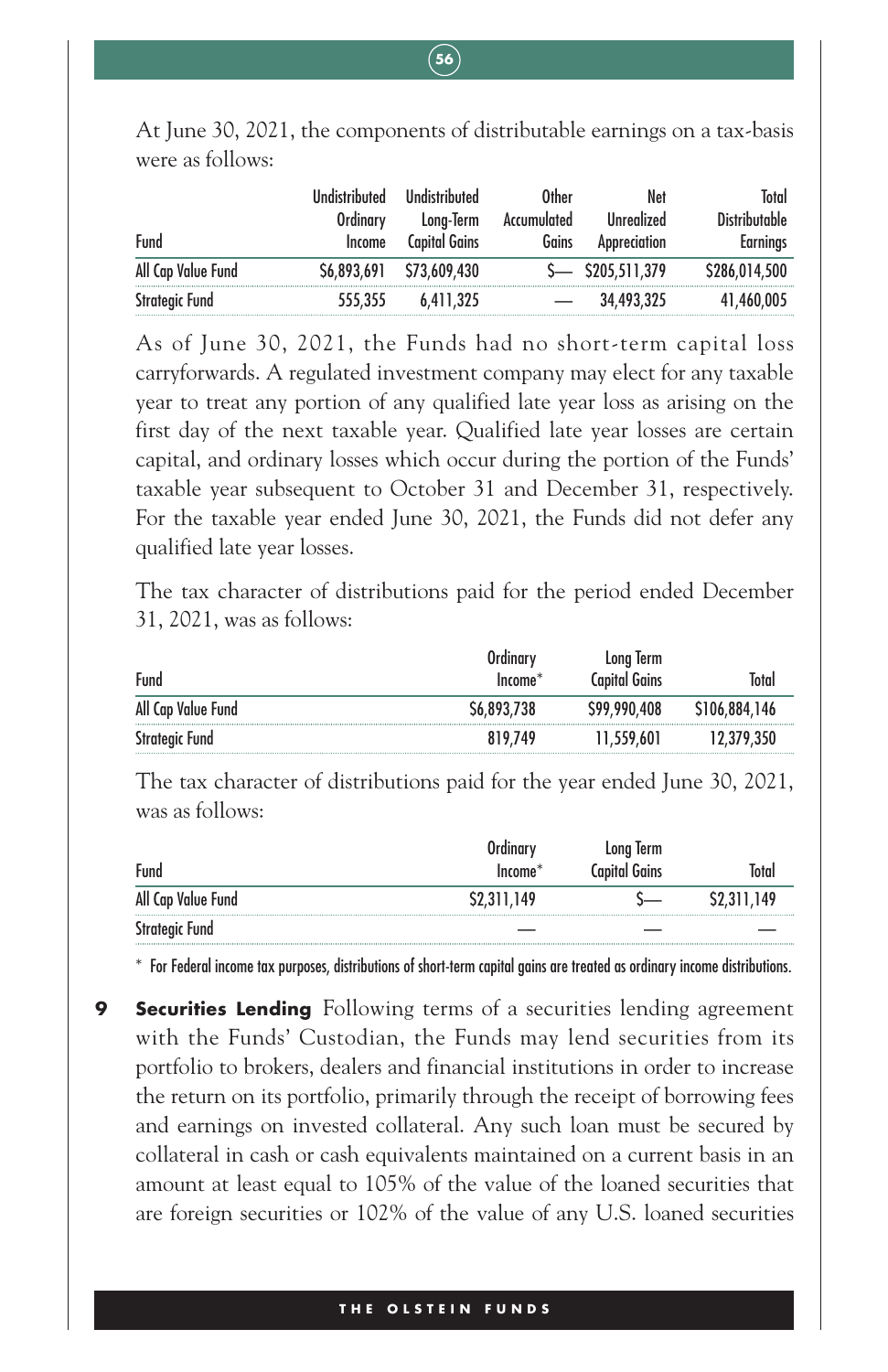

at the inception of the loan. Loans shall be marked to market daily and the margin restored in the event the collateralization is below 100% of the value of the securities loaned. During the time securities are on loan, the borrower will pay the applicable Fund any accrued income on those securities, and the Fund may invest the cash collateral and earn income or receive an agreed-upon fee from a borrower that has delivered cashequivalent collateral. In determining whether to lend a security to a particular broker, dealer or financial institution, the Adviser considers all relevant facts and circumstances, including the size, creditworthiness and reputation of the broker, dealer or financial institution. Securities lending involves the risk of a default or insolvency of the borrower. In either of these cases, a Fund could experience delays in recovering securities or collateral or could lose all or part of the value of the loaned securities. A Fund also could lose money in the event of a decline in the value of the collateral provided for loaned securities. Additionally, the loaned portfolio securities may not be available to a Fund on a timely basis and a Fund may therefore lose the opportunity to sell the securities at a desirable price. Any decline in the value of a security that occurs while the security is out on loan would continue to be borne by the Funds. As of December 31, 2021, the All Cap Value Fund and the Strategic Fund had 12 and 16 securities out on loan, respectively.

The Funds receive cash as collateral in return for securities lent as part of the securities lending program. The collateral is invested in the Mount Vernon Liquid Assets Portfolio, LLC of which the investment objective is to seek to maximize current income to the extent consistent with the preservation of capital and liquidity and maintain a stable NAV of \$1.00 per unit. The All Cap Value Fund and the Strategic Fund held \$78,171,028 and \$27,816,669 as of December 31, 2021, respectively. The remaining contractual maturity of all securities lending transactions is overnight and continuous. The Funds are not subject to a master netting agreement with respect to securities lending; therefore no additional disclosures are required. The net income earned by the Funds on investments of cash collateral received from borrowers for the securities loaned to them is reflected in the Funds' Statements of Operations. Securities lending income, as disclosed in the Funds' Statements of Operations, represents the income earned from the investment of cash collateral, net of fee rebates paid to the borrower and net of fees paid to the Custodian as lending agent.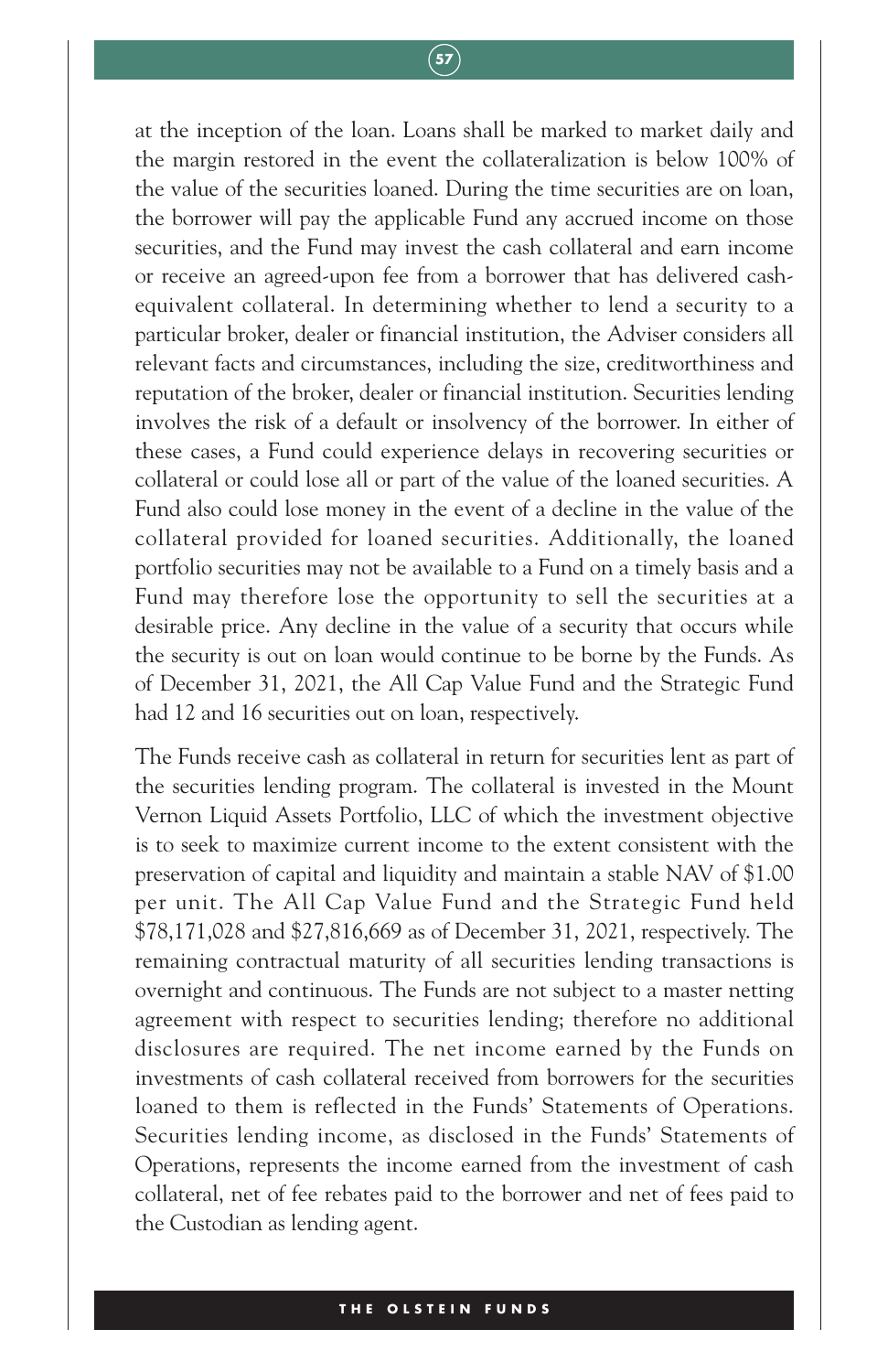

- **<sup>10</sup> Line Of Credit** The All Cap Value Fund and Strategic Fund each has established an unsecured Line of Credit ("LOC") in the amount of \$50,000,000 and \$15,000,000, respectively, or 33.33% of the fair value of each Fund's unencumbered assets, whichever is less. Each LOC matures unless renewed on July 22, 2022. These LOCs are intended to provide short-term financing, if necessary, subject to certain restrictions and covenants in connection with shareholder redemptions and other shortterm liquidity needs of the Funds. The LOCs are with the Custodian. Interest is charged at the prime rate which was 3.25% as of December 31, 2021. The interest rate during the period was 3.25%. Each Fund has authorized the Custodian to charge any of each Fund's accounts for missed payments. For the period ended December 31, 2021, the Funds did not have any borrowing under the LOCs. Prior to July 23, 2021, the All Cap Value Fund and Strategic Fund had a maximum borrowing limit of \$40,000,000 and \$10,000,000, respectively.
- **<sup>11</sup> Regulatory Update** In December 2020, the SEC adopted a new rule providing a framework for fund valuation practices ("Rule 2a-5"). Rule 2a-5 establishes requirements for determining fair value in good faith for purposes of the 1940 Act. Rule 2a-5 will permit fund boards to designate certain parties to perform fair value determinations, subject to board oversight and certain other conditions. Rule 2a-5 also defines when market quotations are "readily available" for purposes of the 1940 Act and the threshold for determining whether a fund must fair value a security. In connection with Rule 2a-5, the SEC also adopted related recordkeeping requirements and is rescinding previously issued guidance, including with respect to the role of a board in determining fair value and the accounting and auditing of fund investments. The Funds will be required to comply with the rules by September 8, 2022. Management is currently assessing the potential impact of the new rules on the Funds' financial statements.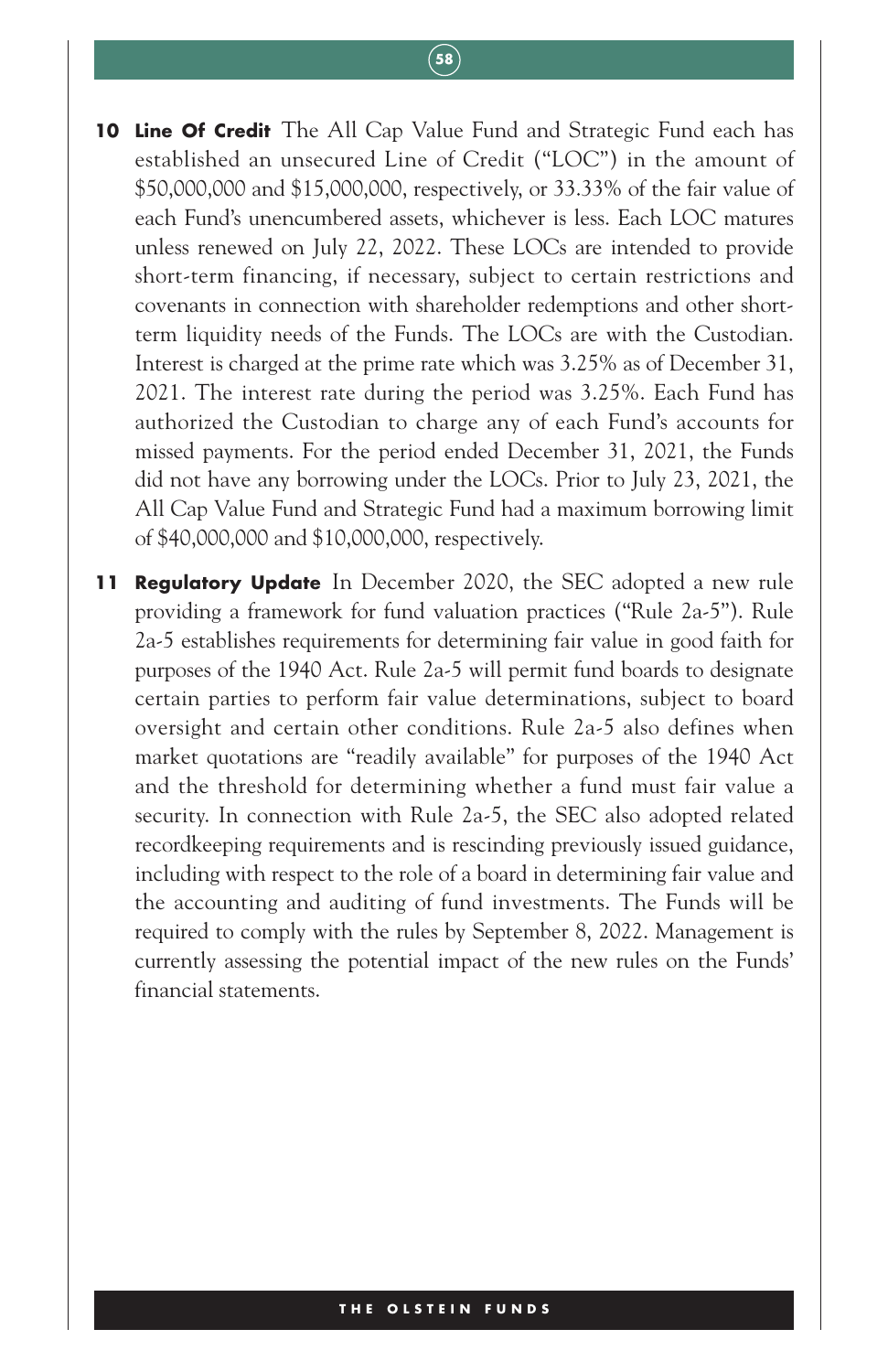

**12 COVID-19** The global outbreak of COVID-19 (commonly referred to as "coronavirus") has disrupted economic markets and the prolonged economic impact is uncertain. The ultimate economic fallout from the pandemic, and the long-term impact on economies, markets, industries and individual issuers, are not known. The operational and financial performance of the issuers of securities in which the Funds invest depends on future developments, including the duration and spread of the outbreak, and such uncertainty may in turn adversely affect the value and liquidity of the Funds' investments, impair the Funds' ability to satisfy redemption requests, and negatively impact the Funds' performance.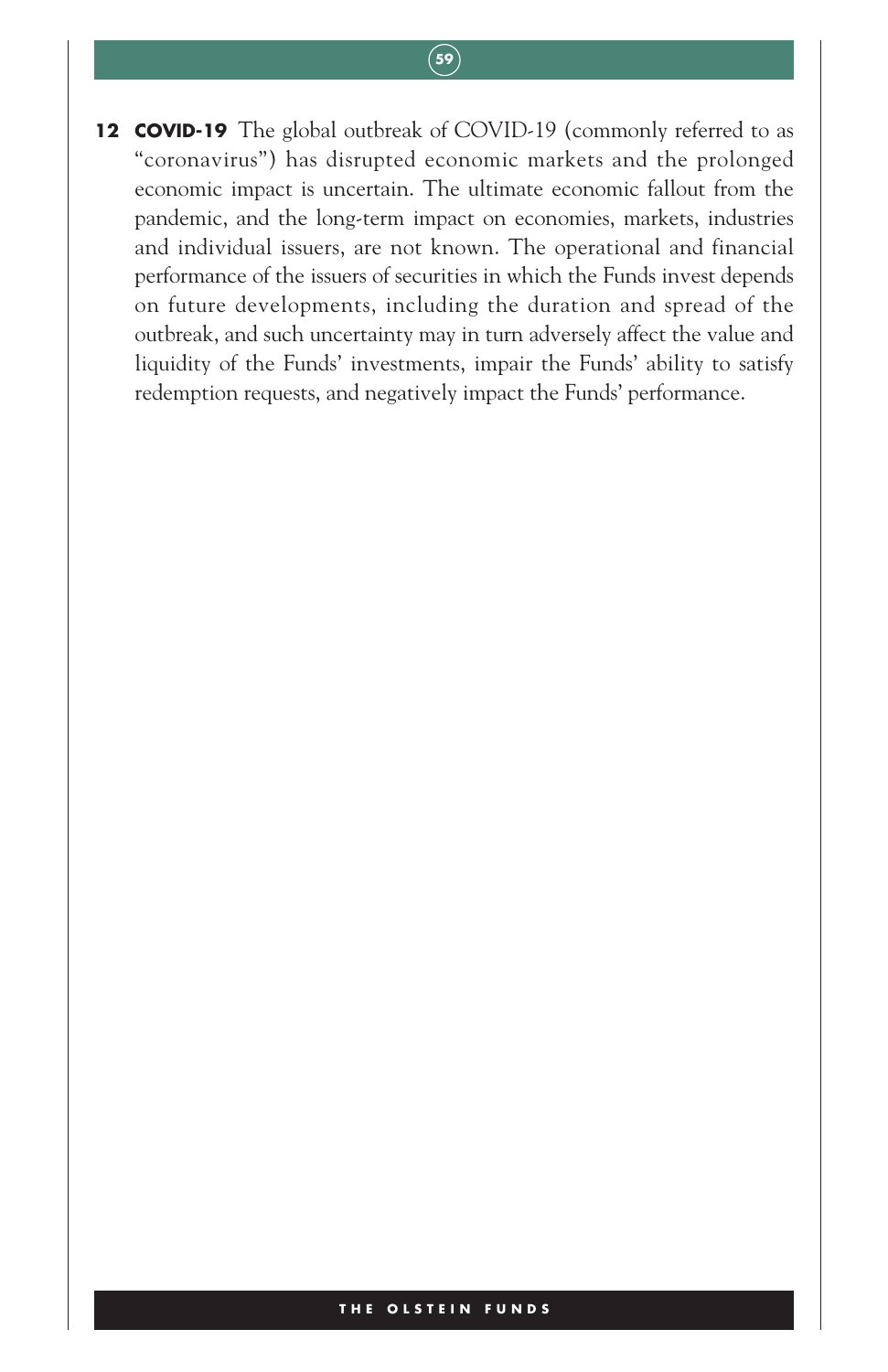# *Additional Information* (Unaudited)

**60**

## **AVAILABILITY OF FUND PORTFOLIO INFORMATION**

Each Fund files complete schedules of portfolio holdings with the SEC for the first and third quarters of each fiscal year on Part F of Form N-PORT. Each Fund's Part F of Form N-PORT are available on the SEC's website at www.sec.gov and may be reviewed and copied at the SEC's Public Reference Room in Washington, D.C. For information on the Public Reference Room call 1-800-SEC-0330. In addition, each Fund's Part F of Form N-PORT is available without charge upon request by calling 1-800-799-2113.

### **AVAILABILITY OF FUND PROXY VOTING INFORMATION**

A description of each Fund's Proxy Voting Policies and Procedures is available without charge, upon request, by calling 1-800-799-2113. Information regarding how the Funds voted proxies relating to portfolio securities during the most recent 12 month period ended June 30 is available (1) without charge, upon request, by calling 1-800-799-2113, or (2) on the SEC's website at www.sec.gov.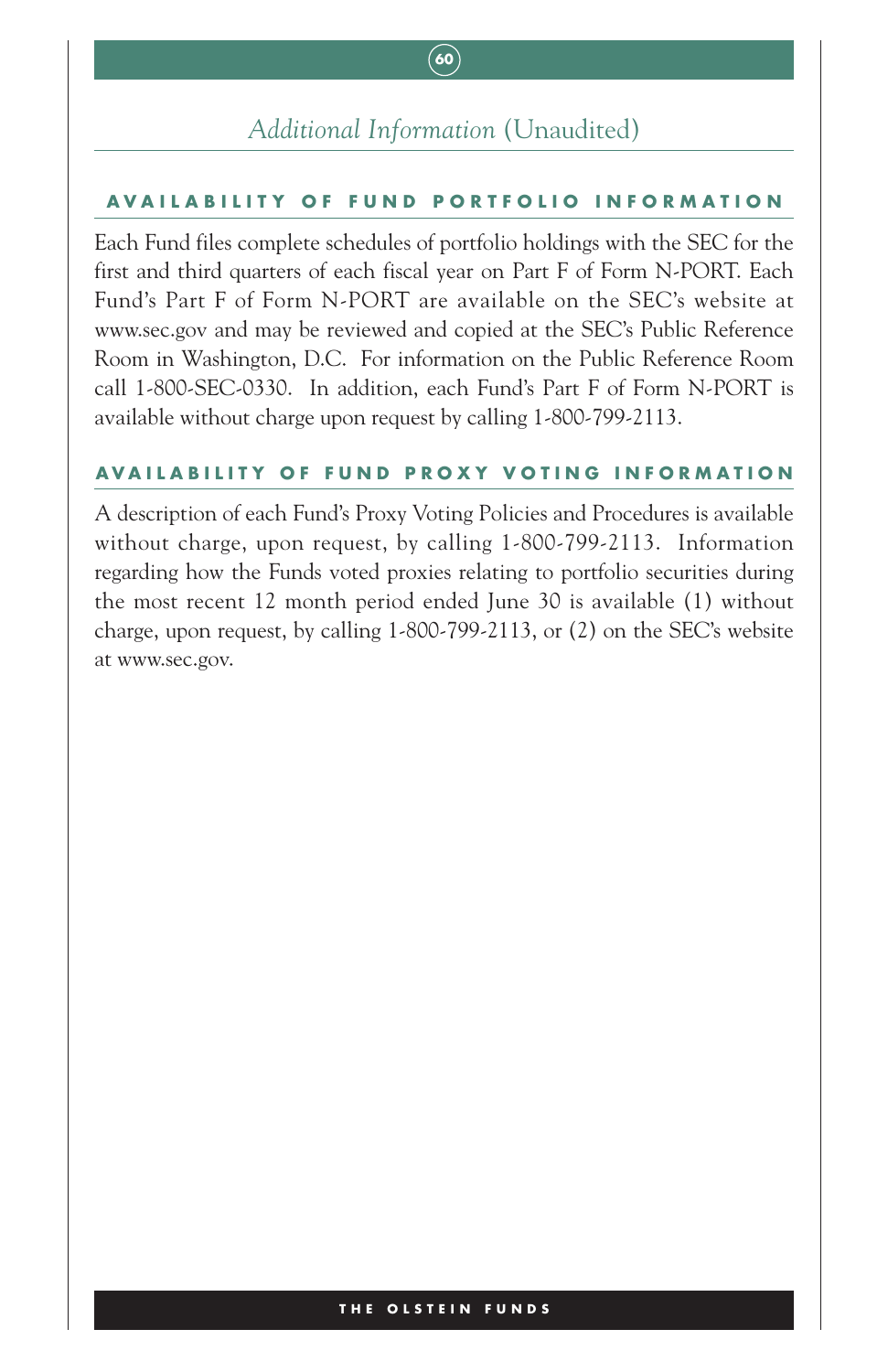#### **P R I V A C Y P O L I C Y ( U N A U D I T E D )**

The Funds collect only relevant information about you that the law allows or requires it to have in order to conduct its business and properly service you. The Funds collect financial and personal information about you ("Personal Information") directly (e.g., information on account applications and other forms, such as your name, address, and social security number, and information provided to access account information or conduct account transactions online, such as password, account number, e-mail address, and alternate telephone number), and indirectly (e.g., information about your transactions with us, such as transaction amounts, account balance and account holdings).

**The Funds do not disclose any non-public personal information about its shareholders or former shareholders other than for everyday business purposes such as to process a transaction, service an account, respond to court orders and legal investigations or as otherwise permitted by law. Third parties that may receive this information include companies that provide transfer agency, technology and administrative services to the Funds, as well as the Funds' investment adviser who is an affiliate of the Funds. If you maintain a retirement/educational custodial account directly with the Funds, we may also disclose your Personal Information to the custodian for that account for shareholder servicing purposes. The Funds limit access to your Personal Information provided to unaffiliated third parties to information necessary to carry out their assigned responsibilities to the Funds. All shareholder records will be disposed of in accordance with applicable law. The Funds maintain physical, electronic and procedural safeguards to protect your Personal Information and requires its third party service providers with access to such information to treat your Personal Information with the same high degree of confidentiality.**

**In the event that you hold shares of the Funds through a financial intermediary, including, but not limited to, a broker-dealer, credit union, bank or trust company, the privacy policy of your financial intermediary governs how your non-public personal information is shared with unaffiliated third parties.**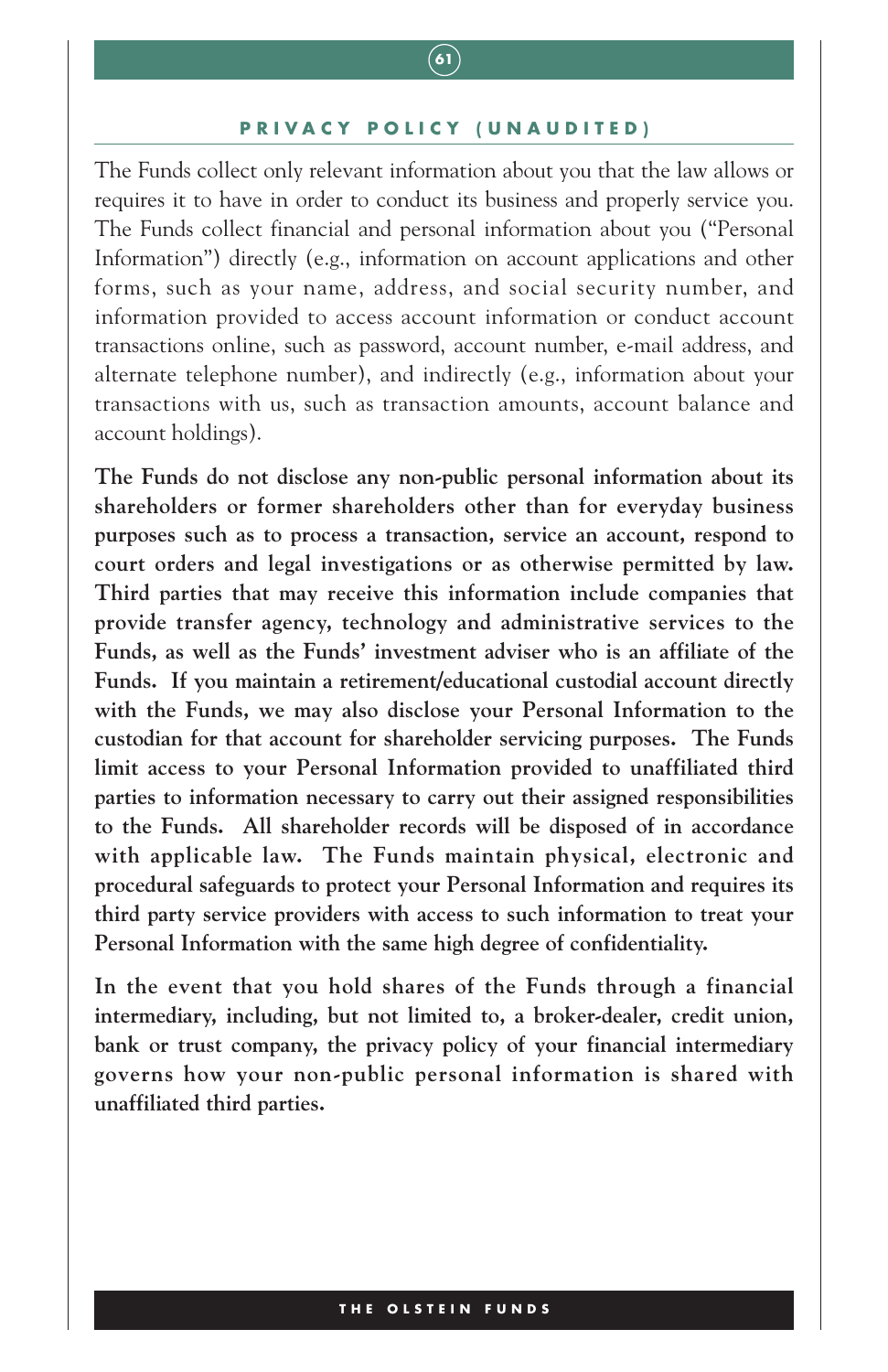(THIS PAGE INTENTIONALLY LEFT BLANK).